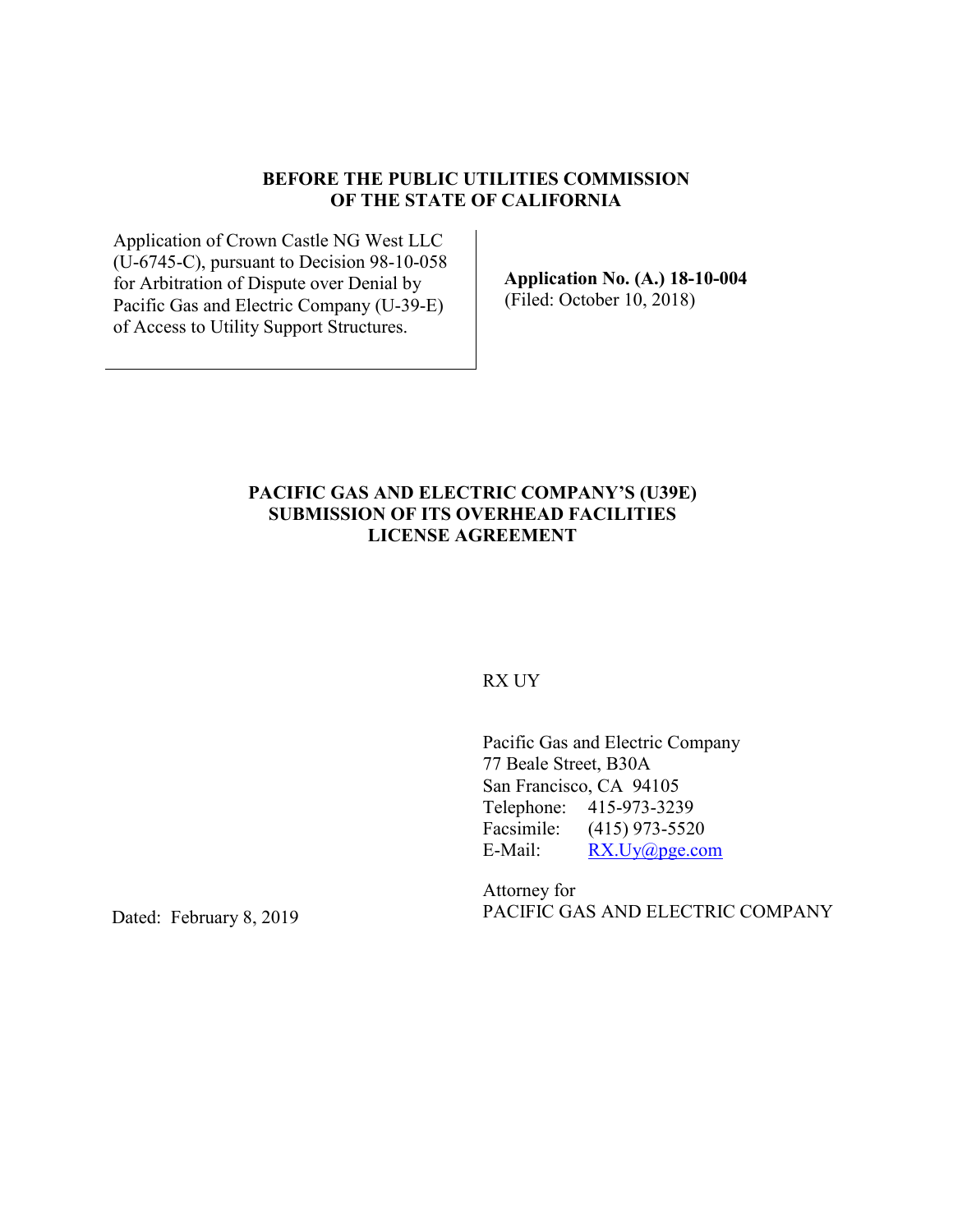#### **BEFORE THE PUBLIC UTILITIES COMMISSION OF THE STATE OF CALIFORNIA**

Application of Crown Castle NG West LLC (U-6745-C), pursuant to Decision 98-10-058 for Arbitration of Dispute over Denial by Pacific Gas and Electric Company (U-39-E) of Access to Utility Support Structures.

**Application No. (A.) 18-10-004**  (Filed: October 10, 2018)

#### **PACIFIC GAS AND ELECTRIC COMPANY'S (U39E) SUBMISSION OF ITS OVERHEAD FACILITIES LICENSE AGREEMENT**

Pursuant to the January 31, 2019 Final Arbitrator's Report issued by Administrative Law Judge ("ALJ") Patricia Miles for the above-referenced proceeding, Pacific Gas and Electric Company ("PG&E") submits its Overhead Facilities License Agreement and accompanying exhibits as Attachment A of this filing.<sup>[1/](#page-1-0)</sup> As stated in the Final Arbitrator's Report: "PG&E satisfies its responsibility under D.98-10-058, to grant nondiscriminatory access to Crown Castle, a competitive local carrier, by offering Crown Castle the opportunity to lease space on its poles pursuant to PG&E's Overhead Facilities License Agreement, which the Commission has accepted as nondiscriminatory."<sup>[2/](#page-1-1)</sup> Thus, PG&E respectfully requests that the Commission approve the Overhead Facilities License Agreement as the final agreement for this proceeding.

Following the issuance of the Final Arbitrator's Report, the respective attorneys of PG&E and Crown Castle held a conference call to discuss next steps. The parties remain deadlocked in reaching an agreement; as a result, PG&E is filing its Overhead Facilities License Agreement individually. It is PG&E's understanding that Crown Castle will independently file its own proposed agreement. In the event that Crown Castle aims to use its filing as a re-litigation of the

 $\overline{a}$ 

<span id="page-1-0"></span><sup>1/</sup> Exhibit D is intentionally omitted, since this exhibit does not exist. See the Overhead Facilities License Agreement at iii.

<span id="page-1-1"></span> $2$  Final Arbitrator's Report at 1 (footnotes omitted).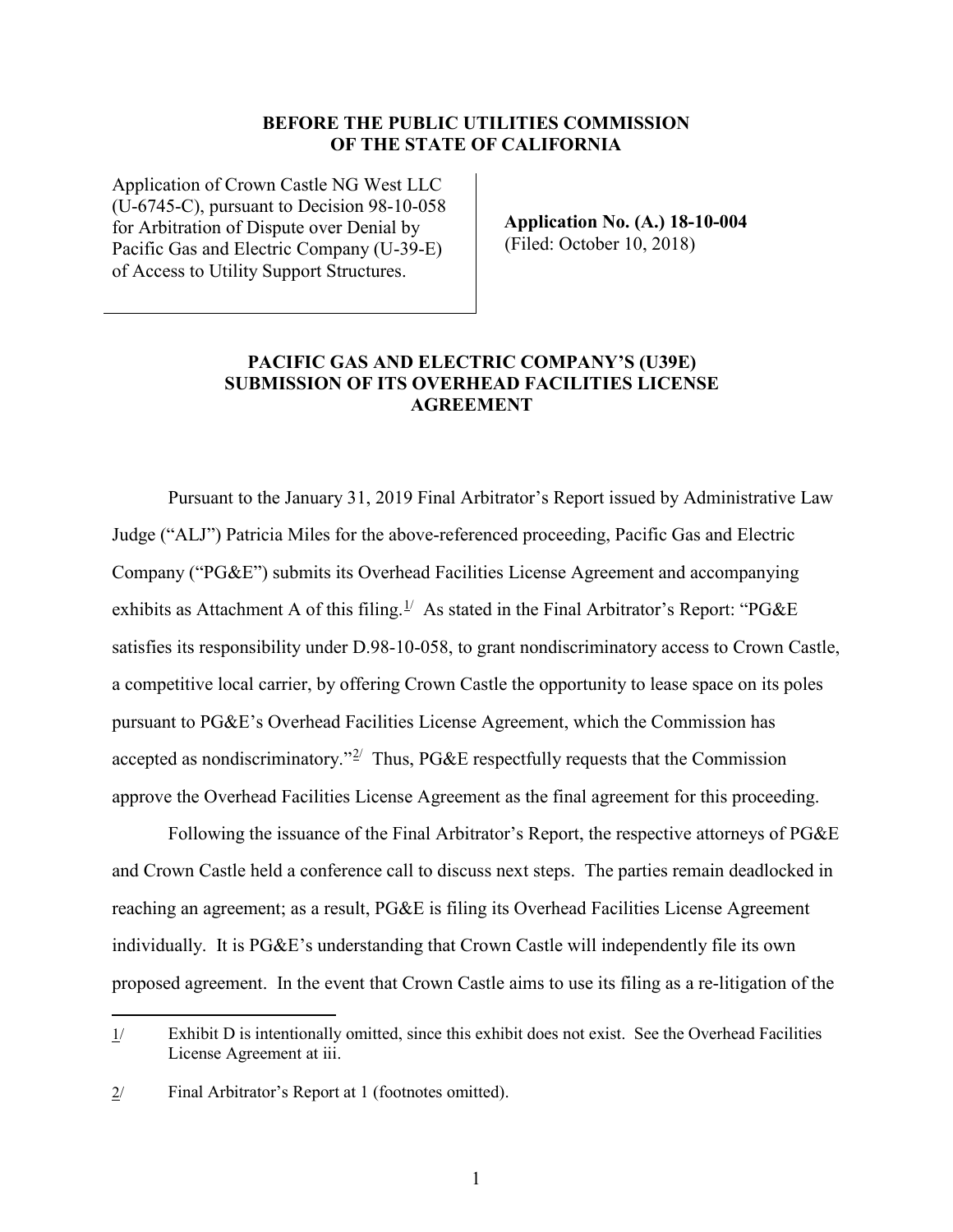issues (e.g. if Crown Castle submits a legal brief as part of its filing or attempts to enter previously-undisclosed evidence into the record), PG&E reserves the right to make a motion to strike and take other appropriate actions.

PG&E appreciates the time and energy that ALJ Miles has dedicated to this arbitration proceeding, and PG&E supports her findings in the Final Arbitrator's Report.

Respectfully Submitted,

RX UY

By: */s/ RX Uy* RX UY

Pacific Gas and Electric Company 77 Beale Street, B30A San Francisco, CA 94105 Telephone: 415-973-3239 Facsimile: (415) 973-5520 E-Mail: RX.Uy@pge.com

Attorney for PACIFIC GAS AND ELECTRIC COMPANY

Dated: February 8, 2019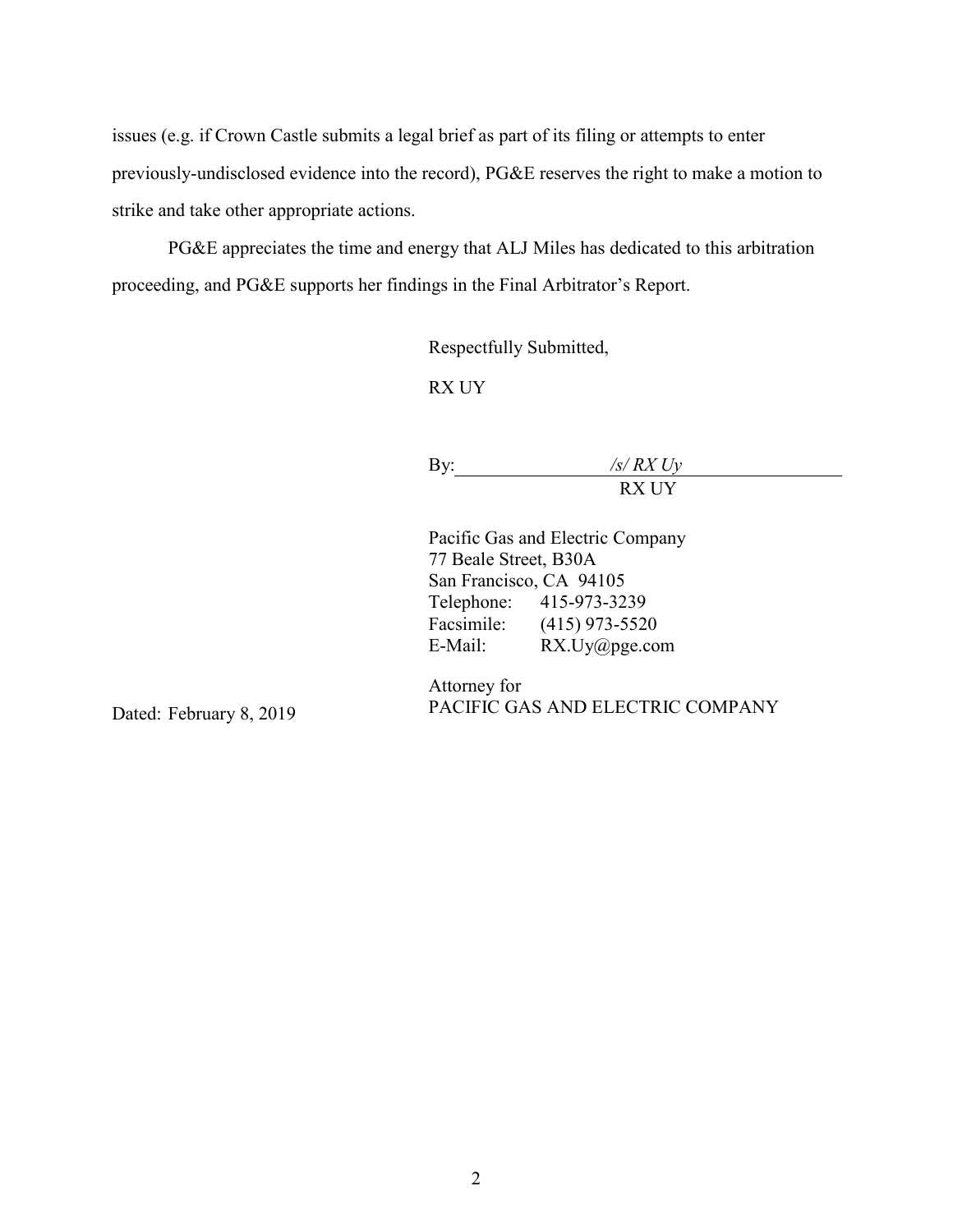## **Attachment A:**

## **Overhead Facilities License Agreement and Accompanying Exhibits**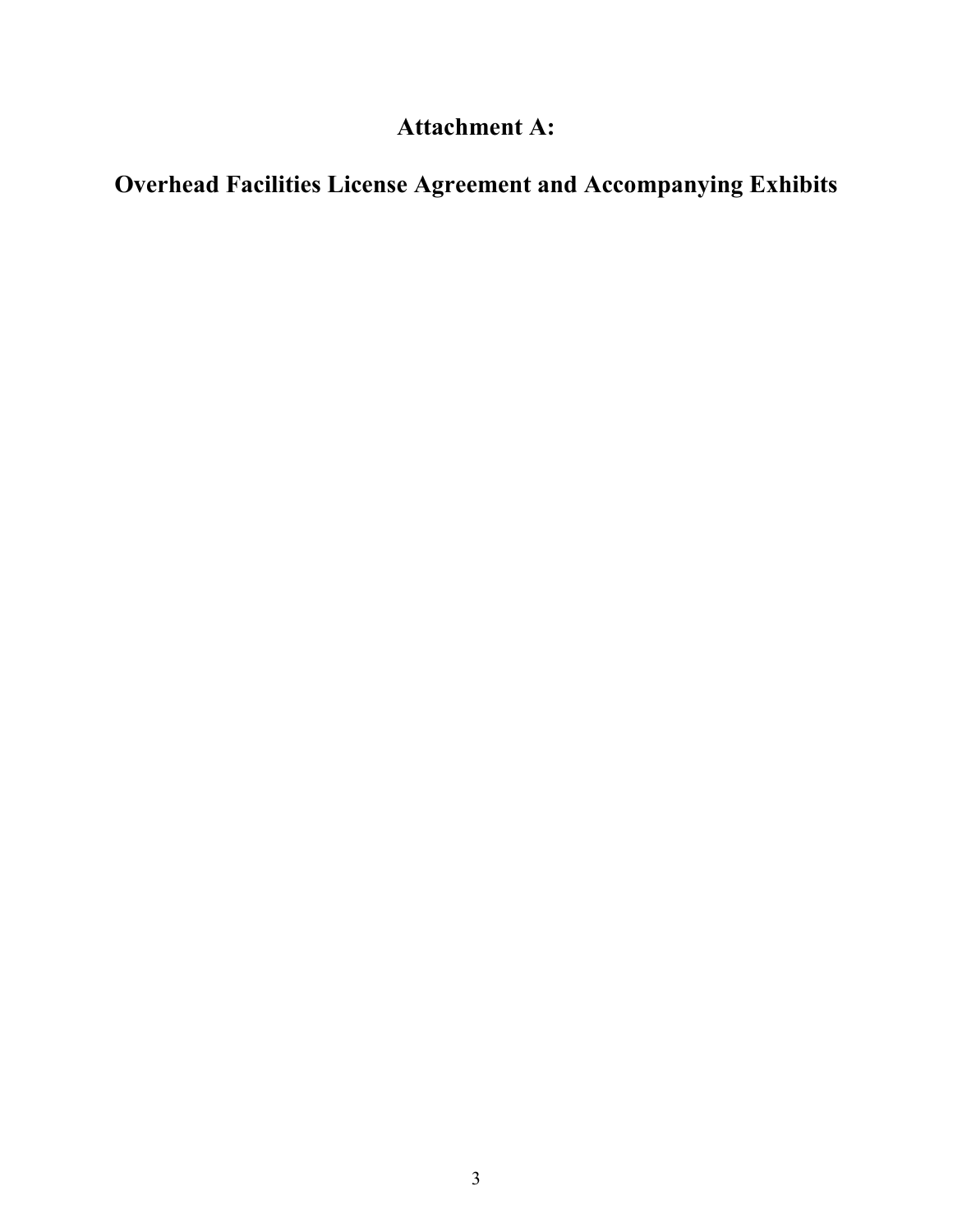

# **Overhead Facilities License Agreement**

**between** 

# **Pacific Gas and Electric Company**

**and** 

# <span id="page-4-0"></span>**[ABCDEFGHIJ KLMNOPQRSTUVXYZ](#page-8-0)  [ABCDEFGHIJK Cable Company](#page-8-0)**

**Agreement No. 2016-xx-xxx**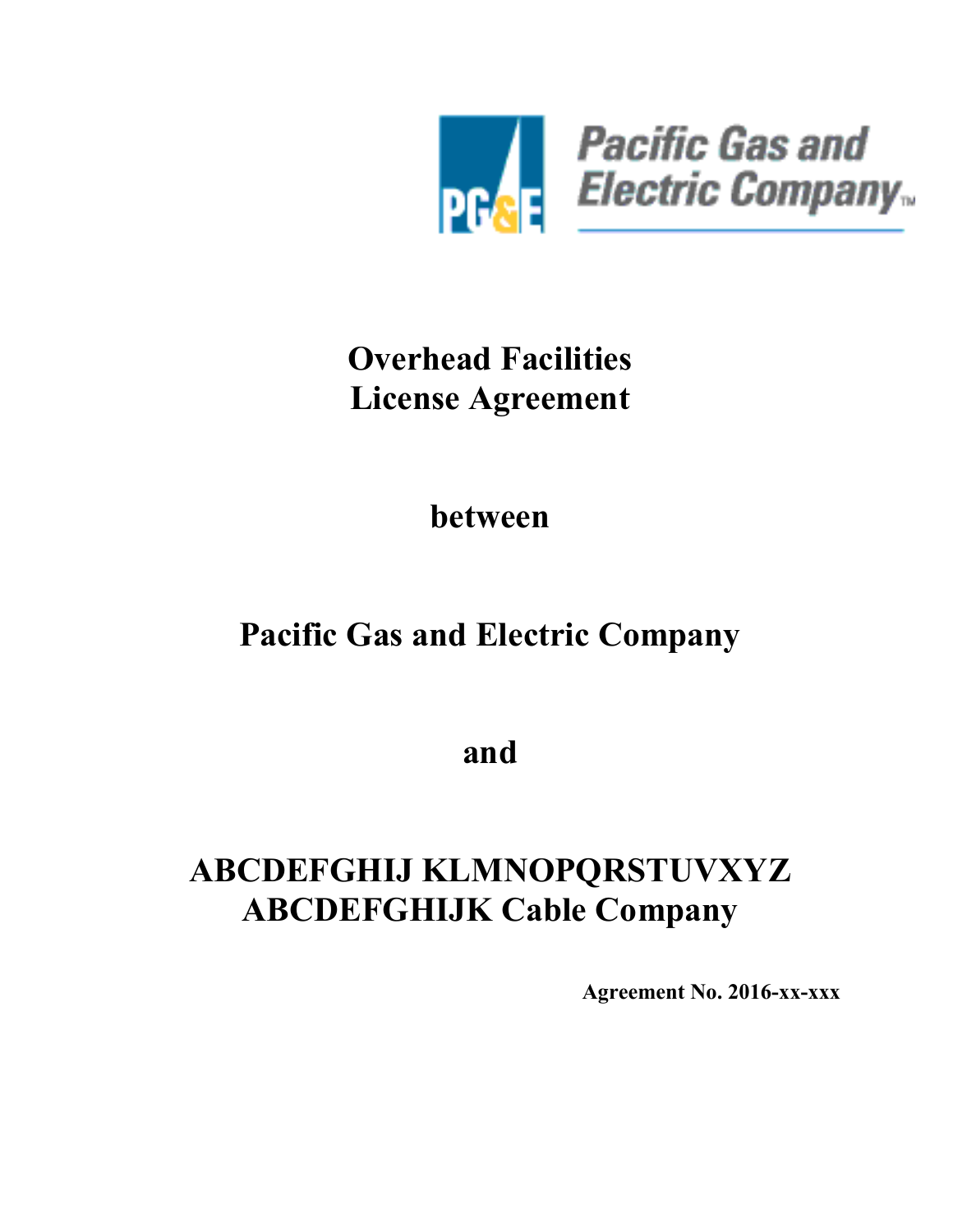## **TABLE OF CONTENTS**

## **ARTICLE I - [SCOPE OF AGREEMENT](#page-8-1)**

| 1.1 |                                                             |  |
|-----|-------------------------------------------------------------|--|
| 1.2 |                                                             |  |
| 1.3 |                                                             |  |
| 1.4 |                                                             |  |
| 1.5 |                                                             |  |
| 1.6 |                                                             |  |
|     | <b>ARTICLE II - EFFECTIVE DATES OF AGREEMENT AS LICENSE</b> |  |
| 2.1 |                                                             |  |
| 2.2 |                                                             |  |
| 2.3 |                                                             |  |
|     | <b>ARTICLE III - PLACING ATTACHMENTS</b>                    |  |
| 3.1 | PROCESS FOR ATTACHING TO THE COMPANY FACILITIES 4           |  |
| 3.2 |                                                             |  |
| 3.3 |                                                             |  |
| 3.4 |                                                             |  |
| 3.5 |                                                             |  |
|     | ARTICLE IV - COMPLIANCE WITH LAW AND SAFETY REQUIREMENTS    |  |
| 4.1 |                                                             |  |
| 4.2 |                                                             |  |
| 4.3 |                                                             |  |
| 4.4 |                                                             |  |
| 4.5 |                                                             |  |
| 4.6 |                                                             |  |
| 4.7 |                                                             |  |
| 4.8 |                                                             |  |
| 4.9 |                                                             |  |
|     | <b>ARTICLE V - INDEMNIFICATION AND LIABILITY</b>            |  |
| 5.1 |                                                             |  |
| 5.2 |                                                             |  |
| 5.3 |                                                             |  |
| 5.4 |                                                             |  |
| 5.5 |                                                             |  |
| 5.6 |                                                             |  |
|     | <b>ARTICLE VI - INSURANCE</b>                               |  |
| 6.1 | WORKERS' COMPENSATION AND EMPLOYERS' LIABILITY  13          |  |
| 6.2 |                                                             |  |
| 6.3 |                                                             |  |
| 6.4 |                                                             |  |
| 6.5 |                                                             |  |
|     | ARTICLE VII - REMOVALS AND EMERGENCY CONDITIONS             |  |
| 7.1 |                                                             |  |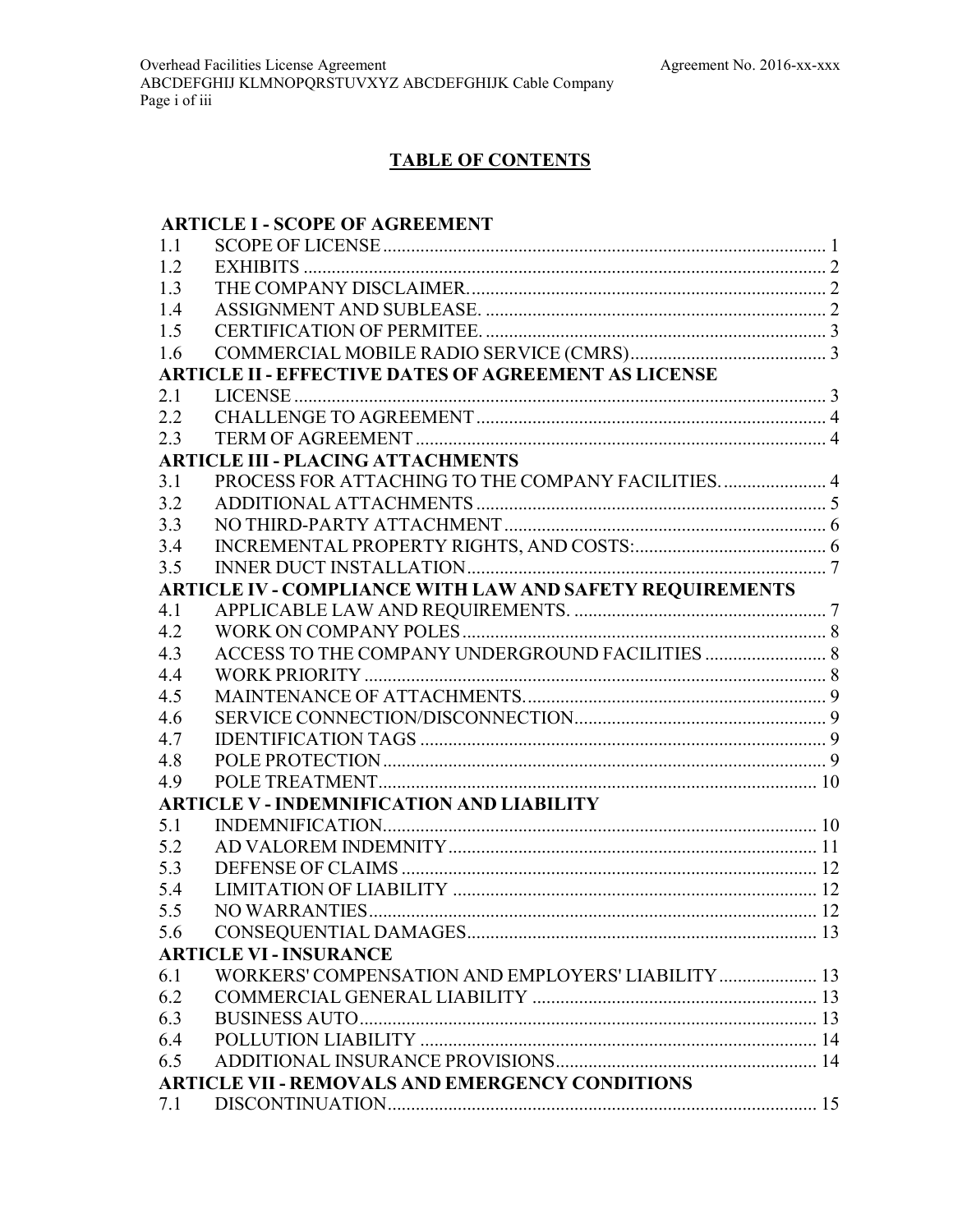| 7.3<br>REARRANGEMENT/REPLACEMENT POLES OR ANCHORS  16<br>7.4<br>7.5<br>7.6<br>7.7<br>RECLAMATION OF THE COMPANY UNDERGROUND FACILITIES  18<br>7.8<br><b>ARTICLE VIII - ATTACHMENT FEES</b><br>8.1<br>8.2 |
|----------------------------------------------------------------------------------------------------------------------------------------------------------------------------------------------------------|
|                                                                                                                                                                                                          |
|                                                                                                                                                                                                          |
|                                                                                                                                                                                                          |
|                                                                                                                                                                                                          |
|                                                                                                                                                                                                          |
|                                                                                                                                                                                                          |
|                                                                                                                                                                                                          |
|                                                                                                                                                                                                          |
|                                                                                                                                                                                                          |
| <b>ARTICLE IX - DISPUTE RESOLUTION</b>                                                                                                                                                                   |
| 9.1                                                                                                                                                                                                      |
| 9.2                                                                                                                                                                                                      |
| <b>ARTICLE X - TERMINATION</b>                                                                                                                                                                           |
|                                                                                                                                                                                                          |
| <b>ARTICLE XI - FAITHFUL PERFORMANCE BOND</b>                                                                                                                                                            |
| 11.1                                                                                                                                                                                                     |
| <b>ARTICLE XII - MISCELLANEOUS</b>                                                                                                                                                                       |
| 12.1                                                                                                                                                                                                     |
| 12.2                                                                                                                                                                                                     |
| 12.3                                                                                                                                                                                                     |
| 12.4                                                                                                                                                                                                     |
| 12.5                                                                                                                                                                                                     |
| 12.6                                                                                                                                                                                                     |
| 12.7                                                                                                                                                                                                     |
| 12.8                                                                                                                                                                                                     |
| 12.9                                                                                                                                                                                                     |
| 12.10                                                                                                                                                                                                    |
| 12 11                                                                                                                                                                                                    |
| 12.12                                                                                                                                                                                                    |
| 12.13                                                                                                                                                                                                    |
| 12.14                                                                                                                                                                                                    |
| 12.15                                                                                                                                                                                                    |
| 12.16                                                                                                                                                                                                    |
| 12.17                                                                                                                                                                                                    |
| 12.18                                                                                                                                                                                                    |
| 12.19                                                                                                                                                                                                    |
| 12.20                                                                                                                                                                                                    |
| 12.21                                                                                                                                                                                                    |
| 12.22                                                                                                                                                                                                    |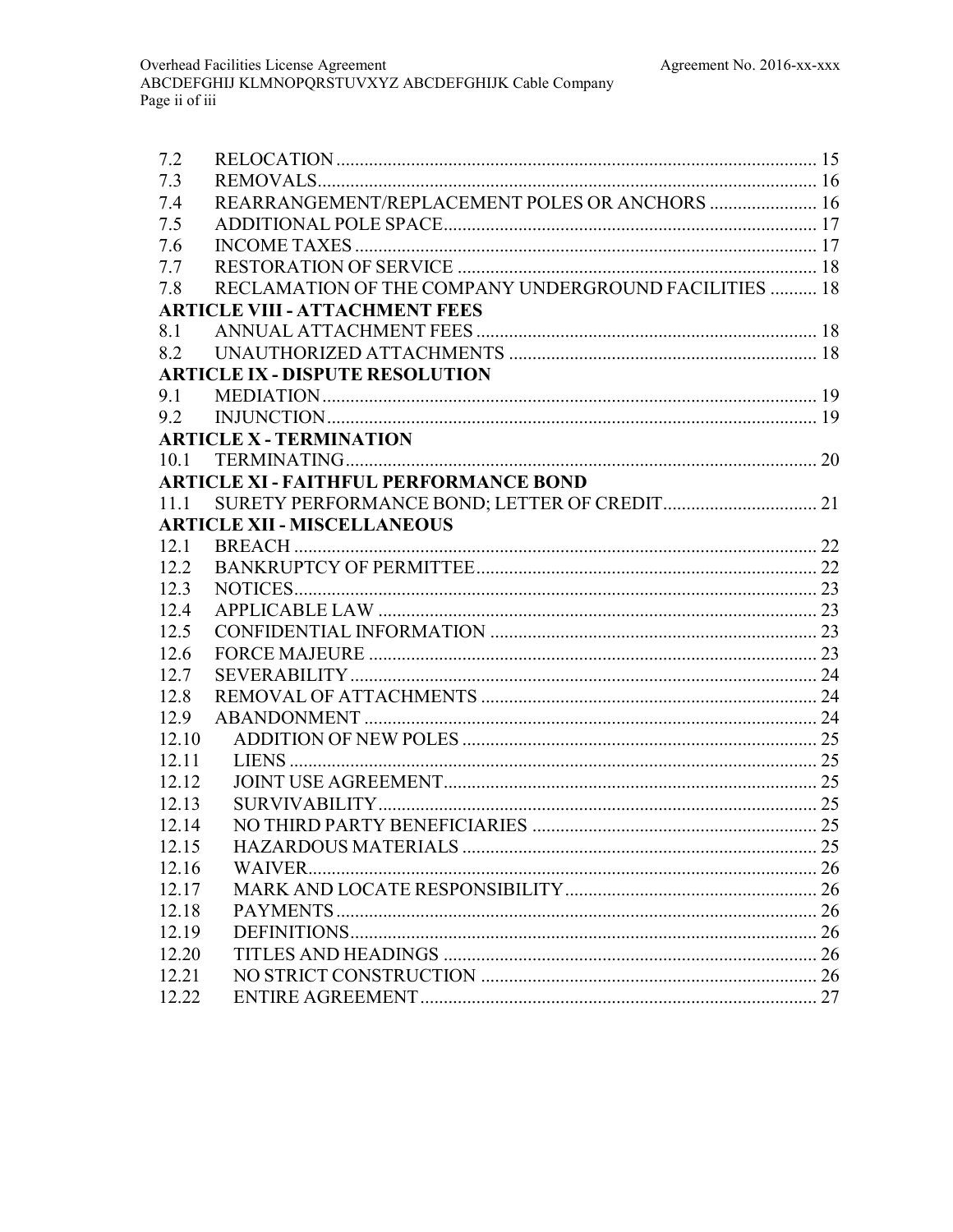## **TABLE OF EXHIBITS**

- <span id="page-7-0"></span>**Exhibit A** – APPLICATION FOR POLE AND CONDUIT ATTACHMENT TELCO CONTACT PERMIT
- <span id="page-7-4"></span>**Exhibit B** – POLE AND CONDUIT ATTACHMENT FEE
- <span id="page-7-1"></span>**Exhibit C** – OVERHEAD FACILITIES ESTIMATED UNIT COST MAKE READY AND REARRANGEMENT COST
- **Exhibit D** [INTENTIONALLY OMITTED]
- <span id="page-7-3"></span>**Exhibit E** – NOTIFICATION OF TELCO CONTACT REMOVAL
- <span id="page-7-2"></span>**Exhibit F** – NOTIFICATION OF COMPANY FACILITIES CHANGES

These Exhibits are all single page documents that are part of this Agreement and are attached separately. The exhibits referenced within this Agreement may be revised or converted to an electronic on-line application in the future, which will be deemed an equivalent means of requesting access, providing notification and coordination of the attachments. The Permittee shall use the latest issued exhibits identified by the Company when requesting access, providing notification and coordination of their activities.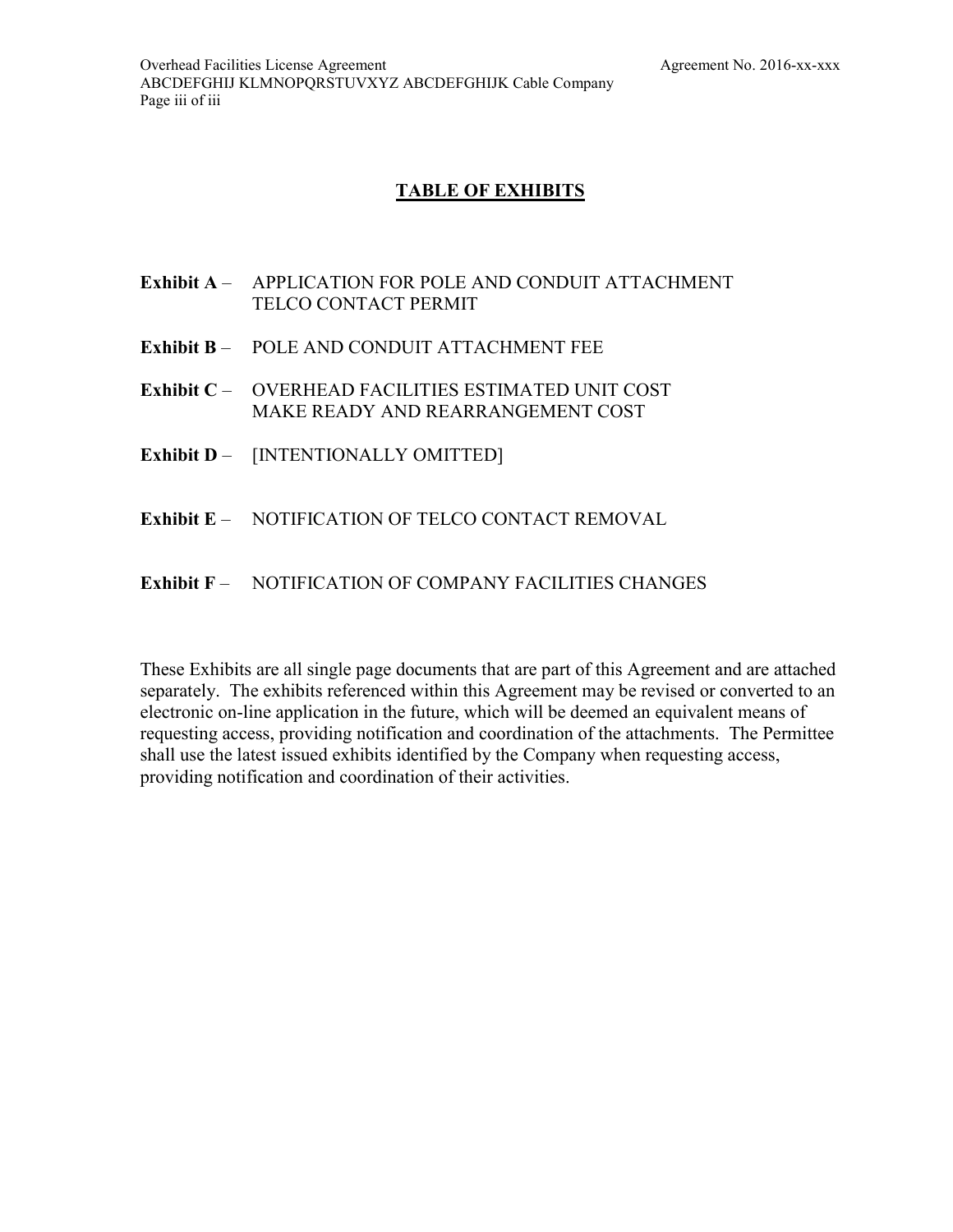## **OVERHEAD FACILITIES LICENSE AGREEMENT**

<span id="page-8-0"></span>This Overhead Facilities License Agreement ("**Agreement**") is entered into by and between **Pacific Gas and Electric Company** (**"Company"**), a California corporation and **ABCDEFGHIJ KLMNOPQRSTUVXYZ ABCDEFGHIJK Cable Company** a California corporation ("**Permittee**") (together, the Company and Permittee shall be referred to as the "**Parties**"), and in consideration of the mutual promises and agreements set forth herein, the Parties hereby agree as follows:

## **ARTICLE I SCOPE OF AGREEMENT**

## <span id="page-8-2"></span><span id="page-8-1"></span>**1.1 SCOPE OF LICENSE**

<span id="page-8-3"></span>The Company gives Permittee permission, on the terms and conditions stated herein, to install and maintain communications cables and related equipment (hereinafter sometimes collectively referred to as "**Pole Attachment(s)**" or "**Attachment(s)**") in the space below that space assigned for use by electric supply circuits as set forth in General Order (G.O.) 95 of the California Public Utilities Commission (CPUC) on **(i)** distribution and transmission poles and anchors solely owned or jointly owned by the Company (collectively referred to as "the **Company Pole(s)**, **Overhead Facilities**, or the **Company Facilities**") The Company Overhead Facilities are located on rights-of-way ("the **Company Right-Of-Way**") [solely](#page-8-3)  [owned or jointly owned](#page-8-3) or otherwise held and maintained by the Company.

The Company Facilities to be accessed shall be identified by Permittee and submitted to the Company for authorization in the form set forth in [Exhibit A.](#page-7-0)

The term **"Attachment"** shall mean, with respect to the Company Pole(s), a contact on a pole to accommodate or to support a single messenger /strand with single or multiple cables (with the associated guy wire) or piece of equipment (amplifier, power supply, switch and related communication equipment) utilizing one foot (1'-0") or less of vertical pole space. Every additional foot of vertical pole space utilized by cable(s) or a piece of equipment will be considered an additional Attachment. The installation of a single guy wire attached to anchors associated with the Company Poles shall be considered an additional Attachment and is within this Agreement. The installation of risers (irrespective of length) shall be treated as one Attachment and subject to all provisions of this Agreement, except that risers shall not be subject to any attachment fees under Section 8.1.

The electric connection for power supplies shall be governed by the Company's electric tariff and not by this Agreement. If any Attachments include metered or unmetered electrical equipment, Permittee shall notify the Company in writing to arrange for electric service and appropriate billing prior to using the Attachment.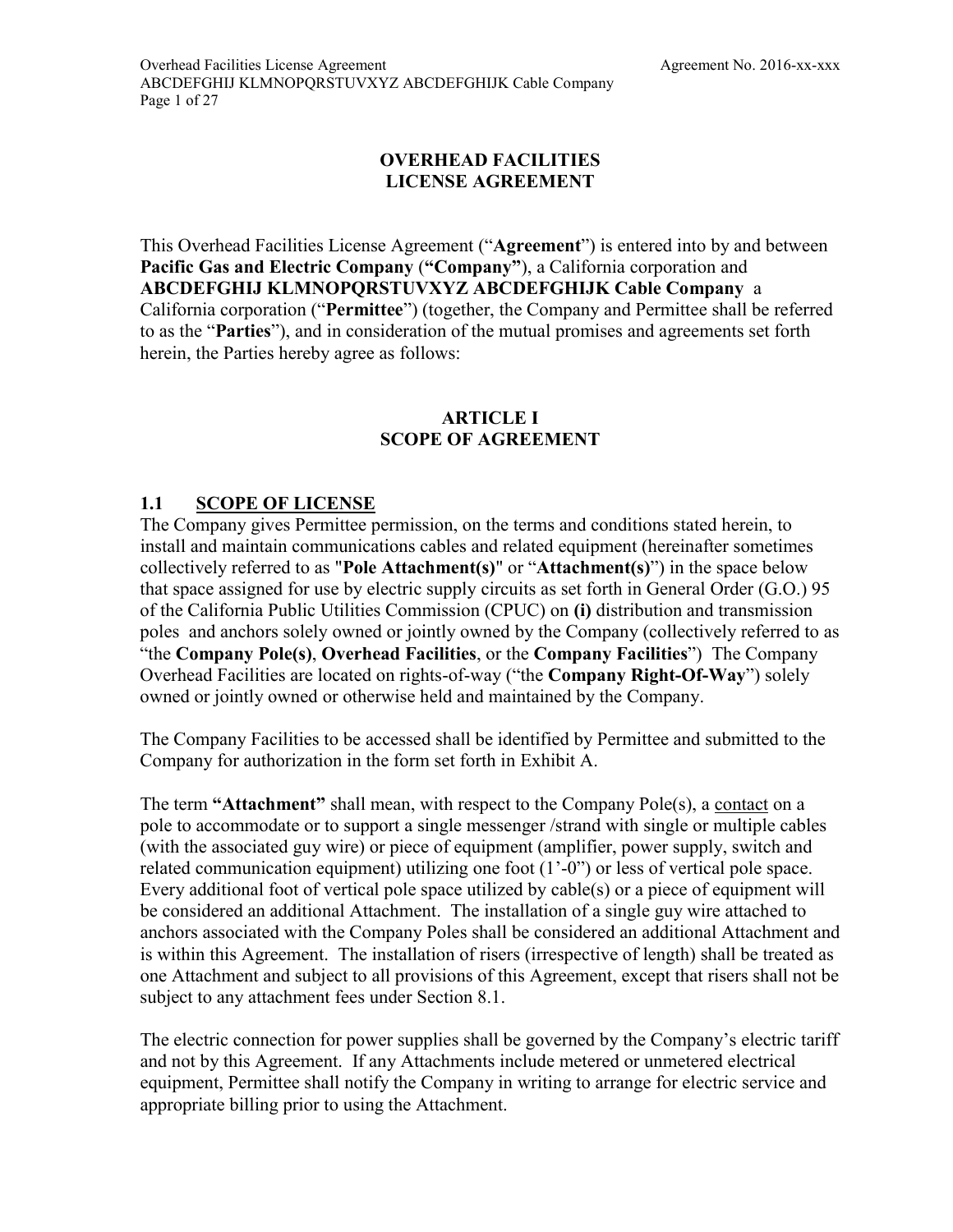## <span id="page-9-0"></span>**1.2 EXHIBITS**

The Exhibits referenced within this Agreement, including the Company's estimated unit cost, may be updated or revised as to format and content, or converted to an electronic on-line application in the future by the Company upon a sixty (60) day notice to the Permittee, in a manner not inconsistent with the CPUC Decision 98-10-058, dated October 22, 1998. The Permittee shall use the latest version of the Exhibits provided by the Company to meet the requirements of this Agreement.

## <span id="page-9-1"></span>**1.3 THE COMPANY DISCLAIMER.**

Permittee expressly acknowledges that the Company does not represent and warrant that the Company Right-of-Way, whether by easement, franchise, or other form of permission, is broad enough to permit Permittee's Attachments on the Company Facilities or for the exercise by Permittee of any other rights set forth in this Agreement. It shall be the sole responsibility and obligation of Permittee to secure any such further rights or permission for the placement and use of the Permittee's Attachments on the Company Facilities and the Company Right-of-Way as may be necessary, including obtaining any permits required by an authorized permitting agency under the California Environmental Quality Act. Permittee shall obtain any such necessary rights from Granting Authorities. "Granting Authority(ies)" means those persons or entities from whom the Company has received the Company Rightof-Way and includes both governmental and non-governmental entities and persons. This Agreement does not include a conveyance of any interest in real property or the Company Facilities, and Permittee agrees to never claim such interest.

## <span id="page-9-2"></span>**1.4 ASSIGNMENT AND SUBLEASE.**

This Agreement and the rights, interests and obligations hereunder are being granted in reliance on the financial standing and technical experience of Permittee and are thus granted personally to Permittee and shall not be assigned or delegated, in whole or in part without the prior written consent of the Company, consent of which shall not be unreasonably withheld. Any attempt to assign or delegate without such consent shall be void. Notwithstanding the foregoing, this Agreement may be assigned or delegated in whole or in part by the Company or Permittee without the Other Party's consent for (i) assignments in connection with interests that arise by reason of any deed of trust, mortgage, indenture or security agreement granted or executed by such Party, (ii) assignments to Affiliates, where, in the absence of the other Party's consent thereto the assigning Party retains responsibility for the payment and performance of all of its obligations and liabilities hereunder, (iii) assignments by operation of law in connection with any merger or consolidation of a Party with or into any Person, whether or not the Party is the surviving or resulting Person, or (iv) assignments to a purchaser of all of the outstanding equity securities of, or substantially all of the assets of, either Party. Any assignment that does not comply with the provisions of this Section [1.4](#page-9-2) shall be null and void, and the putative assignee shall have no right to attach to the Company Facilities.

Permittee shall not sublease any of the Company Facilities.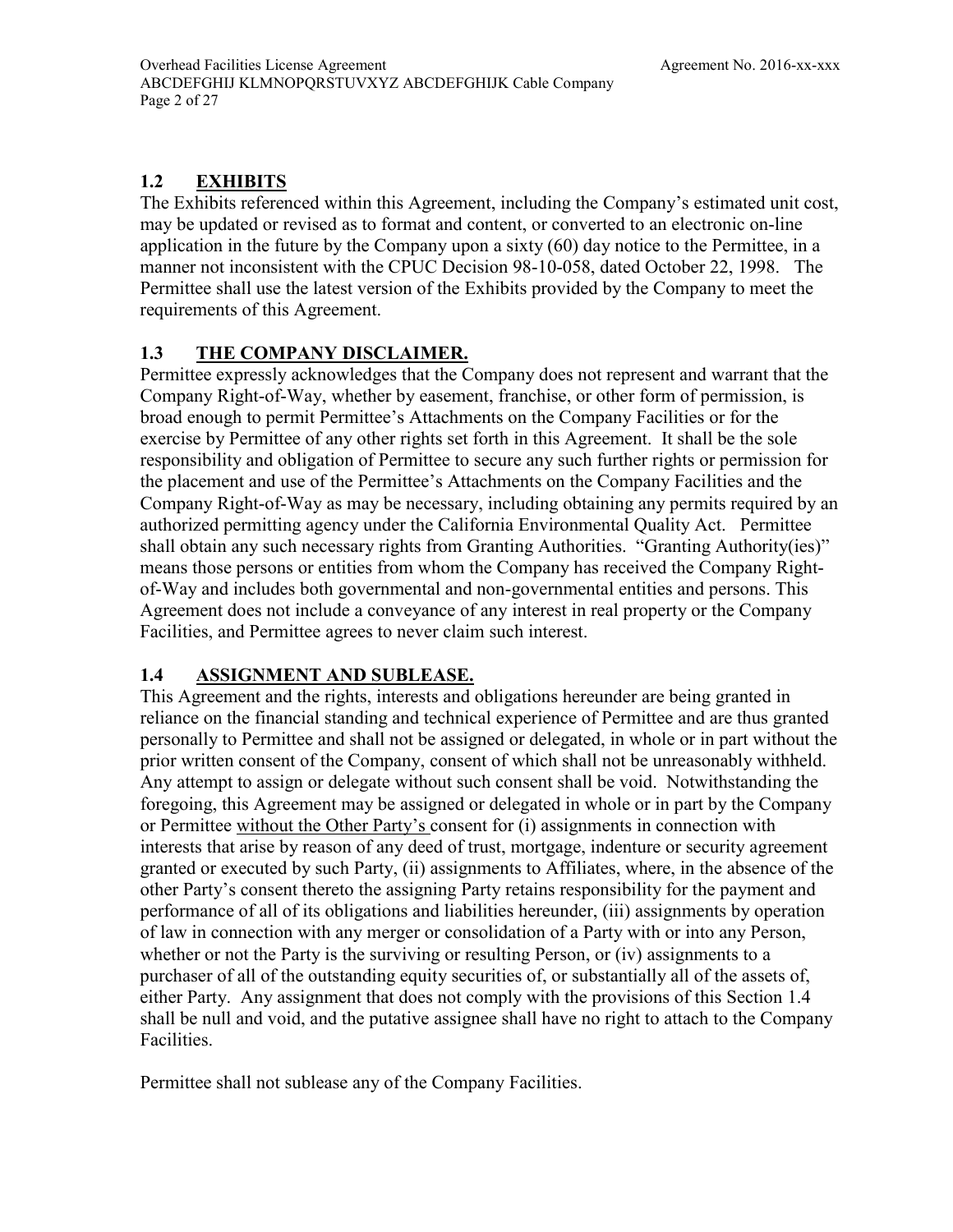## <span id="page-10-0"></span>**1.5 CERTIFICATION OF PERMITEE.**

Permittee warrants it is either (a) a Cable TV company that provides cable service as defined in the Public Utility Code; and/or (b) a telecommunications carrier that has been granted certificates of public convenience and necessity (CPCN) from the CPUC. Permittee warrants that its certificate(s) authorizes it to use governmental Rights-of-Way for the purposes of this Agreement.

The Permittee also represents that it is an entity which is governed by CPUC Decision 98-10-058 and subsequent rulings applying to this decision, and as such has the right-of-way for nondiscriminatory access to the Company Facilities.

## <span id="page-10-1"></span>**1.6 COMMERCIAL MOBILE RADIO SERVICE (CMRS)**

Permittee further warrants that it is not entering into this Agreement for the purpose of providing a commercial mobile radio service (CMRS) as defined in the Federal Telecommunications Act of 1996. Permittee further warrants that it shall not install or maintain any Attachments (e.g., antennas or similar equipment) to Company Facilities used in connection as a CMRS provider. For purposes of this Agreement, the term CMRS includes the term "wireless" and service provided by any wireless real time two-way voice communication device, including radio-telephone communications used in cellular telephone service, personal communication service, or the functional or competitive equivalent of a radio-telephone communications line used in cellular telephone service, a personal communication service, specialized mobile radio service, or a network radio access line.

## **ARTICLE II EFFECTIVE DATES OF AGREEMENT AS LICENSE**

## <span id="page-10-3"></span><span id="page-10-2"></span>**2.1 LICENSE**

a) This Agreement as a license is given pursuant to the authority of, and upon, and subject to, the conditions prescribed by G.O. 69-C of the CPUC, dated and effective July 10, 1985, which by this reference is incorporated herein. This license is effective the date it is signed and delivered by the Company, and will terminate based on any of the terms and conditions set forth in this Agreement. The Company Attachment rates will be calculated on a year-to-year basis, under the terms of Section [8.1.](#page-25-3) No Permittee use of any Company Facilities shall create or vest in Permittee any ownership or property rights herein; Permittee's rights hereunder shall be and remain a mere license, but subject to CPUC Decision 98-10-058 dated October 22, 1998, as amended as of the effective date of this Agreement.

b) Pursuant to G.O. 69-C this license is conditioned upon the right of the Company, either upon order of the CPUC, or upon the Company's own decision to commence or resume the use of the property in question whenever, in the interest of the Company's core utility service to its patrons or customers, it shall appear necessary or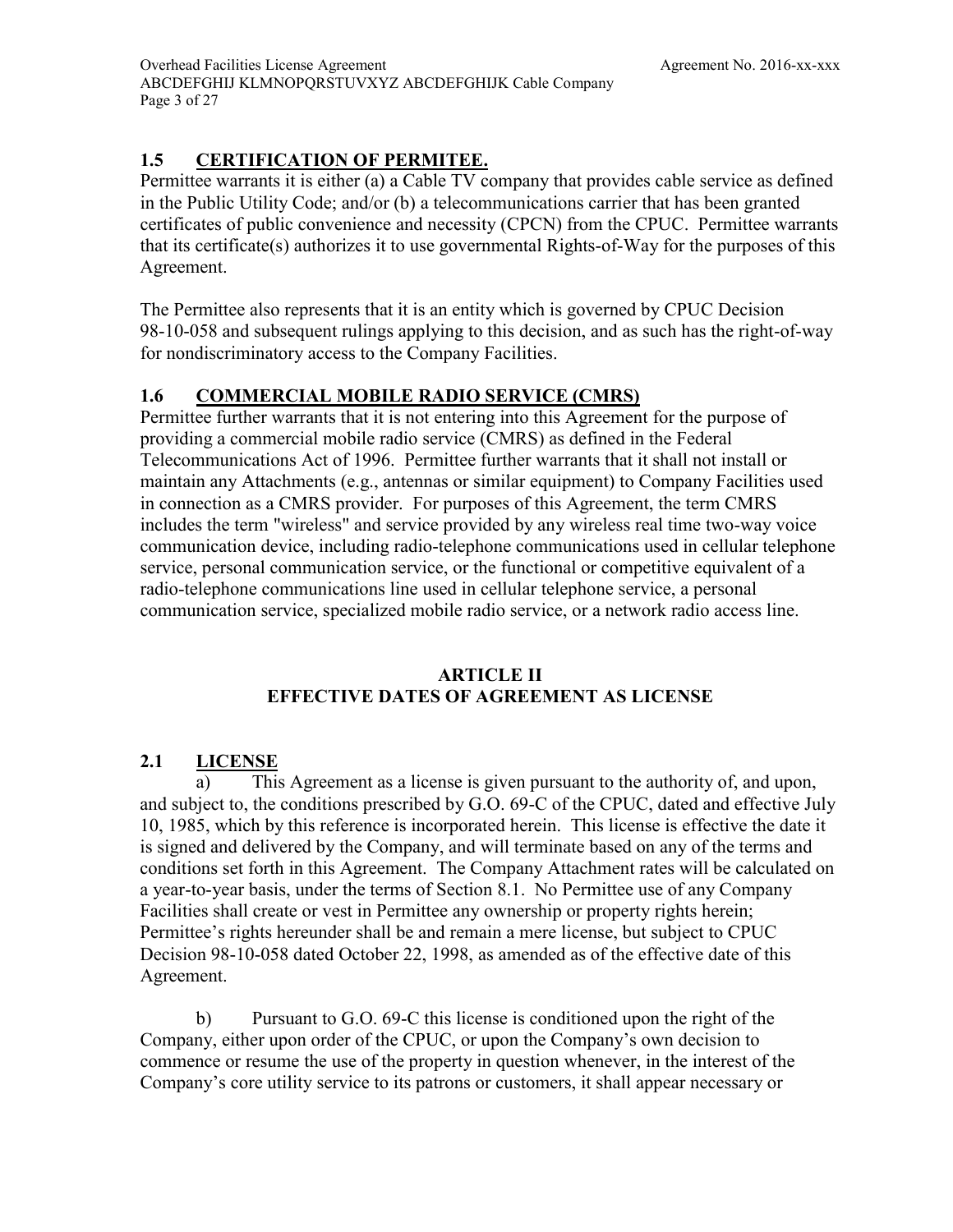desirable to do so. The Company will use commercially reasonable efforts to accommodate relocations, rearrangements and replacements under Sections [7.2](#page-22-2) and [7.4.](#page-23-1)

c) Notwithstanding anything in this Agreement to the contrary, including Article IX ("Dispute Resolution"), interpretation of the meaning and effect of G.O. 69-C in this Agreement shall be in the exclusive jurisdiction of the CPUC.

## <span id="page-11-0"></span>**2.2 CHALLENGE TO AGREEMENT**

<span id="page-11-4"></span>If a Granting Authority, in any forum, in any way challenges, disputes, or makes a claim against the Company's authority to grant this license, the Company shall give Permittee reasonable notice of same. The Company reserves the right in its sole discretion to require Permittee to remove its Attachments from the Company Facilities which are the subject of the challenge, dispute or claim, within thirty (30) days or less (as required by the Granting Authority or statute) of written notice from the Company. Permittee shall, upon such notice, relinquish use of the Company Facilities, and remove any Attachments promptly prior to the last date specified in the notice. Notwithstanding the above, if within the period described above, Permittee obtains an order from a court or regulatory agency with jurisdiction over the challenge, dispute or claim against the Company's authority to grant this license, which order allows Permittee to remain attached to the Company Facilities, Permittee shall be allowed to remain on the Company Facilities under the terms of that order, until a final decision or judgment is made at the highest level desired by Permittee. In the event of such contest, Permittee shall indemnify and hold the Company harmless from any expense, legal action, or cost, including reasonable attorneys' fees, resulting from the exercise of Permittee's right to contest under this section at Permittee's sole expense.

## <span id="page-11-1"></span>**2.3 TERM OF AGREEMENT**

This Agreement is for a term of **five (5) years** from the date it is signed by the Company. The Company Attachment rates will be calculated on a year-to-year basis, under the terms of Section [8.1.](#page-25-3)

## **ARTICLE III PLACING ATTACHMENTS**

## <span id="page-11-3"></span><span id="page-11-2"></span>**3.1 PROCESS FOR ATTACHING TO THE COMPANY FACILITIES.**

## **a) Request For Information**

Permittee may, from time to time, submit a written request for information about the availability of space on the Company Facilities. The request for information must include the proposed route. Permittee agrees to pay in advance all of the Company's estimated unit costs currently in effect to respond to the request for information. The total cost for providing the information is reconciled based on actual cost at the end of the project. The Company's estimated unit costs are set forth in [Exhibit C.](#page-7-1)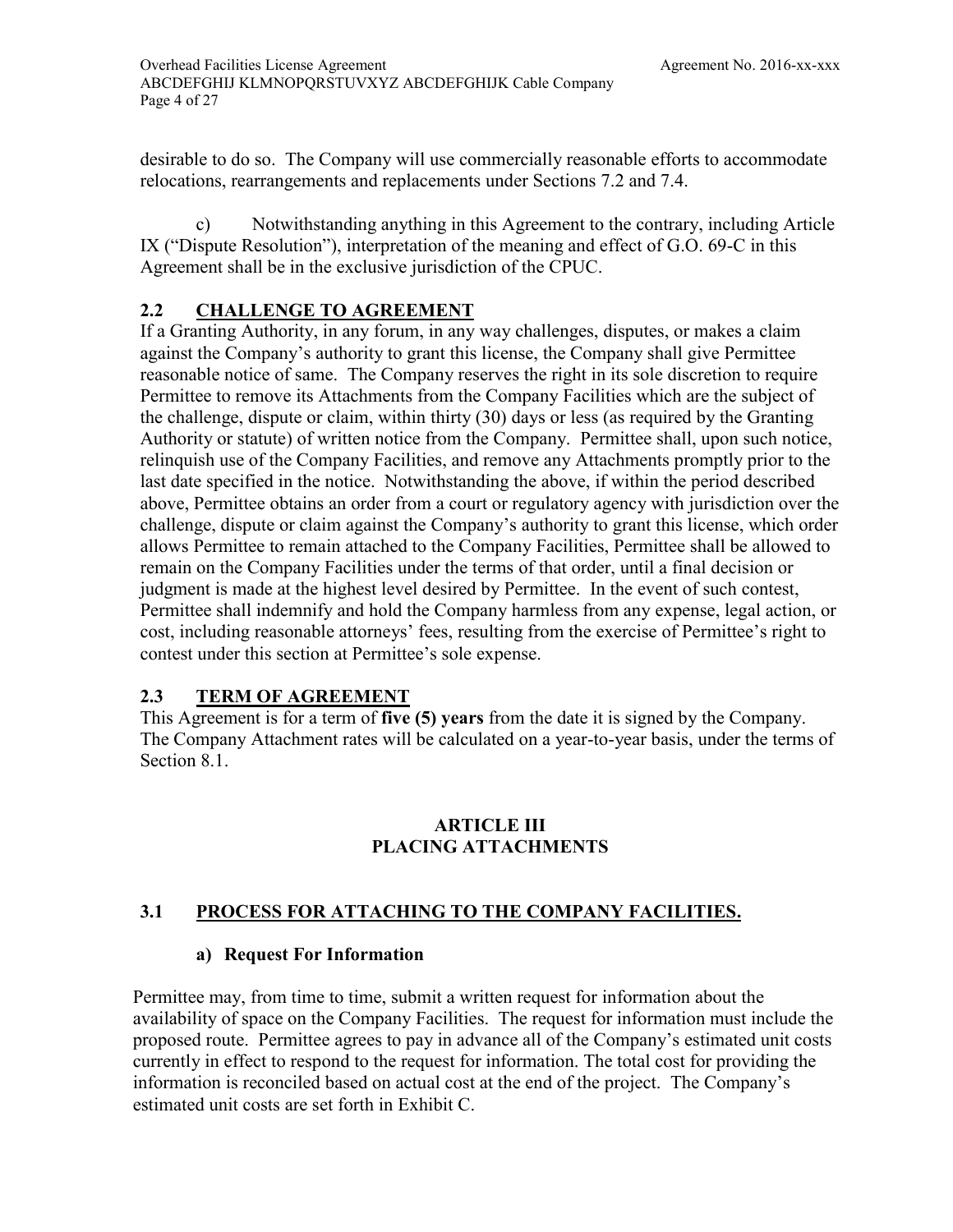### **b) Request For Access**

If Permittee desires to add new facilities, rebuild existing facilities or overlash to existing cables on the Company Facilities, it must submit a request for access using [Exhibit A](#page-7-0) and include the following information for the identified facilities:

- **For Company Pole Attachments** grade and size of attachment(s), size of cable bundle, average span length, wind loading of their equipment, vertical loading, and bending moments.
- **For Underground Facilities** [Intentionally omitted.]

Using this data the Company will do engineering evaluations to determine rearrangement, (including replacement, if necessary) or modifications of the Company Facilities to accommodate the attachment. Permittee shall not install any Attachments on or in the Company Facilities without first securing the Company's written authorization.

Permittee agrees to pay in advance all of the Company's estimated unit costs to respond to the request for access. The cost is reconciled based on actual cost at the end of the project. The Company's estimated unit costs are set forth in [Exhibit C.](#page-7-1)

Alternatively, if the Permittee meets the qualifications established by the Company guidelines, it may at its expense do the engineering evaluations to determine and identify the required make ready work. The Company reserves the right to check the accuracy of the Permittee's engineering evaluations and if relevant errors are found, the Permittee shall be notified and advised to resubmit its request with accurate information. If relevant errors result in a request for access that results in an infraction of the applicable codes and standards, Permittee agrees to reimburse the Company for the actual cost of checking the Permittee's initial and resubmitted engineering evaluation.

## **c) Make Ready Work**

Make Ready work is the process of completing rearrangements on or in Company Facilities to create space for the Permittee's attachments, or replacing the existing facilities.

Permittee agrees to pay in advance all of the Company's estimated unit costs to respond to and perform the make ready work at Permittee's expense. The Company cost is reconciled based on actual cost at the end of the project. The Company's estimated unit costs are set forth in [Exhibit C.](#page-7-1) Alternatively, the Company will at its discretion allow Permittee to perform the make ready work at Permittee's expense.

## <span id="page-12-0"></span>**3.2 ADDITIONAL ATTACHMENTS**

Permittee shall not install any additional Attachments on or in the Company Facilities without first securing the Company's written authorization. The Application for Pole and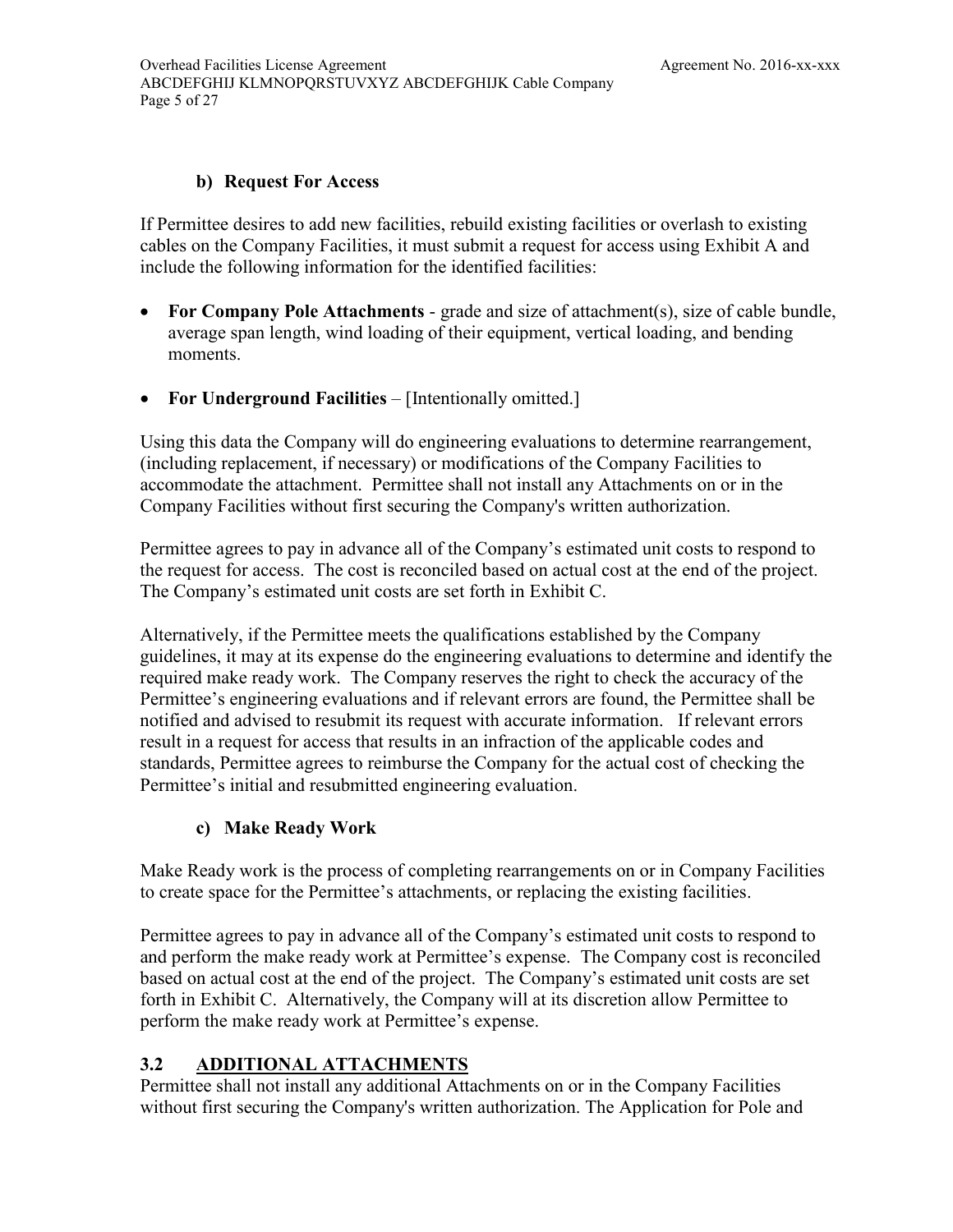Overhead Facilities License Agreement [Agreement No. 2016-xx-xxx](#page-4-0) [ABCDEFGHIJ KLMNOPQRSTUVXYZ ABCDEFGHIJK Cable Company](#page-8-0)  Page 6 of [27](#page-34-1)

Conduit Attachment Contact Permit attached as [Exhibit A](#page-7-0) shall be used for all requests for attachments to the Company Facilities.

Notwithstanding this, for service drop attachments, the Permittee may attach a single cable to provide service to a customer on the closest available service/clearance pole without prior written authorization by the Company. Within ten (10) days of any such installation, the Permittee shall submit an application to the Company using the Pole and Conduit Attachment Contact Permit attached as [Exhibit A](#page-7-0) with Parts 1 & 3 completed and the installation date noted. Each application for service/clearance pole(s) shall include supporting documentation certifying that the Permittee has evaluated each attachment(s) prior to installation and concluded that the attachment conforms with all applicable codes and standards. Upon review, in the event that the Company determines the attachment(s) is noncompliant, the Permittee shall take any actions necessary to correct the condition and that Permittee agrees to be bound by the terms of the License Agreement.

## <span id="page-13-0"></span>**3.3 NO THIRD-PARTY ATTACHMENT**

Permittee shall not, without the prior consent in writing of the Company, assign, transfer, sublet or permit any other person or entity to over lash or to make any physical contact or attachment to any of Permittee's facilities which are supported by or placed in or on the Company Facilities. Any attempted assignment in contravention of this section shall be null and void and shall be grounds for the Company to terminate this Agreement. Subject to the foregoing, and Section [1.4,](#page-9-2) Assignment, this Agreement shall inure to the benefit of and be binding upon the respective heirs, administrators, executors, successors and assigns of the parties hereto.

## <span id="page-13-1"></span>**3.4 INCREMENTAL PROPERTY RIGHTS, AND COSTS:**

a) If any time during this Agreement a Granting Authority of the Company makes a demand for additional compensation or indicates its intent to reopen, renegotiate or terminate the Company's franchise, easement, license or other agreement establishing the Company's rights in the Company Right-of-Way as a direct result of the existence of this Agreement, the Company shall promptly notify Permittee. After conferring with the Company and allowing the Company an opportunity to resolve the issue, Permittee may attempt at Permittee's expense to resolve the issue with the Granting Authority through negotiation or settlement. Any decision to commence litigation on behalf of or in the name of the Company shall be in the sole discretion of the Company, and any subsequent litigation, whether brought by the Company at Permittee's request or by such third party Granting Authority, shall be conducted at Permittee's expense, but under the Company's direction and control with respect to any issues materially affecting the Company's rights in the Company Right-of-Way. If the dispute is resolved through negotiation or settlement approved by Permittee (which approval will not be unreasonably withheld), and such resolution requires the payment of additional consideration by the Company, Permittee shall reimburse the Company for the amount of such additional consideration, to the extent such amount is due to Permittee's presence on or in the Company Facilities. If the dispute is resolved through litigation in accordance with the foregoing and the judgment resulting there from requires the payment of additional consideration by the Company, Permittee shall reimburse the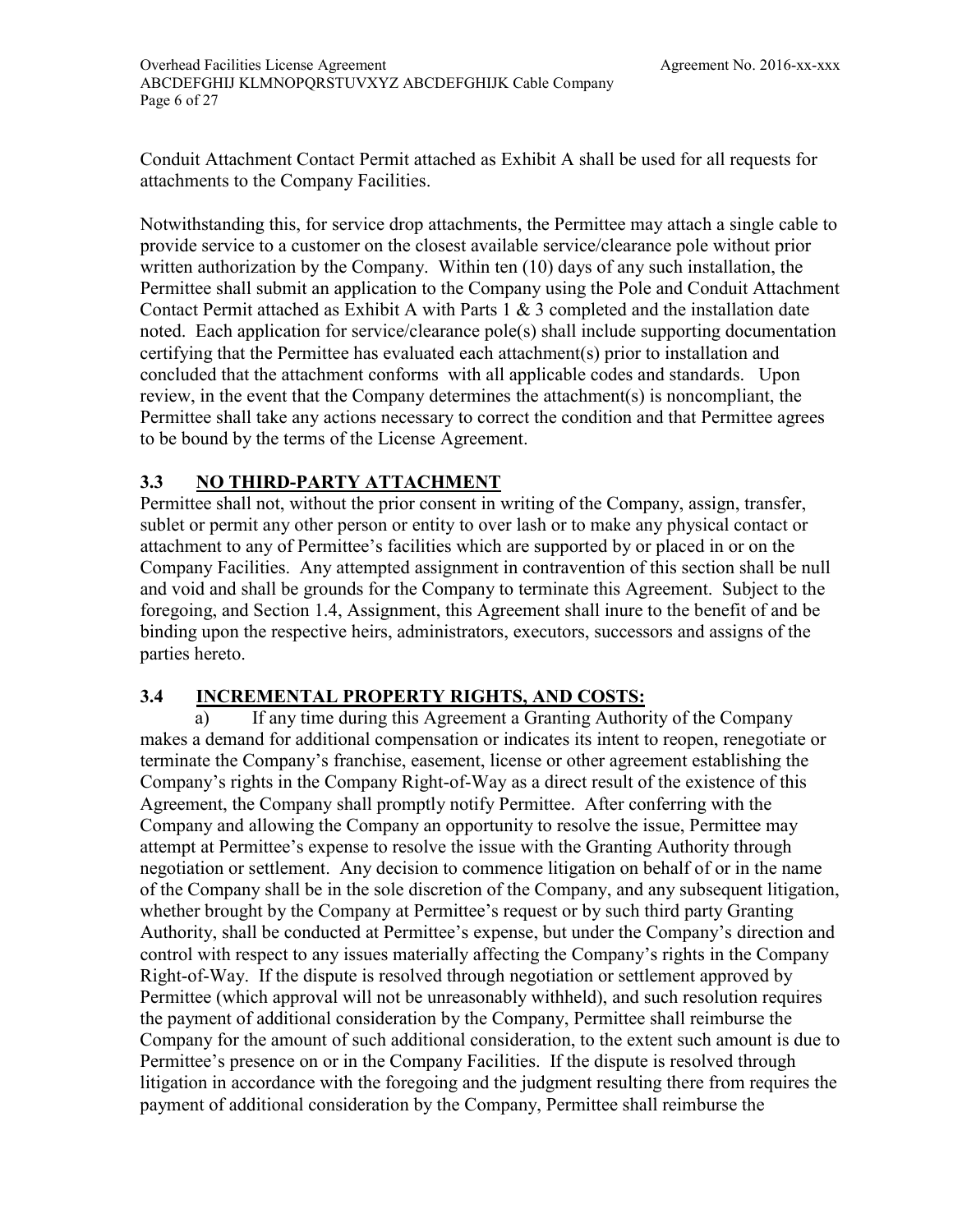Company for the amount of such additional consideration to the extent such amount is due to Permittee's presence on or in the Company Facilities. If Permittee possesses the power of eminent domain within the relevant jurisdiction, Permittee shall have the right, in its sole discretion, independently of the Company to seek resolution of such a dispute by exercising such power of eminent domain, provided that Permittee shall pay all costs of such exercise. Permittee's obligation to reimburse the Company for the amounts of additional compensation due to Granting Authorities shall survive this Agreement.

b) Notwithstanding the foregoing, the Company after conferring with Permittee at any time and in the Company's sole discretion, may require that Permittee discontinue such attempts to resolve issues with a particular governmental Granting Authority by litigation or otherwise; provided that, such requirement of the Company notwithstanding, Permittee may still continue to attempt to resolve such issues independently of the Company, by litigation or otherwise, so long as the Company is not named, joined or otherwise included as a party or principal in any such litigation or other attempt; and provided further that the foregoing shall not be deemed to prohibit Permittee from exercising any eminent domain rights that Permittee is authorized to pursue within the relevant jurisdiction.

## <span id="page-14-0"></span>**3.5 INNER DUCT INSTALLATION**

[Intentionally omitted.]

## **ARTICLE IV COMPLIANCE WITH LAW AND SAFETY REQUIREMENTS**

## <span id="page-14-2"></span><span id="page-14-1"></span>**4.1 APPLICABLE LAW AND REQUIREMENTS.**

(a) The Permittee shall install and maintain the Attachments in conformity with all applicable laws, rules, and regulations of state and federal governments, agencies, and other governmental authorities, including, but not limited to, the rules, regulations, and orders of the CPUC, and in conformity with any safety standards or requirements as may be required or specified by the Company in its sole, good faith discretion, and including obtaining any permits required by an authorized permitting agency under the California Environmental Quality Act. All Company Pole Attachments must adhere to the clearance, separation, wind loading and dead-end tensions and other requirements of G.O. 95 of the CPUC or any successor and standards or requirements as may be specified by the Company.

(b) [Intentionally omitted.]

(c) The Permittee shall be solely responsible for the Attachments and shall take all necessary precautions during installation, and maintenance on or near the Company Facilities and the Company Right-of-Way so as to protect all persons and the property of the Company and others from injury and damage. Without limiting the foregoing and without assuming any obligation to maintain or monitor the Attachments, if the Company believes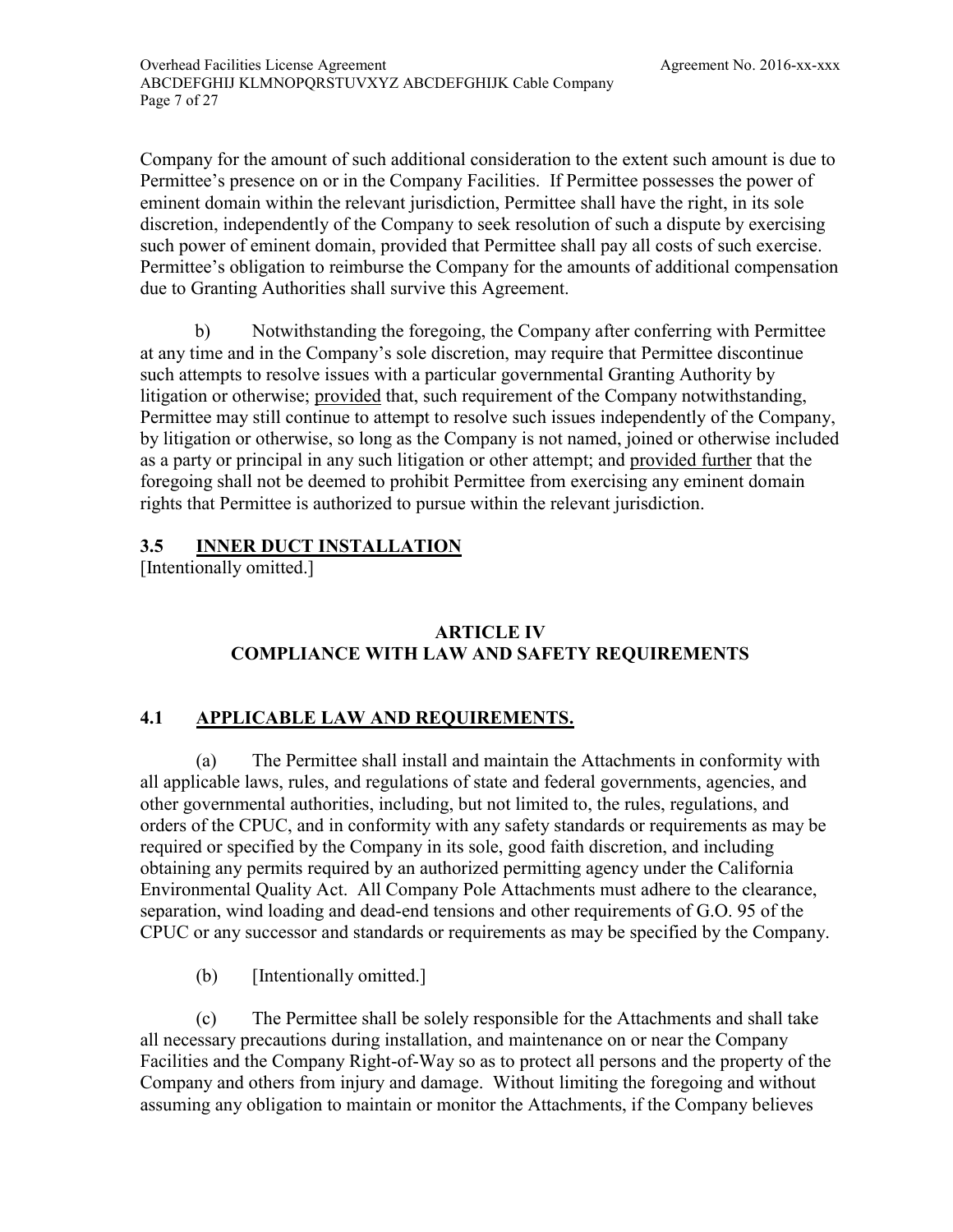that Permittee's Attachments are in any way endangering any person or property, or are in noncompliance with any requirement referenced in Sections [4.1\(](#page-14-2)a) or (b) above (a "**Hazardous Condition**"), the Company may, in its sole discretion, take any steps it deems necessary to remedy the Hazardous Condition; in which case Permittee shall be required to reimburse the Company for its actual costs. Notwithstanding the above, the Company shall take reasonable action to notify Permittee of any Hazardous Condition that does not require immediate attention, and where feasible, allow Permittee to correct the Hazardous Condition prior to any corrective action taken by the Company. In addition, if the Company notifies Permittee of any Hazardous Condition, Permittee shall remedy such condition promptly and in no case later than ten (10) days after receipt of such notice.

## <span id="page-15-0"></span>**4.2 WORK ON COMPANY POLES**

Permittee and its duly authorized contractors, agents and employees (**"Permittee's Workers")** shall avoid directly climbing the Company Poles and, if possible, use a ladder or bucket truck to perform work on the Company Pole Attachments. If the use of a ladder or bucket truck is not feasible, Permittee's workers shall exercise best efforts to make certain that the poles or structures are strong enough to safely sustain the workers' weight or the change in applied stress before climbing any poles or structures. **HOWEVER, IN NO EVENT SHALL PERMITTEE'S WORKERS CLIMB OR MAKE CONTACT WITH ANY PORTION OF THE ELECTRIC SUPPLY SPACE ON THE COMPANY POLES, INCLUDING WITHOUT LIMITATION THE WIRES, CABLES, RISERS, CONDUIT, CROSS ARMS AND OTHER APPLIANCES OR OTHER ELEMENTS OF THE COMPANY'S ELECTRICAL SUPPLY SYSTEM.** All work on the Company Poles, or under this Agreement to be performed in the proximity of energized electrical conductors shall only be performed by qualified electrical workers in accordance with Title 8 -- State of California High Voltage Safety Orders as amended.Permittee shall provide the Company forty-eight (48) hours advance notice by calling the Company's designated representative before any work is performed on the Company Overhead Facilities when an electric service shutdown is not required. If an electric service shutdown is required, the Permittee shall arrange a specific schedule with the Company prior to performing any work on the Company Overhead Facilities. The Company reserves the right to an authorized employee or agent of the Company being present when the Permittee's employee's, agents, or contractors will be permitted to work in secured areas where safety or system reliability of the Company Overhead Facilities are an issue. Permittee agrees to pay the Company for such Company's employee based upon the Company's then current fully loaded labor rate.

## <span id="page-15-3"></span><span id="page-15-1"></span>**4.3 ACCESS TO THE COMPANY UNDERGROUND FACILITIES**

[Intentionally omitted.]

## <span id="page-15-2"></span>**4.4 WORK PRIORITY**

Permittee's workers shall conduct its work so as not to interfere or delay any other work performed or scheduled to be performed by the Company or its authorized agents on or near the Company Facilities or the Company Right-of-Way. The Company and its authorized agents shall have priority to access the Company Facilities and the Company Rights-of-Way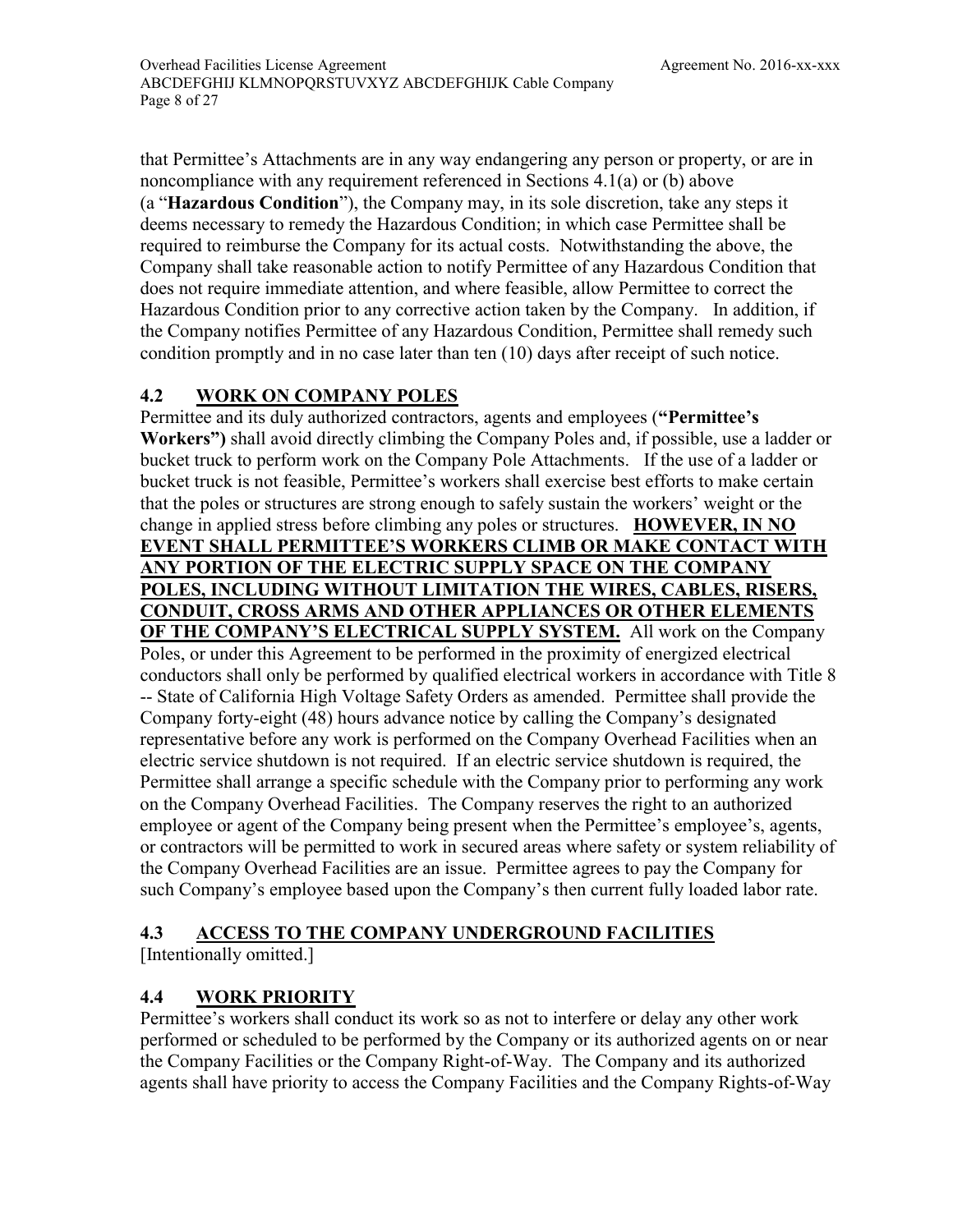at any time and Permittee's workers must adhere to any requests made by the Company to modify or interrupt the work of Permittee's workers.

## <span id="page-16-0"></span>**4.5 MAINTENANCE OF ATTACHMENTS.**

Permittee shall, at its sole expense, keep in good repair and maintain its Attachments. Permittee shall also operate and maintain its Attachments in conformity to CPUC General Orders, the National Electrical Safety Code, the National Electrical Code and all other applicable ordinances, statutes, regulations and laws. If the Company determines that Permittee is not in compliance with any of these applicable requirements, the Company shall inform Permittee in writing and such Hazardous Conditions shall be remedied per Sections [4.1\(](#page-14-2)a) or (b). Permittee shall notify the Company [forty-eight \(48\) hours](#page-15-3) in advance by calling the Company's designated representative before any routine repair or maintenance of its facilities is performed on the Company Facilities when an electric service shutdown is not required. If an electric service shutdown is required, the Permittee shall arrange a specific schedule with the Company prior to performing any work on the Company Facilities. Emergency restoration of service and maintenance shall be performed per Section [7.7.](#page-25-0)

## <span id="page-16-1"></span>**4.6 SERVICE CONNECTION/DISCONNECTION**

Any electrical service connection or disconnection to the Permittee's Attachments from the Company's overhead or underground electric supply system shall only be performed by the Company in accordance with the Company's rates, applicable tariffs, and CPUC Rules and Regulations.

## <span id="page-16-2"></span>**4.7 IDENTIFICATION TAGS**

Permittee shall identify its Attachments to the Company Facilities using weather and corrosive resistant tags (capable of lasting the life of the attachment). The tags shall include Permittee's corporate name legible from the ground, a 24-hour emergency contact number and identify the Company as the licensor. The tag shall be attached in the zone on the pole where Permittee's cable and equipment are located. If adequate identification of all Attachments are not added by the Permittee pursuant to this Agreement, the Company may identify Permittee's facilities and all incurred cost shall be reimbursed by the Permittee.

## <span id="page-16-3"></span>**4.8 POLE PROTECTION**

For new construction, replacements, rebuilds and upgrades of the Permittee's facilities, the Permittee shall use, in areas where there is potential for trees to damage poles and to the extent where reasonably available, at the time of attachment to a pole, break-away fasteners or cross arms designed such that in the event a falling tree or other foreign object comes in contact with Permittee's cable in mid-span, the cross arm, bolt or lashing attaching the cable to the pole will fail before the pole fails. Permittee may, with the Company's written consent, use alternative designs capable of accomplishing equivalent results to preserve the pole. Regardless of the presence of breakaway fasteners or the Company-approved alternative design, Permittee shall be responsible for all costs associated with replacing a pole that failed due to Permittee's Attachments. Permittee will comply with any CPUC orders and revisions regarding design and construction standards.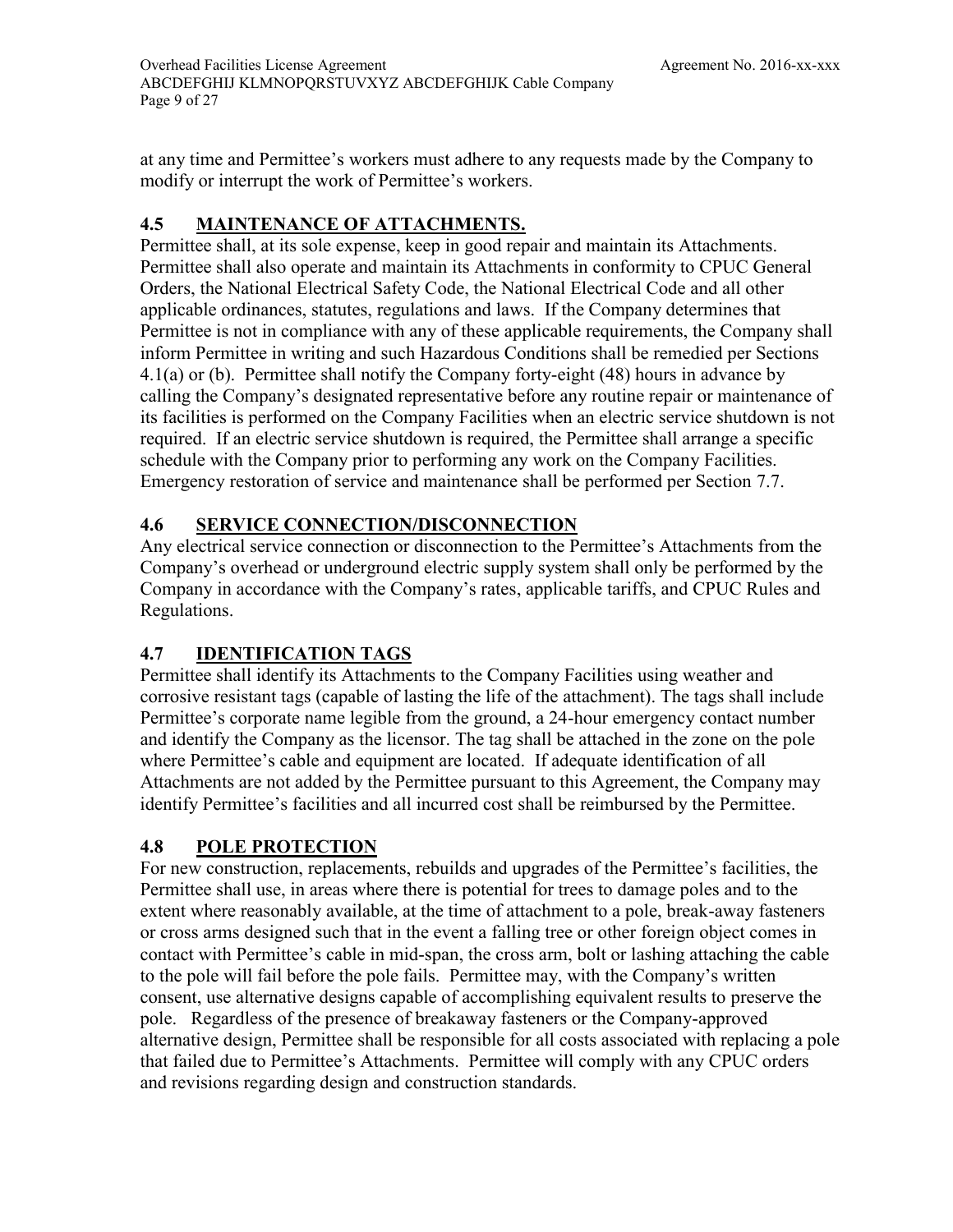## <span id="page-17-0"></span>**4.9 POLE TREATMENT**

Permittee shall treat with a chemical solution of copper napthenate or the Company approved equivalent all cuts created on new and existing poles by Permittee to accommodate an Attachment, including but not limited to, gains and through holes.

## **ARTICLE V INDEMNIFICATION AND LIABILITY**

## <span id="page-17-2"></span><span id="page-17-1"></span>**5.1 INDEMNIFICATION.**

(a) The Parties agree to bear any and all "Losses" (defined below) which arise out of or are in any way connected with the performance of this Agreement as set forth in this section. All losses, fines, penalties, claims, demands, legal liability, damages, attorneys' fees, costs of investigation and litigation, expenses, settlements, verdicts, awards or judgments (collectively, "Losses") connected with or resulting from injury to or death of any person (including employees of the Parties), damage to or destruction of any property (including property of the Parties), damage to the environment or any natural resources, or violation of any local, state or federal law, rule or regulation, including but not limited to environmental laws and regulations, however caused on either Party shall be borne as follows:

(1) Any Losses arising from injury to or death of an employee, contractor, subcontractor, or agent of a Party or arising from damage to or destruction of any property of a Party shall be borne by such Party, and such Party shall defend, indemnify and hold harmless the other Party and each of its officers, directors, partners, employees, and agents ("**Indemnitees**") against such Losses, excepting only Losses as may be caused by the sole negligence or willful misconduct of the Indemnitees.

(2) Excepting Losses arising from injury to or death of an employee, contractor, subcontractor, an agent of a Party or arising from damage to or destruction of any property of a Party, any Losses caused by the joint or concurrent negligence of the Parties or their respective contractors or agents, or by the failure of the Parties to observe or perform any obligation hereunder, shall be borne by the Parties according to their degree of fault.

(3) Any Loss caused by the climbing or entering the Company Facilities by the employee, agent, contractor or subcontractor of a Party shall be borne solely by such Party.

4) Any Loss caused by the sole act or omission of a Party shall be the responsibility of that Party.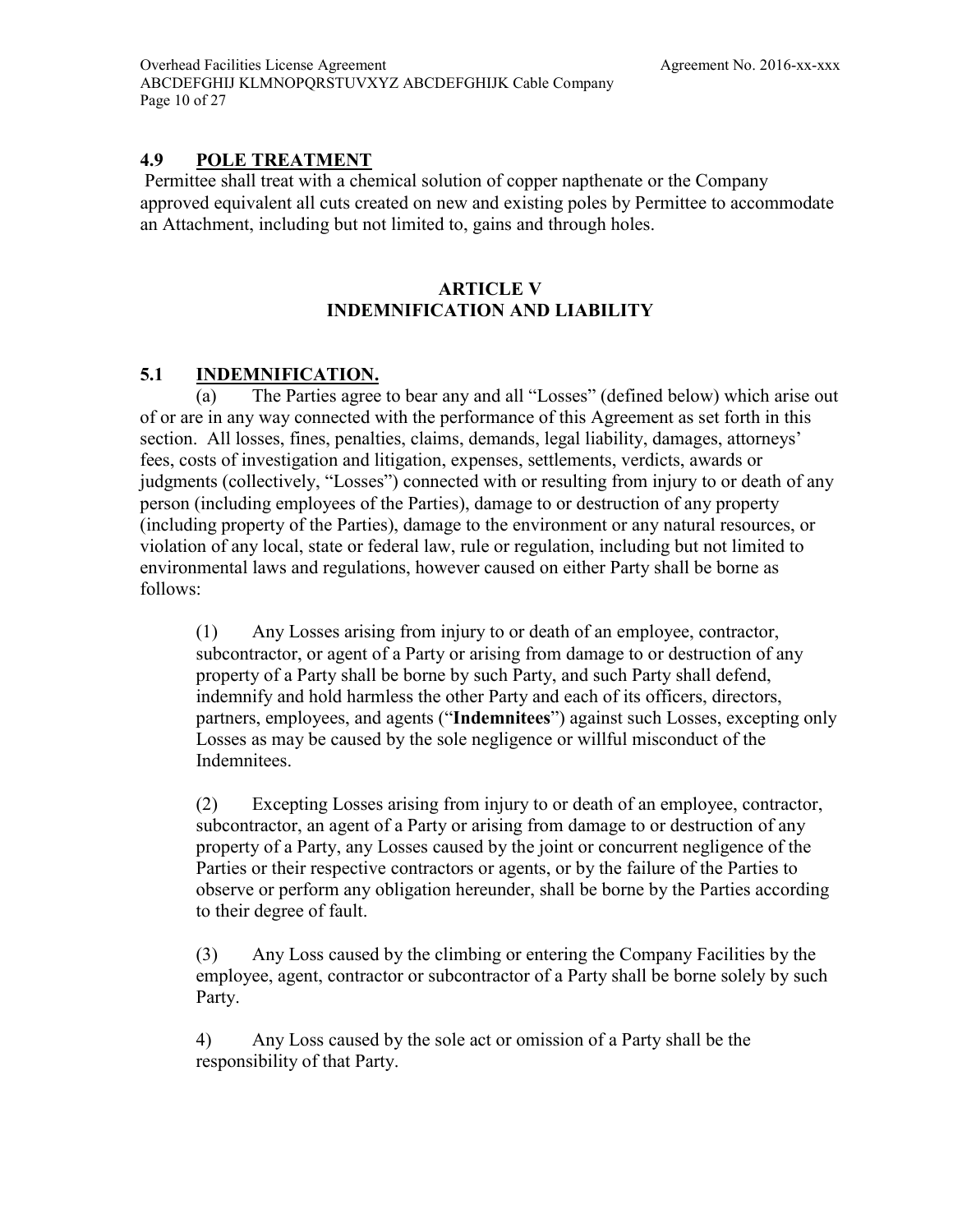If either Party, as the result of any claim for Losses, should be compelled to pay damages to a greater extent than specified in this section, such Party shall have, to the extent of the excess so paid by it, the right of contribution from the other Party.

(b) Notwithstanding the foregoing, Permittee shall indemnify, defend and hold harmless the Company, its officers, directors, partners, agents, and employees (collectively, "the **Company Indemnitees**") from and against all claims, demands, losses, damages, expenses, and legal liability connected with or resulting from (i) interruption, discontinuance or interference with Permittee's service to any of its customers or economic and any economic or commercial loss of Permittee's customers, resulting there from (but only to the extent of Permittee's customers' claims, not those of the Company), with the exception of claims, demands, losses, damages, expenses, and legal liability arising solely from the gross negligence or willful misconduct of the Company or the Company's agents, employees or independent contractors who are directly responsible to the Company; (ii) Permittee's failure to comply with applicable rules, regulations or safety standards; and (iii) any and all claims or assessments of any kind or nature, including increased franchise fees, right-of-way or easement fees, made or asserted against the Company Indemnitees by any third party, including any Granting Authority, franchise authority, governmental authority or other property owner as a result of Permittee's use of, or failure to relinquish use of the Company Facilities or remove any Attachments as may be required by the Company pursuant to Article X Termination. Regardless of fault on behalf of Permittee, the Company shall exercise reasonable commercial effort toward restoring the Company's service to its customers in accordance with the Company's customary procedures and priorities, to enable Permittee to restore Permittee's Attachments on the Company Facilities and to resume service to Permittee's customers so as to minimize any and all losses once an interruption, discontinuance or interference with a Party's service to its customers occurs. Nothing in this Article V or Section [5.1](#page-17-2) shall affect the application of the provisions of Section [12.14](#page-32-4) "No Third Party Beneficiaries". Under no circumstance shall either Party have the authority to admit any liability on behalf of the other.

(c) Any Party seeking indemnification hereunder ("**Indemnitee**") shall notify the other party ("Indemnitor") of the nature and amount of such claim and the method and means proposed by the Indemnitee for defending or satisfying such claim within a reasonable time after the Indemnitees receives written notification of the claim. The Indemnitees shall consult with the Indemnitor respecting the defense and satisfaction of such claim, and the Indemnitee shall not pay or settle any such claim without the prior written consent of the Indemnitor, which consent shall not be unreasonably withheld or delayed; provided, however, that the Indemnitee's failure to give such notice shall not impair or otherwise affect the Indemnitor's obligation to indemnify against such Claim except to the extent that the Indemnitor demonstrates actual damage caused by such failure.

## <span id="page-18-0"></span>**5.2 AD VALOREM INDEMNITY**

If the ad valorem property taxes, special assessments, local improvement district levies, or other levies or taxes (collectively, "**Ad Valorem Taxes**") or bases for ad valorem taxation payable by the Company with respect to the Company Facilities increase as a result of the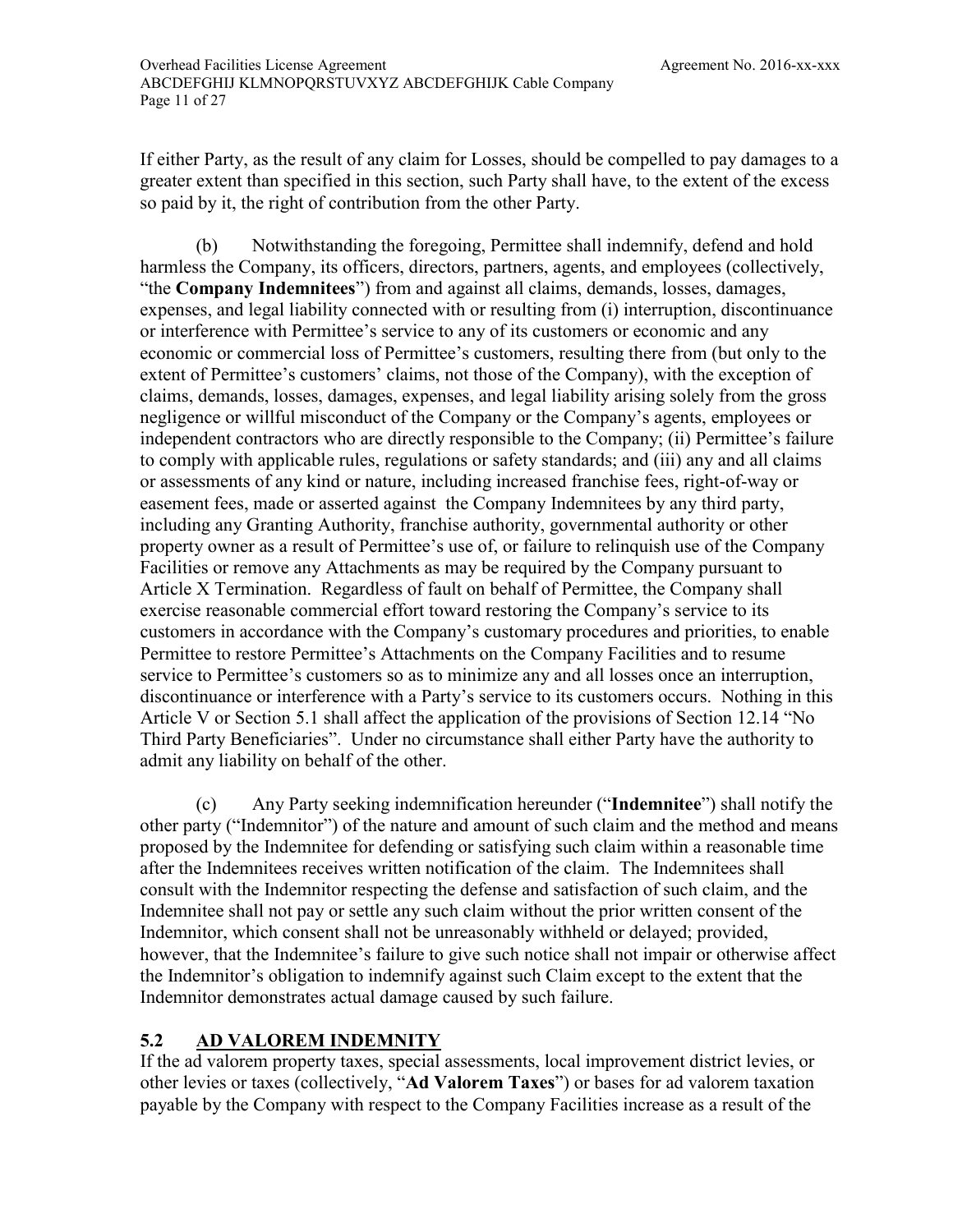Permittee's Attachments, or the Ad Valorem Taxes increase or change due to any construction, installation or improvements provided pursuant to this Agreement, the Company shall deliver to Permittee copies of the relevant tax bills and supporting materials along with a detailed calculation of such taxes to be paid by Permittee only to the extent such Ad Valorem Tax exceeds the amount which the Company would otherwise pay. Within thirty (30) days Permittee shall pay or reimburse the Company for such amounts. Permittee may make such reimbursements or payments under protest, in which event Permittee and the Company shall attempt to agree upon a calculation of the amount payable by Permittee. If agreement cannot be reached, either party may refer the dispute to mediation in accordance with the provisions of Article IX. Permittee also shall be responsible for timely payment of any Ad Valorem Taxes or other taxes and fees levied against the Permittee's Attachments or other of Permittee's property or equipment located on the Company Facilities or the Company Right-of-Way that are billed directly to Permittee by the taxing authority. However, in the event the same property or interests are assessed an Ad Valorem Tax or sales or use tax in the same year to both the Company and Permittee, each party agrees to promptly notify the other upon becoming aware thereof to cooperate with the other in seeking appropriate redress from the authority or authorities assessing the property or imposing the tax; and, provided the Company has notice of such potential double taxation, the Company agrees at Permittee's request, not to pay such tax and seek reimbursement from Permittee without having first protested, at Permittee's expense, the assessment at the appropriate administrative level.

## <span id="page-19-0"></span>**5.3 DEFENSE OF CLAIMS**

Both parties shall, on request, defend any suit asserting one or more claims covered by the indemnities set forth in Sections [5.1\(](#page-17-2)a). Permittee shall, on the Company's request, defend any suit asserting one or more claims covered by the indemnities set forth in Sections [5.1\(](#page-17-2)b) and [5.2.](#page-18-0) The indemnifying party shall pay any costs that may be incurred by the Indemnitees in enforcing such indemnity provisions, including reasonable attorney's fees.

## <span id="page-19-1"></span>**5.4 LIMITATION OF LIABILITY**

In no event shall the total cumulative liability of the Company, arising out of or in connection with the use of the Company Facilities or relating to this Agreement, exceed the sum of the attachment fees received, and forecasted to be received, by the Company under the current Agreement with Permittee, whether based on contract, tort, including negligence, or otherwise. The above limitations of liability shall not apply to any willful misconduct on the part of the Company.

## <span id="page-19-2"></span>**5.5 NO WARRANTIES**

Except as specifically and expressly provided herein, the Company makes no warranty, express or implied with respect to the Company Facilities or the use of the Company Facilities by Permittee. The Company Facilities are "as is." The Company disclaims all warranties express or implied including the warranties of merchantability and fitness for particular purposes.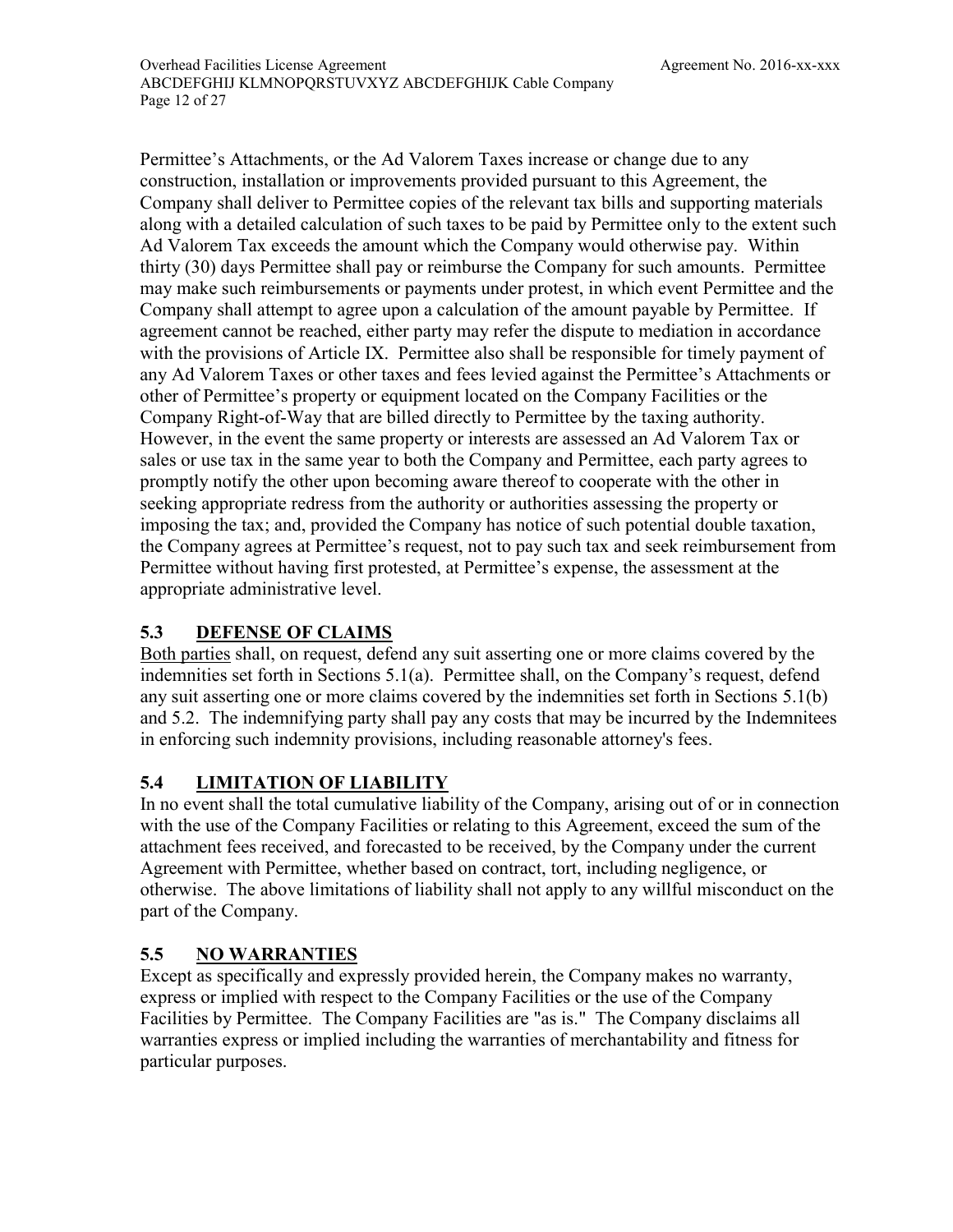Overhead Facilities License Agreement [Agreement No. 2016-xx-xxx](#page-4-0) [ABCDEFGHIJ KLMNOPQRSTUVXYZ ABCDEFGHIJK Cable Company](#page-8-0)  Page 13 of [27](#page-34-1)

## <span id="page-20-0"></span>**5.6 CONSEQUENTIAL DAMAGES**

Notwithstanding anything in this Agreement to the contrary, neither Party nor its contractors or subcontractors shall be liable to the other Party for the other Party's own special, consequential or indirect damages, including without limitation, loss of use, loss of profits or revenue, loss of capital or increased operating costs, arising out of this transaction or from breach of this Agreement, even if either Party is negligent, grossly negligent or willful.

### **ARTICLE VI INSURANCE**

<span id="page-20-1"></span>With the written consent of the Company, and until Permittee has demonstrated to the Company's satisfaction adequate financial strength to support self-insurance, Permittee shall maintain the following insurance coverage or self-insurance and be responsible for its contractors and subcontractors maintaining sufficient limits of the same insurance coverage.

## <span id="page-20-2"></span>**6.1 WORKERS' COMPENSATION AND EMPLOYERS' LIABILITY**

(a) Workers' Compensation insurance indicating compliance with any applicable labor codes, acts, laws or statutes, state or federal, where Permittee performs any work on the Company Facilities.

(b) Employers' Liability insurance shall not be less than \$1,000,000 for injury or death each accident.

## <span id="page-20-3"></span>**6.2 COMMERCIAL GENERAL LIABILITY**

(a) Coverage shall be at least as broad as the Insurance Services Office (ISO) Commercial General Liability Coverage "occurrence" form, with no coverage deletions.

(b) The limit shall not be less than \$10,000,000 each occurrence for bodily injury, property damage, personal injury, completed operations and endorsed to include mobile equipment.

(c) Coverage shall: (1) by "Additional Insured" endorsement add as additional insured the Company, its directors, officers, agents and employees with respect to liability arising out of the work performed by or for the Permittee for ongoing operations as well as completed operations. If the Permittee has been approved to self-insure, Permittee shall, at all times, extend coverage to the Company in the same position as if the Company were an "Additional Insured" under a policy; (2) be endorsed to specify the Permittee's insurance is primary and that any insurance or self-insurance maintained by the Company shall not contribute with it.

## <span id="page-20-4"></span>**6.3 BUSINESS AUTO**

(a) Coverage shall be at least as broad as the Insurance Services Office (ISO) Business Auto Coverage form covering Automobile Liability, code 1 "any auto."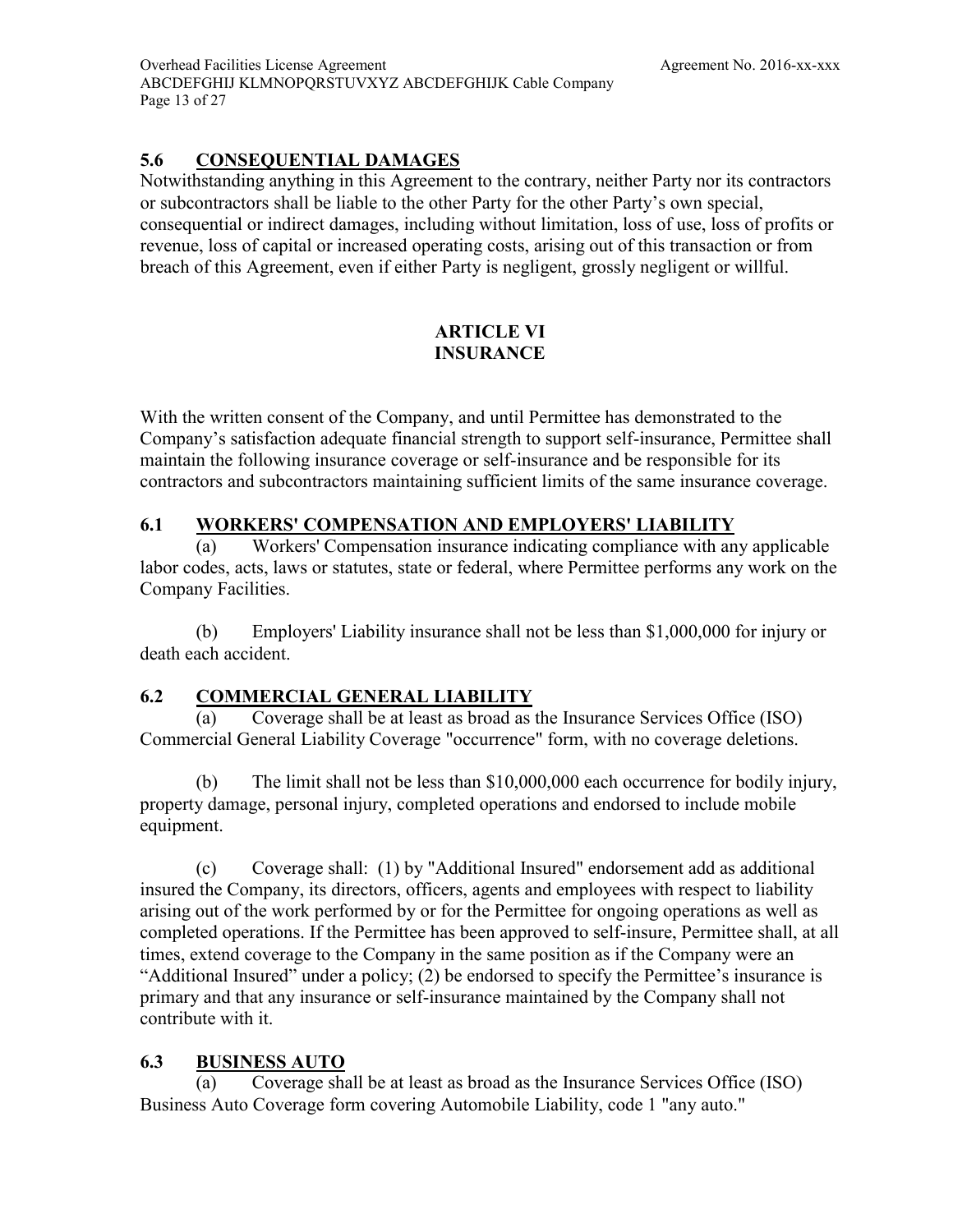(b) The limit shall not be less \$1,000,000 each accident for bodily injury and property damage

## <span id="page-21-0"></span>**6.4 POLLUTION LIABILITY**

(a) Coverage for bodily injury, property damage, including clean up costs and defense costs resulting from sudden and gradual pollution conditions including the discharge, dispersal, release or escape of smoke, vapors, soot, fumes, acids, alkalis, toxic chemicals, hydrocarbons, liquids or gases, waste materials or other irritants, contaminants or pollutants into or upon land, the atmosphere or any watercourse or body of water.

(b) The limit shall not be less than \$1,000,000 each occurrence for bodily injury and property damage.

(c) The Company shall be named as additional insured.

## <span id="page-21-1"></span>**6.5 ADDITIONAL INSURANCE PROVISIONS**

(a) Before commencing any work on the Company Facilities, Permittee shall furnish the Company with certificates of insurance and Additional Insured endorsement of all required insurance for Permittee.

(b) The certificate shall state that coverage shall not be canceled except after thirty (30) days prior written notice has been given to the Company.

(c) The certificate must be signed by a person authorized by that insurer to bind coverage on its behalf and shall be submitted to:

#### PG&E

Insurance Department, Suite 2400 One Market, Spear Tower San Francisco, CA 94105

A copy of all such insurance certificates and the Additional Insured endorsement shall be sent to the Company's Contract Negotiator and/or Contract Administrator.

(d) The Company may require Permittee to furnish to the Company certificates of insurance or other evidence thereof attesting that the insurance required by Article VI is in effect.

(e) Upon request, Permittee shall furnish the Company the same evidence of insurance for its contractors and subcontractors, as the Company requires of Permittee.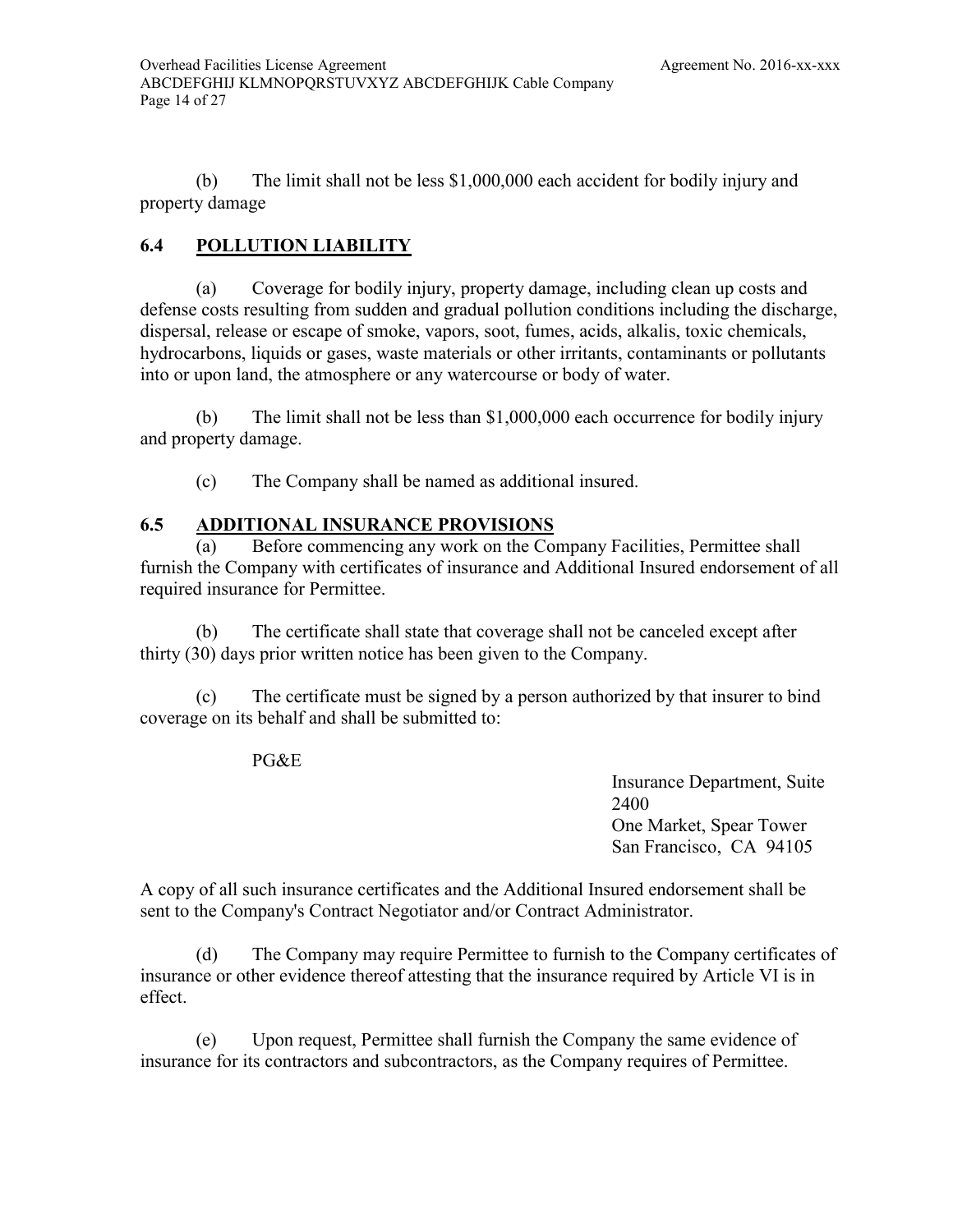(f) If Permittee claims to self-insure then this section applies. Notwithstanding any provisions in this Article to the contrary, Permittee represents that its customary practice, as of the date of this Agreement, is to self-insure for all or a portion of the insurance required of it under this Agreement. Accordingly the parties agree that such self-insurance shall constitute compliance with all or some of the requirements of this Article for as long as Permittee generally continues such practice of corporate self-insurance with respect to its regular conduct of business. Permittee covenants to advise the Company when it ceases generally to self-insure with respect to its regular conduct of business.

## **ARTICLE VII REMOVALS AND EMERGENCY CONDITIONS**

## <span id="page-22-1"></span><span id="page-22-0"></span>**7.1 DISCONTINUATION**

Notwithstanding any provision to the contrary, the Company shall be entitled at any time to discontinue the Company's use of the Company Facilities located on the Company Right-of-Way, and Permittee shall immediately remove its Attachments. In the event of any such discontinuation, the Company shall give Permittee advance written notice [\(Exhibit F](#page-7-2) or equivalent) as soon as reasonably practicable, and the Company may propose alternative facilities to meet the needs of the Permittee in which case Permittee shall be entitled to a credit of the remaining rental fees paid in advance for future use, towards the use of the alternate facilities. If no alternate facilities are available or acceptable, Permittee shall be entitled to a refund, if a refund is requested by Permittee and if the value exceeds \$1,000.00. The Company may allow Permittee to buy the Company's interest in the discontinued facilities at the Company's replacement cost new minus depreciation. Permittee's costs of relocating to other poles or facilities shall be governed by the provisions of Section [7.2](#page-22-2) below.

## <span id="page-22-2"></span>**7.2 RELOCATION**

Notwithstanding poles rearranged or replaced pursuant to Section [7.4,](#page-23-1) the Company at any time may relocate all or any portion of its poles to other locations. In the event of any such relocation, the Company may in its discretion allow Pole Attachments at such alternate location(s) in accordance with this Agreement, and the Company shall give Permittee [sixty](#page-23-2)  [\(60\) days](#page-23-2) advance written notice [\(Exhibit F](#page-7-2) or equivalent) or less if circumstances require, of its intended relocation and of the particulars of the alternate location(s). In the case of a relocation of the Pole Attachments, the Company may either: (a) require Permittee at its cost to move its Pole Attachments to the alternate location, or (b) with mutual consent move the Permittee's Pole Attachments with reimbursement from Permittee for the actual costs of moving the Pole Attachments. In the event that Permittee is unable to transfer its facilities on the day the pole is scheduled to be removed, the Permittee shall pay all costs incurred by the Company to make an additional field trip to remove the pole. To the extent the Company can reasonably obtain reimbursement from a third party for any work performed by the Company, Permittee's share of the Company cost will be included in the reimbursement. If the Company cannot reasonably obtain such reimbursement, then Permittee and other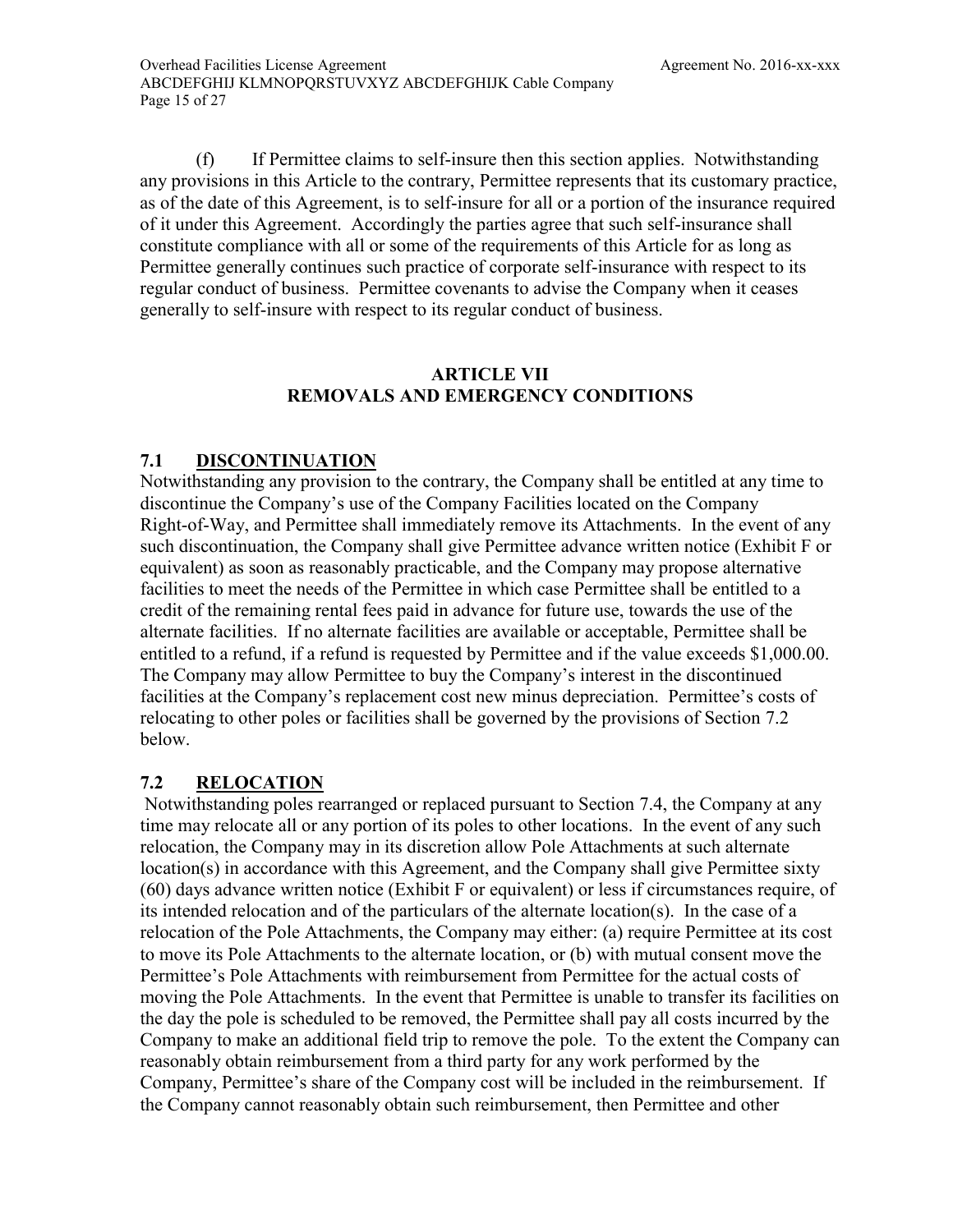permittees shall be responsible for a proportional share of those costs. When a pole relocation is necessitated by the installation of a Pole Attachment by a new permittee, the relocation of the Company's and its Permittee's Pole Attachments shall be at the expense of the new permittee to the extent allowed by law.

## <span id="page-23-0"></span>**7.3 REMOVALS**

(a) If the existing equipment on the pole or anchor (including Permittee's equipment) cannot be relocated in accordance with Section [7.4](#page-23-1) or rearranged in accordance with Section [7.4](#page-23-1) to create the required space or capacity for the Company's use and

(1) the Company needs the space or capacity occupied by the Permittee's equipment for its use to serve core utility customers, or

<span id="page-23-2"></span>(2) should any pole to which Permittee has attached an Attachment be taken by the power of eminent domain,

then on being given at least sixty (60) days written notice [\(Exhibit F](#page-7-2) or equivalent) by the Company to do so, or in cases of emergency on such notice less than [sixty \(60\) days](#page-23-2) as the circumstances reasonably permit (some emergency circumstances may include no notice), the Permittee shall remove its Attachments from the Company Poles as the Company shall designate and at the expiration of the time specified in the notice all rights and privileges of the Permittee in and to the Company Poles designated shall terminate.

(b) Permittee shall not be entitled to any compensation paid as a result of a taking by the power of eminent domain, except for compensation paid expressly for the taking or relocating of Permittee's Attachment. In no event shall Permittee be entitled to any compensation for the taking of the Company Right-of-Way itself.

(c) The Permittee may on its own remove its equipment from the Company Facilities and provide the Company within [sixty \(60\) days](#page-23-2) a written notice [\(Exhibit E](#page-7-3) or equivalent).

(d) In the event of a removal as provided in this section, Permittee shall be entitled to a rental refund if a refund is requested by Permittee and if the rental value exceeds \$1,000.00.

## <span id="page-23-1"></span>**7.4 REARRANGEMENT/REPLACEMENT POLES OR ANCHORS**

The Company shall give Permittee [sixty \(60\) days](#page-23-2) advance written notice [\(Exhibit F](#page-7-2) or equivalent) or less if circumstances required for Sections [7.4](#page-23-1) (a) through (c) below.

## **(a) Capacity for the Company:**

When the Company needs space or capacity for its core utility service, and without the Permittee's Attachment there would be adequate space or capacity, then the Permittee shall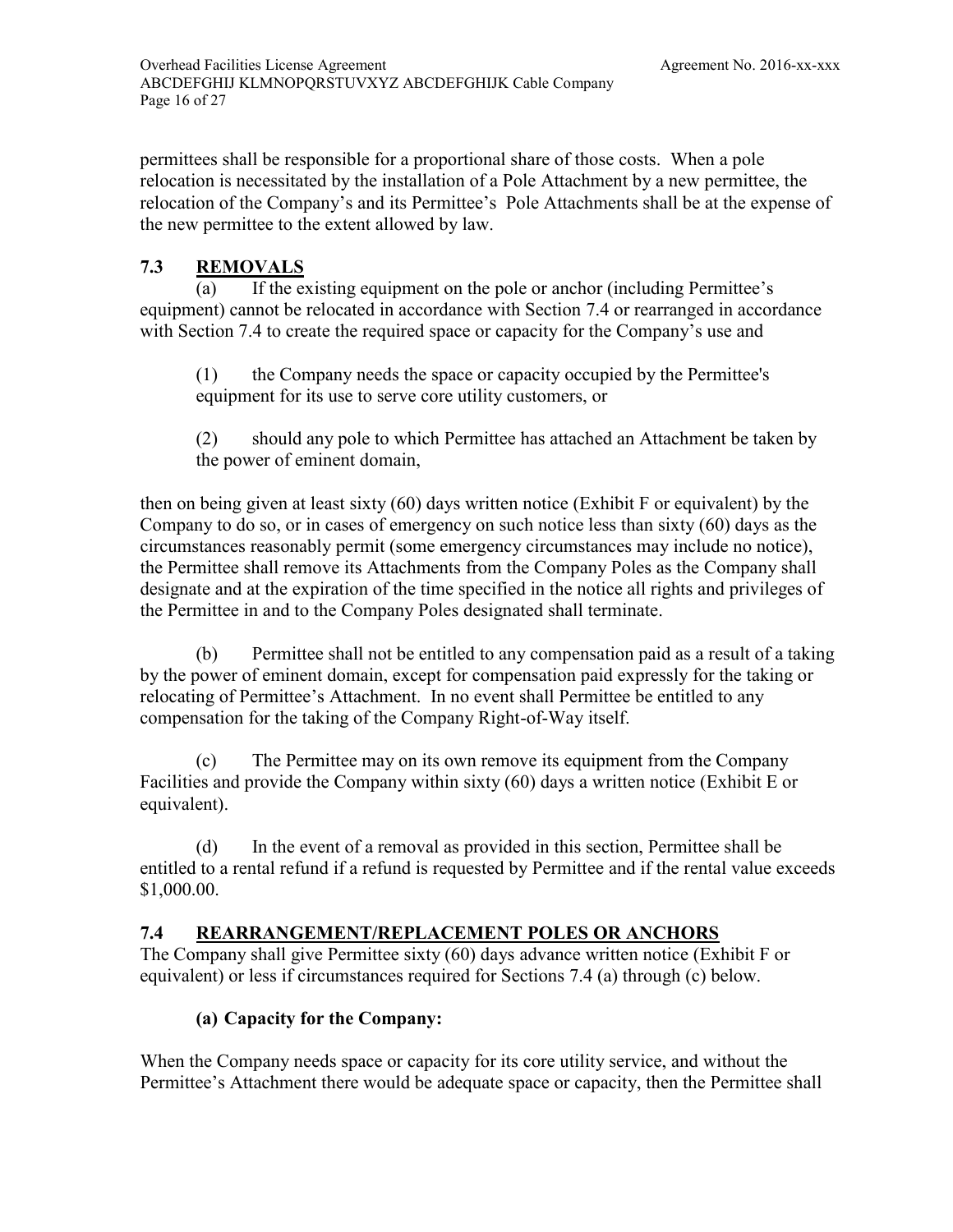Overhead Facilities License Agreement [Agreement No. 2016-xx-xxx](#page-4-0) [ABCDEFGHIJ KLMNOPQRSTUVXYZ ABCDEFGHIJK Cable Company](#page-8-0)  Page 17 of [27](#page-34-1)

either pay for expansion of the pole to provide adequate space or capacity for the Company, or remove its Attachments.

If more than one Company Permittee is on the pole and all Permittees cumulatively occupy the space or capacity needed by the Company, and the removal of the last authorized Permittee will provide adequate space or capacity, then the last authorized Permittee will pay the cost of providing additional space or capacity for the Company, or remove its Attachments.

If more than one Company Permittee is on the pole and all Permittees cumulatively occupied the space or capacity needed by the Company, then all Permittees will share equally the cost of providing additional space or capacity on the pole, or remove their Attachments.

If the Company is unable to determine which Permittee is the last authorized Permittee on the pole then the Permittees will share equally the cost of providing additional space or capacity on the pole, or removes their Attachments.

## **(b) New Permittees:**

When rearrangement and/or larger or additional pole(s) or anchors are necessitated by the installation of an Attachment by a new Company permittee, the larger pole and relocation of the Company's and its permittee's attachments shall be installed and/or transferred at the expense of the new permittee to the extent allowed by law.

## **(c) Other Causes of Rearrangement/Replacement:**

When a pole replacement is required due to any other reason outside of the control of the Company, including but not limited to, accidents, storms, bird, pest, or fungal infestation, excessive checking and splits, earthquake, tornadoes, street widening or Granting Authority action, Permittee shall not be responsible for cost of the replacement pole, unless the failure was due to fasteners which did not comply with the requirements of Section [4.8](#page-16-3) or if the Permittee did not meet the requirements of Section [4.1.](#page-14-2) Permittee shall be responsible for relocation of its Attachment under the terms of Section [7.2.](#page-22-2)

## <span id="page-24-0"></span>**7.5 ADDITIONAL POLE SPACE**

Whenever any discontinuation, rearrangement, relocation, removal or substitution of a larger pole would be necessary under this Article and there is additional space available on the pole under the control of another party, the Company shall at Permittee's discretion request such additional space.

## <span id="page-24-1"></span>**7.6 INCOME TAXES**

As set forth in the Company's Electric Rules, Preliminary Statement, Paragraph J, and as amended, the costs to be paid by Permittee to the Company as set forth in Section [7.4](#page-23-1) above shall include a gross-up amount for potential income tax liability of the Company for contributions in aid of construction (as used in Internal Revenue Code § 118(b) and similar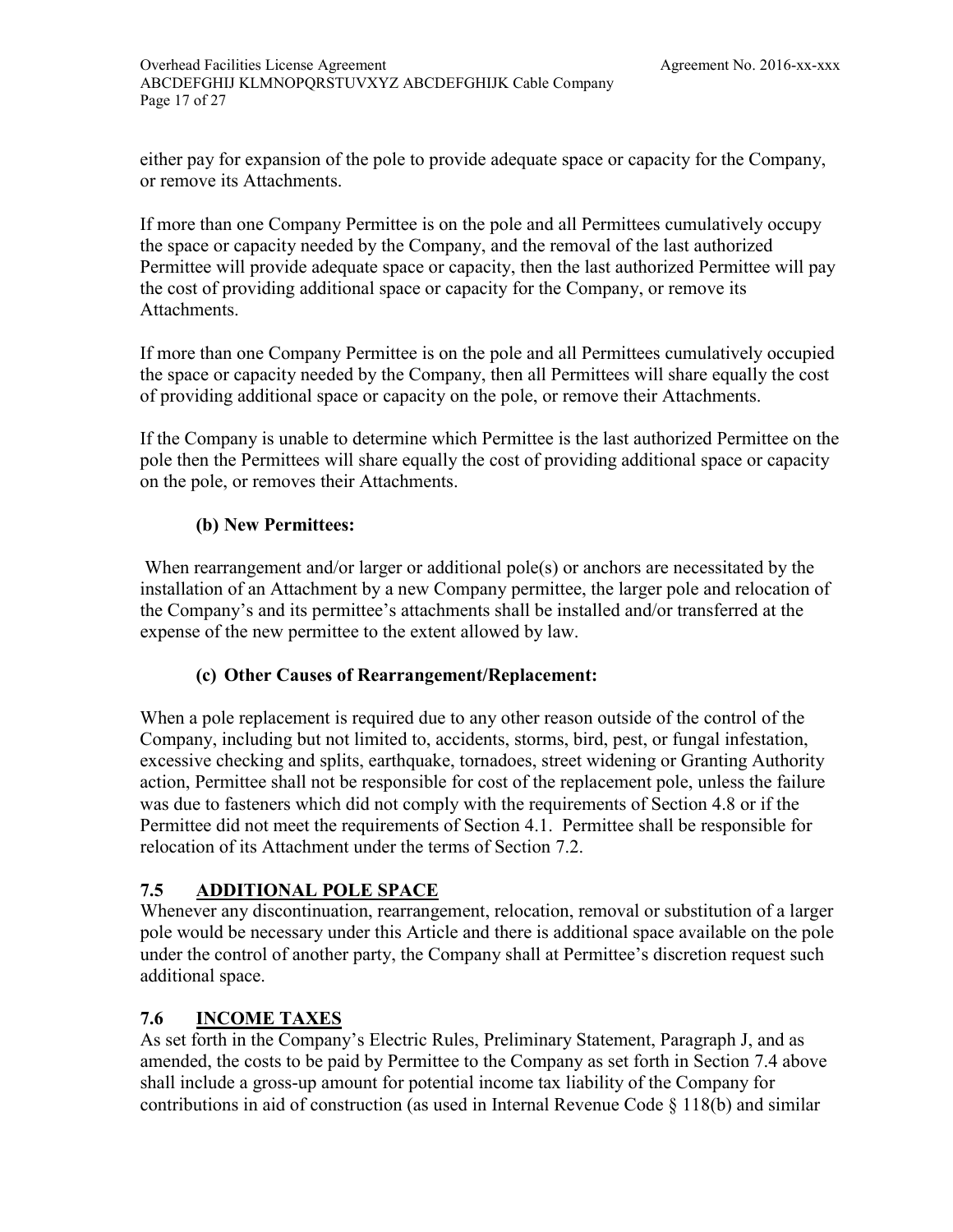state legislation) arising from the acquisition and installation of new or replacement poles and/or anchors, which gross-up amount shall be equal to the gross-up percentage for such contributions set forth in the Company's current filed electric tariffs.

## <span id="page-25-0"></span>**7.7 RESTORATION OF SERVICE**

In the case of any incident whereby both the Company's electrical service capacity and Permittee's telecommunications capacity are adversely affected, restoration of Permittee's Attachments and /or Permittee's capacity shall at all times be subordinate to restoration of the Company's electrical service capacity, unless otherwise agreed in advance by both Parties. Nonetheless, the Company shall permit Permittee to make repairs to restore its Attachments and/or its capacity, as long as such restoration efforts do not interfere with the Company's restoration activities.

#### <span id="page-25-1"></span>**7.8 RECLAMATION OF THE COMPANY UNDERGROUND FACILITIES**  [Intentionally omitted.]

## **ARTICLE VIII ATTACHMENT FEES**

## <span id="page-25-3"></span><span id="page-25-2"></span>**8.1 ANNUAL ATTACHMENT FEES**

Prior to attaching to the Company Overhead Facilities, Permittee shall pay to the Company an Attachment fee(s) at the applicable rate set forth in [Exhibit B](#page-7-4) to this Agreement for each Attachment authorized under [Exhibit A.](#page-7-0) Subject to the Company's reservations stated in this section, Attachment fees will be calculated annually using the formula set forth in **[Exhibit B](#page-7-4)**. Permittee shall pay that fee for each Attachment initially installed, regardless of size, attachment type or duration. The parties agree in good faith to meet and confer to modify these Attachment fees if any rules, regulations or orders of the CPUC, or a court of law, modify the fee structure imposed by Rule VI and the definition of "*annual cost of ownership*" in Rule II, Section I. of CPUC Decision 98-10-058, dated October 22, 1998 ("**fee restraints**"). Modification of these Attachment fees pursuant to this section shall be effective beginning with the most recent annual period preceding the date when the Company is allowed to charge Attachment fees greater than the fee restraints.

## <span id="page-25-4"></span>**8.2 UNAUTHORIZED ATTACHMENTS**

Upon request of the Company, Permittee shall provide written evidence of Attachment authorization for any Company Facilities on or in which the Permittee has installed an Attachment. If Permittee cannot provide such evidence of Attachment authorization, Permittee shall pay to the Company a penalty of Five Hundred Dollars (\$500.00) or as may be allowed under any applicable regulations in effect at that time, for each unauthorized Attachment made after October 22, 1998, unless the Company determines in its sole and absolute discretion that any such unauthorized Attachments were made accidentally by Permittee in good faith. The amount of the penalty authorized in this Agreement shall be subject to such additional penalties as may be authorized under any applicable regulations in effect at the time of the installation. Any unauthorized attachments made prior to October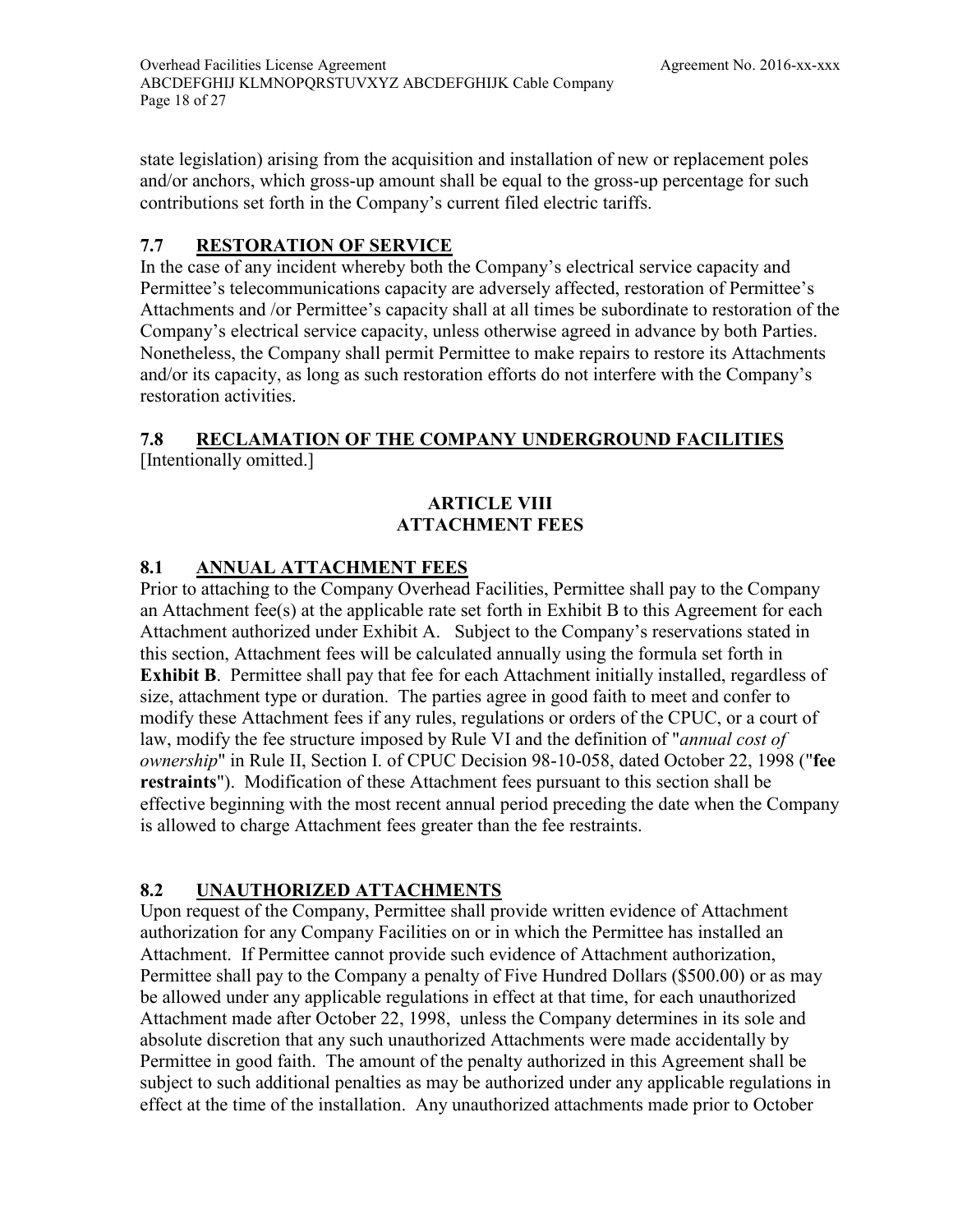22, 1998 shall be subject to such penalties authorized under any applicable regulations and/or agreements in effect at the time of the installation. However, in no event will Permittee be relieved from the obligation of paying Attachment fees to the Company from the date of Permittee's original attachment. The unauthorized Attachment(s) shall then be subject to all the terms of this Agreement. If payment is not received within thirty (30) days of invoice date, the Company may invoke rights under Article X, Termination, and remove Permittee's Attachments from the Company Facilities.

All attachments on service/clearance poles that the Permittee has not obtained written authorization in accordance with Section 3.2 of this Agreement shall be treated as an unauthorized attachment. All new facilities, rebuild of existing facilities or overlash to existing cables on the Company Facilities that the Permittee has not obtained written authorization in accordance with Section 3.1.b of this Agreement shall be treated as an unauthorized attachment.

## <span id="page-26-3"></span>**ARTICLE IX DISPUTE RESOLUTION**

## <span id="page-26-1"></span><span id="page-26-0"></span>**9.1 MEDIATION**

The Parties shall attempt in good faith to resolve any dispute arising out of or relating to this Agreement promptly by negotiations between a representative designated by the Company Vice President empowered to resolve the dispute and an executive of similar authority of the Permittee. Either Party may give the other Party written notice of any dispute. Within twenty (20) days after delivery of the notice, the executives shall meet at a mutually acceptable time and place, and thereafter as often as they reasonably deem necessary to exchange information and to attempt to resolve the dispute. If the matter has not been resolved within [thirty \(30\)](#page-11-4) of the first meeting, either Party may initiate a mediation of the controversy in accordance with the Commercial Mediation Rules of the American Arbitration Association.

All negotiations and any mediation conducted pursuant to this clause are confidential and shall be treated as compromise and settlement negotiations, to which Section 1119 of the California Evidence Code shall apply, and which is incorporated herein by reference.

Each Party is required to continue to perform its obligations under this Agreement pending final resolution of any dispute arising out of or relating to this Agreement.

## <span id="page-26-2"></span>**9.2 INJUNCTION**

Notwithstanding the foregoing provisions, a Party may seek a preliminary injunction or other provisional judicial remedy if in its judgment such action is necessary to avoid irreparable damage.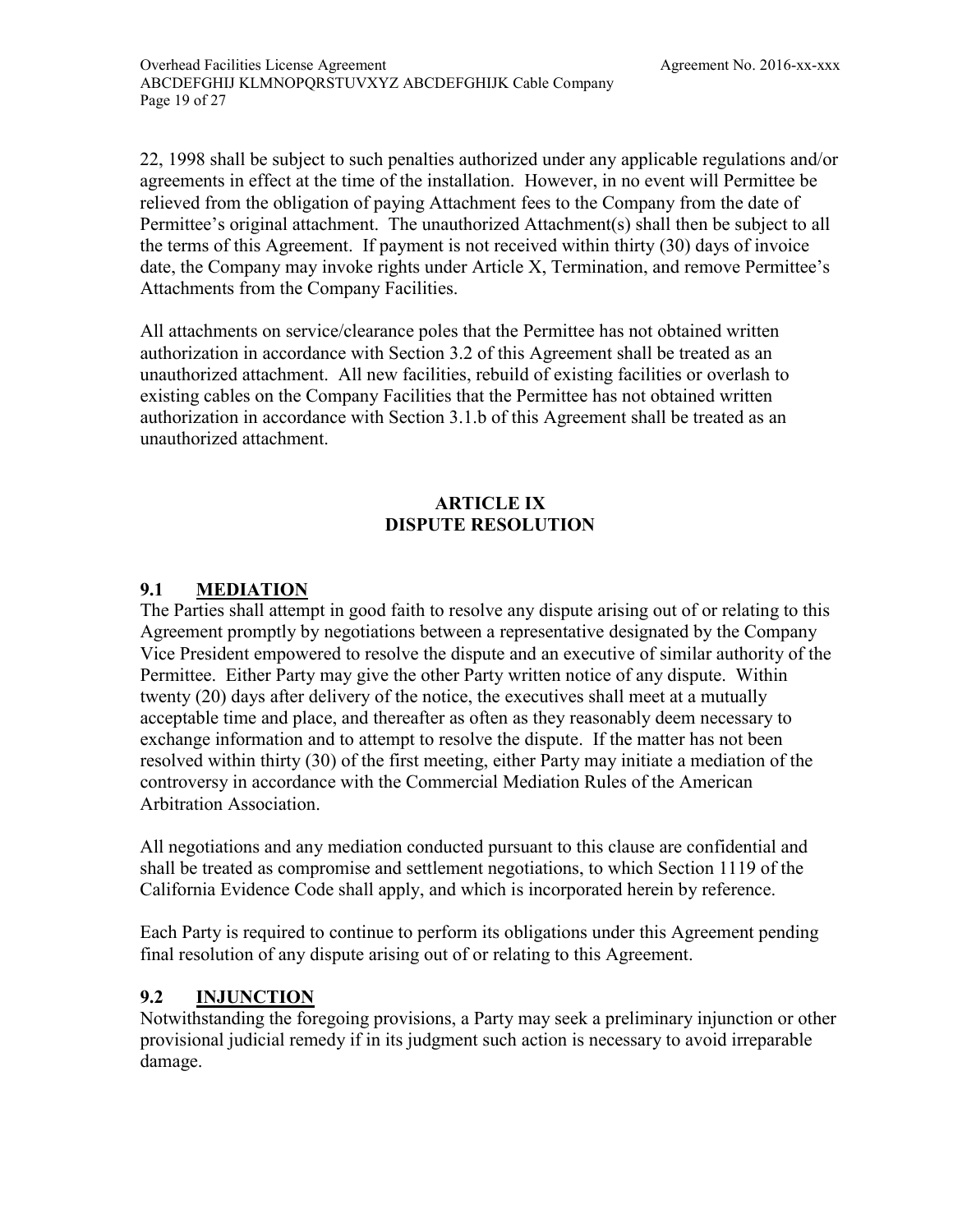## **ARTICLE X TERMINATION**

## <span id="page-27-1"></span><span id="page-27-0"></span>**10.1 TERMINATING**

(a) Subject to the time frames set forth in Section [12.1,](#page-29-1) if Permittee **(i)** fails to make any payment due within the time frame specified or otherwise comply with any material term or condition of this Agreement; or **(ii)** fails to obtain or maintain the appropriate CPCN from the CPUC; or **(iii)** installs or maintains any Attachments to Company Facilities used in connection as a CMRS provider **(iv)** fails to take reasonable steps to resolve any issue arising under Section [3.3](#page-13-0) of this Agreement; **(v)** fails to maintain the insurance and bond requirements in compliance with Articles VI and XI of this Agreement; or **(vi)** fails to comply with the material requirements of this Agreement, the Company, at its sole discretion, upon [thirty \(30\)](#page-11-4) days written notice to Permittee (or such shorter period of time as may be determined by the Company in order to comply with a notice from a Granting Authority or under law, if applicable), may terminate this Agreement without further liability any permission granted to Permittee as to all or any portion of those facilities which are the subjects of (i) through (vi) above, and Permittee shall immediately relinquish use of the Company Facilities and remove its Attachments from the Company Facilities in accordance with this Agreement prior to the effective date of termination. Notwithstanding the above, if within the period described above, Permittee obtains an order from a court or regulatory agency with jurisdiction over the challenge, dispute or claim against the Company's authority to grant this license, which order allows Permittee to remain attached to the Company Facilities, Permittee shall be allowed to remain on or in the Company Facilities under the term of that order, until a final decision or judgment is made at the highest level desired by Permittee. In the event of such contest, Permittee shall indemnify and hold the Company harmless from any expense, legal action, or cost, including reasonable attorneys' fees, resulting from the exercise of Permittee's right to contest the actions of a Granting Authority under this Section [10.1.](#page-27-1)

(b) This Agreement shall also terminate in whole or in part, upon the happening of any of the following events:

> (1) at the option of either Party, upon the termination or abandonment by Permittee of the use of all of the Permittee's Attachments. If less than all of Permittee's attachments are abandoned or terminated, the Company shall have the option of terminating its permission under this Agreement for only the Attachments abandoned or terminated;

> (2) at the option of the non-defaulting Party and without limiting the rights or remedies of the non-defaulting party, upon a breach or default by the other party of any material obligation hereunder and the continuance thereof following the expiration of the applicable remedy period;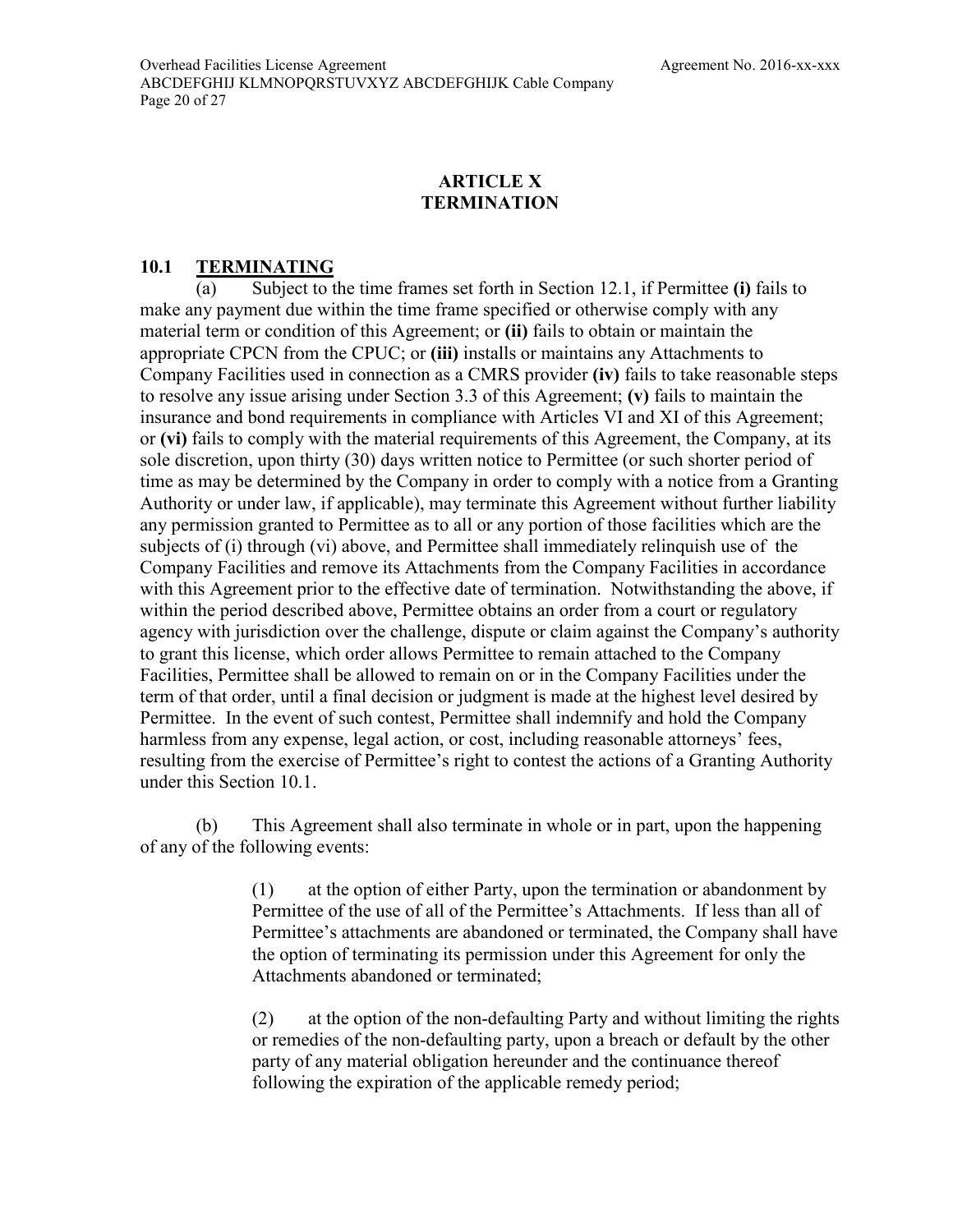- (3) upon the written mutual agreement of the Parties; or
- (4) in accordance with the provisions of Section [2.1,](#page-10-3) if the Company or the CPUC invoke the provisions of G.O. 69-C.

(c) Upon termination of this Agreement for all or any portion of the Company Facilities, which are used by Permittee, Permittee shall immediately relinquish use of those Company Facilities and promptly remove its facilities or the Company may remove Permittee's Attachments from the Company Facilities at Permittee's expenses.

## **ARTICLE XI FAITHFUL PERFORMANCE BOND**

## <span id="page-28-1"></span><span id="page-28-0"></span>**11.1 SURETY PERFORMANCE BOND; LETTER OF CREDIT**

To cover the faithful performance by Permittee of its obligations under this Agreement, Permittee shall be required to furnish (i) a valid performance bond or (ii) an unconditional irrevocable letter of credit issued by a financial institution acceptable to the Company. Said bond or letter of credit shall be in such form approved in writing by the Company and in such amount as the Company shall specify from time to time based on the financial exposure caused by the Permittee's Attachment to the Company to be maintained in full force and effect throughout the term of this Agreement. The amount of said bond or letter of credit shall be initially set at Fifty Thousand Dollars (\$50,000). Permittee shall furnish such performance bond or letter of credit on or before the effective date of this Agreement, and remain in full force thereafter for a period of one year. Said bond or letter of credit shall provide ninety (90) days advance written notice to the Company of expiration, cancellation or material change thereof. Said bond or letter of credit will automatically extend for additional one-year periods from the expiration date, or any future expiration date, unless the surety or financial institution provides to the Company, not less that ninety (90) days' advance written notice, of its intent not to renew such bond or letter of credit. The liability of the surety under said bond or the financial institution under said letter of credit shall not be cumulative and shall in no event exceed the amount as set forth in this bond or letter of credit, in any additions, riders, or endorsements properly issued by the surety or the financial institution as supplements thereto. Failure of Permittee to obtain a bond or letter of credit as specified will be cause to terminate this Agreement.

If the surety on the bond or financial institution issuing the letter of credit should give notice of the termination of said bond or letter of credit and if Permittee does not reinstate the bond or letter of credit or obtain a bond or letter of credit from another surety of financial institution that meets the requirements of this Section [11.1](#page-28-1) within fifteen (15) days after written notice from the Company, the Company may by written notice to Permittee, terminate this Agreement and/or revoke permission to use the Company Facilities covered by any or all applications submitted by Permittee hereunder, and Permittee shall remove its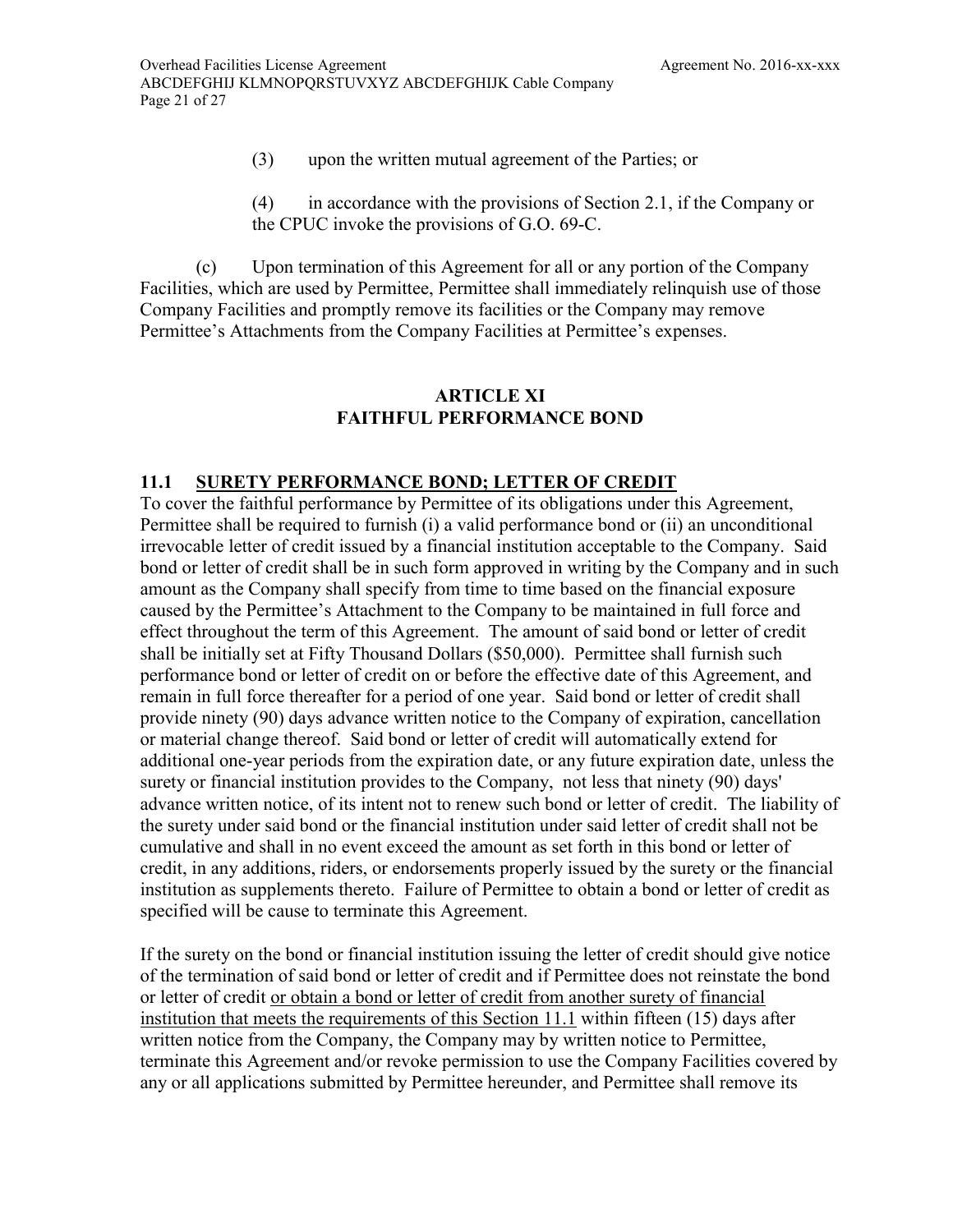Attachments from the Company Facilities to which said termination applies within thirty (30) days from such notification.

#### **ARTICLE XII MISCELLANEOUS**

## <span id="page-29-1"></span><span id="page-29-0"></span>**12.1 BREACH**

Permittee and the Company agree that neither shall proceed against the other for breach or default under this Agreement by mediation or otherwise before the offending Party has had notice of and a reasonable time and opportunity to respond to and/or cure any breach or default. For purposes of this Agreement, a reasonable time to cure any breach or default shall be deemed to be [thirty \(30\)](#page-11-4) days after notice, unless for safety, or legal reasons or Permittee's use interferes with the Company's ability to serve core utility customers, and fewer than thirty days are required. This section does not supersede the rights and obligations of the Parties under Section [4.1](#page-14-2) (c) for "Hazardous Conditions." If a Party claims that more than [thirty \(30\)](#page-11-4) days are reasonable to cure a breach, that Party shall have the burden of proving the reasonableness of the claim for more than thirty days. If such breach or default cannot be cured within such thirty day period, and the defaulting party has promptly proceeded to cure the same and to prosecute such cure with due diligence, the time for curing the breach shall be extended for such period of time as may be reasonably necessary to complete such cure.

## <span id="page-29-2"></span>**12.2 BANKRUPTCY OF PERMITTEE**

(a) The occurrence of any of the following shall constitute a default which may be a basis for termination of this Agreement:

> (1) Permittee files for protection under the Bankruptcy Code of the United States or any similar provision under the laws of the State of California; or

(2) Permittee has a receiver, trustee, custodian or other similar official appointed for all or substantially all of its business or assets; or

(3) Permittee makes an assignment for the benefit of its creditors.

## (b) Assignment of Agreement

Any person or entity to which this Agreement is assigned pursuant to the provisions of the Bankruptcy Code shall be deemed without further act or deed to have assumed all of the obligations arising under this Agreement on and after the date of such assignment. Any such assignee shall upon demand execute and deliver to the Company an instrument confirming such assumption.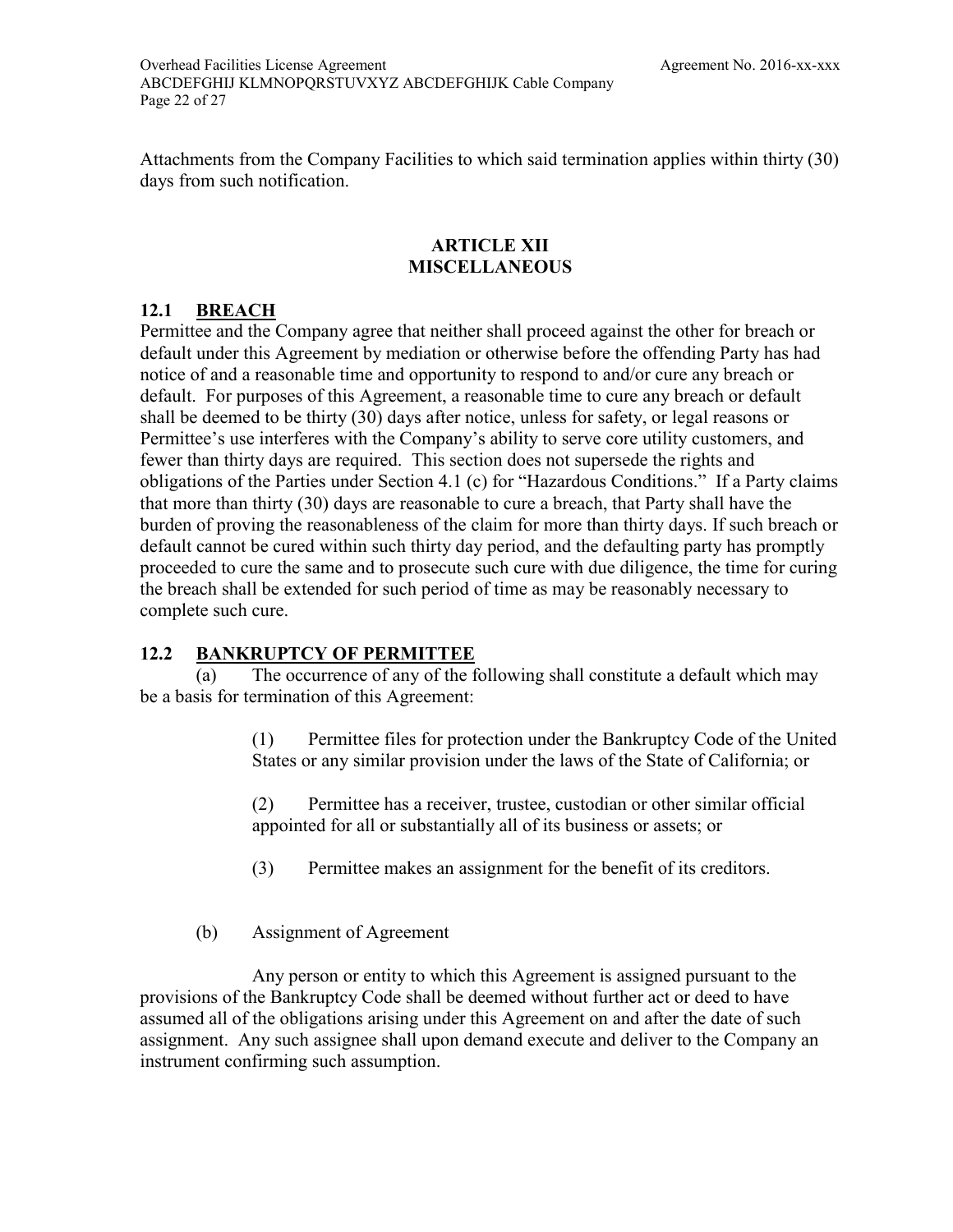## <span id="page-30-0"></span>**12.3 NOTICES**

Any notice given pursuant to this Agreement given by a Party to the other, shall be in writing and given (with proof of delivery or proof of refusal of receipt) by letter mailed, hand or personal delivery, or overnight courier to the following:

If delivered to the Company by U.S. mail and express mail:

Manager, Electric Distribution Maintenance Pacific Gas and Electric Company 77 Beale Street San Francisco, CA 94105-1814

If delivered to Permittee by U.S. mail and express mail:

[ABCDEFGHIJ KLMNOPQRSTUVXYZ ABCDEFGHIJK Cable Company](#page-8-0) 123. Main Street, Anycity, CA 90000

or to such other addresses as either Party may, from time to time, designate in writing for that purpose.

Notices shall be deemed given **(i)** when received in the case of hand or personal delivery, **(ii)** three days after mailing by United States mail as provided above, or **(iii)** the next business day in the case of reliable overnight courier. For routine notice changes, proof of delivery is not required. By mutual agreement facsimile notices may be used for routine notice changes.

## <span id="page-30-1"></span>**12.4 APPLICABLE LAW**

This Agreement shall be governed by, construed and enforced in accordance with the laws of the State of California, exclusive of conflicts of laws provisions.

## <span id="page-30-2"></span>**12.5 CONFIDENTIAL INFORMATION**

If either Party provides confidential information to the other, it shall be in writing and clearly marked as confidential. The receiving Party shall protect the confidential information from disclosure to third parties with the same degree of care afforded its own confidential and proprietary information, except that neither Party shall be required to hold confidential any information which becomes publicly available other than through the recipient, which is required to be disclosed by a governmental or judicial order, which is independently developed by the receiving Party, or which becomes available to the receiving Party without restriction from a third party. These obligations shall survive expiration or termination of this Agreement for a period of two (2) years.

## <span id="page-30-3"></span>**12.6 FORCE MAJEURE**

Neither Party shall be liable for any failure to perform this Agreement when such failure is due to "force majeure." The term "force majeure" means acts of God, strikes, lockouts, civil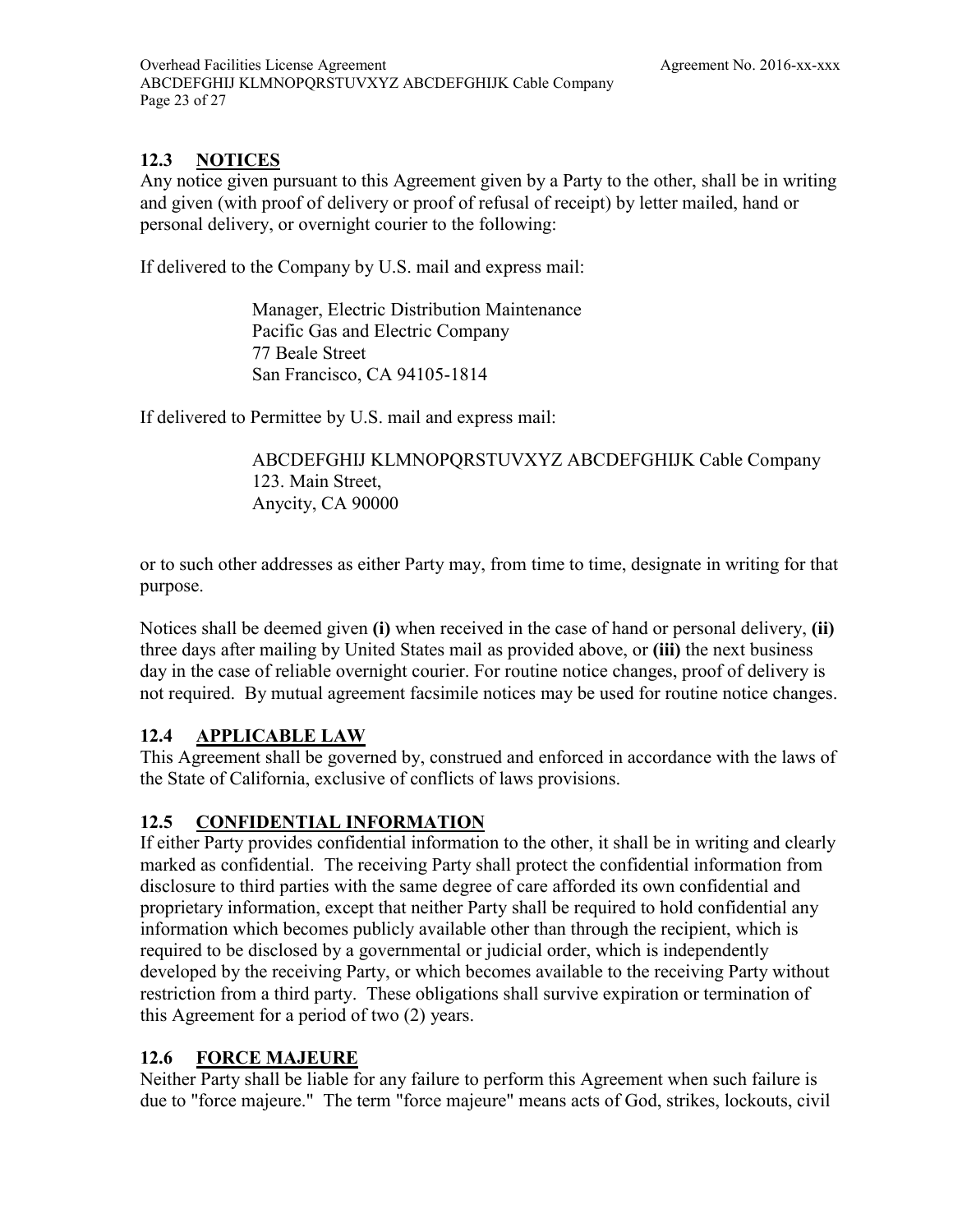disturbances, interruptions by government or court orders, present and future valid orders of any regulatory body having proper jurisdiction, acts of the public enemy, wars, riots, inability to secure or delay in securing labor or materials (including delay in securing or inability to secure materials by reason of allocations promulgated by authorized governmental agencies), landslides, lightning, earthquakes, fire, storm, floods, washouts, or any other cause, whether of the kind herein enumerated or otherwise, not reasonably within the control of the Party claiming "force majeure." The "force majeure" shall, so far as possible, be remedied with all reasonable dispatch. The settlement of strikes or lockouts or industrial disputes or disturbances shall be entirely within the discretion of the Party having the difficulty. The Party claiming any failure to perform due to "force majeure" shall provide verbal notification thereof to the other Party as soon as practicable after the occurrence of the "force majeure" event. Force Majeure shall not excuse Permittee's obligation to make payment for its Attachments except that if the event of force majeure remains uncured for a period of thirty (30) days and renders the Attachments unusable, then Permittee shall be excused from its rental payment obligation as to the affected Attachments throughout the duration of the event of force majeure. If the Company is the party claiming force majeure and the event of force majeure prevents restoration of Permittee's previously authorized attachments within six (6) months of the force majeure event, then the facilities shall be deemed to be discontinued and the provisions of Section [7.1](#page-22-1) of this Agreement shall apply.

## <span id="page-31-0"></span>**12.7 SEVERABILITY**

The invalidity of one or more clauses, sentences, sections or articles of this Agreement shall not affect the validity of the remaining portions of the Agreement so long as the material purposes of this Agreement can be determined and effected.

## <span id="page-31-1"></span>**12.8 REMOVAL OF ATTACHMENTS**

Upon any expiration or termination, Permittee shall relinquish use of the Company Facilities and remove its Attachments from the Company Facilities in accordance with this Agreement prior to the effective date of expiration or termination at Permittee's sole expense. If Permittee fails to remove the Attachments by the expiration of this Agreement or as may be required by the Company within the time period designated by notice pursuant to Article VII or otherwise required by this Agreement, the Company shall be entitled to consider Permittee's Attachments abandoned as set forth in Section [12.9](#page-31-2) below.

## <span id="page-31-2"></span>**12.9 ABANDONMENT**

If Permittee fails to use its Attachments for any period of one hundred and eighty (180) days, the Company shall provide Permittee written notice of its intent to treat such Attachments as abandoned and remove the Attachments at Permittee's sole risk and expense. If Permittee identifies such Attachments as abandoned or fails to respond to such notice within thirty (30) days, Permittee shall be deemed to have abandoned such Attachments which abandonment shall terminate all rights of Permittee as to the abandoned Attachment. Upon abandonment by Permittee, the Company shall have the right to retain such Attachments as the Company's own, and Permittee agrees to reimburse the Company for its expense. This provision excludes service drops that comply with the requirements of Section 4.1. Abandonment shall not relieve Permittee of any obligation, whether of indemnity or otherwise, accruing prior to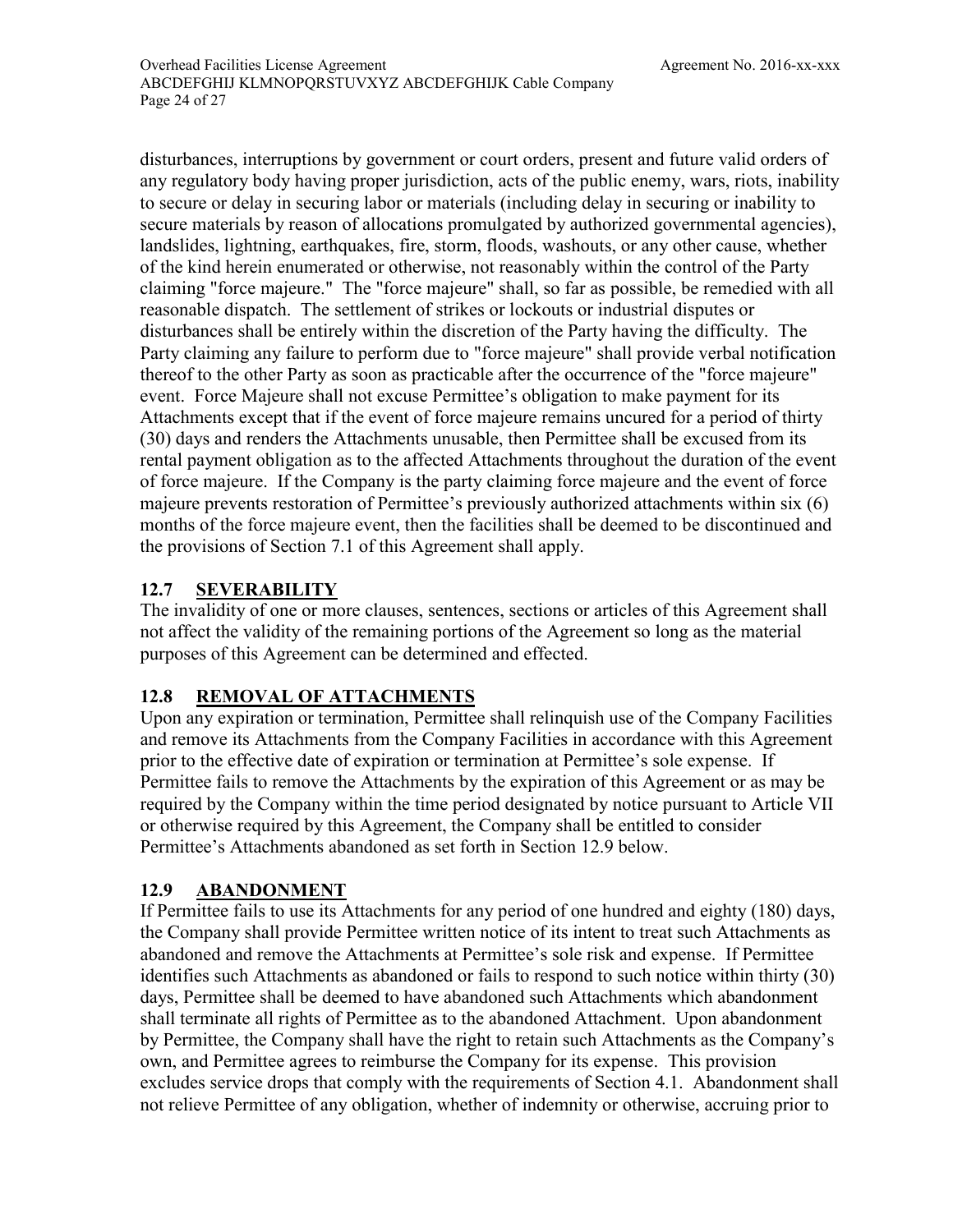completion of such removal by the Company or which arises out of an occurrence happening prior thereto.

## <span id="page-32-0"></span>**12.10 ADDITION OF NEW POLES**

Except for any poles added under the conditions of Article VII, the Company will not add new poles to existing distribution facilities or build new distribution facilities for the sole purpose of accommodating an Attachment unless the Permittee agrees to reimburse the Company for the full cost of the new Company Facilities.

## <span id="page-32-1"></span>**12.11 LIENS**

Permittee and its contractors shall keep the Company Facilities free from any statutory or common law lien arising out of any work performed, materials furnished or obligations incurred by Permittee, its agents or contractors. Permittee agrees to defend, indemnify and hold the Company harmless from and against any such liens, claims or actions, together with costs of suit, and reasonable attorneys' fees incurred by the Company in connection with any such claim or action. In the event that there shall be recorded against said Company Facilities any claim of lien arising out of any such work performed, materials furnished or obligations incurred by Permittee or its contractors and such claim of liens not removed within ten (10) days after notice is given by the Company to Permittee to do so, the Company shall have the right to pay and discharge said lien without regard to whether such lien shall be lawful, valid or correct.

## <span id="page-32-2"></span>**12.12 JOINT USE AGREEMENT**

This Agreement shall be subject to rights which may be exercised by other companies under joint use or joint ownership agreements which the Company executed prior to this Agreement.

## <span id="page-32-3"></span>**12.13 SURVIVABILITY**

Any expiration or termination of Permittee's rights and privileges shall not relieve the Permittee of any obligation, whether indemnity or otherwise, which has accrued prior to such termination or completion of removal of Permittee's Attachments.

## <span id="page-32-4"></span>**12.14 NO THIRD PARTY BENEFICIARIES**

All of the terms, conditions, rights and duties provided for in this Agreement are and shall always be, solely for the benefit of the Parties. It is the intent of the Parties that no third party (including customers of either Party) shall ever be the intended beneficiary of any performance, duty or right created or required pursuant to the terms and conditions of this Agreement.

## <span id="page-32-5"></span>**12.15 HAZARDOUS MATERIALS**

The California Health and Safety Code requires businesses to provide warnings prior to exposing individuals to material listed by the Governor as chemicals "known to the State of California to cause cancer, birth defects or reproductive harm." The Company uses chemicals on the Governor's list at many of its facilities and locations. Accordingly, in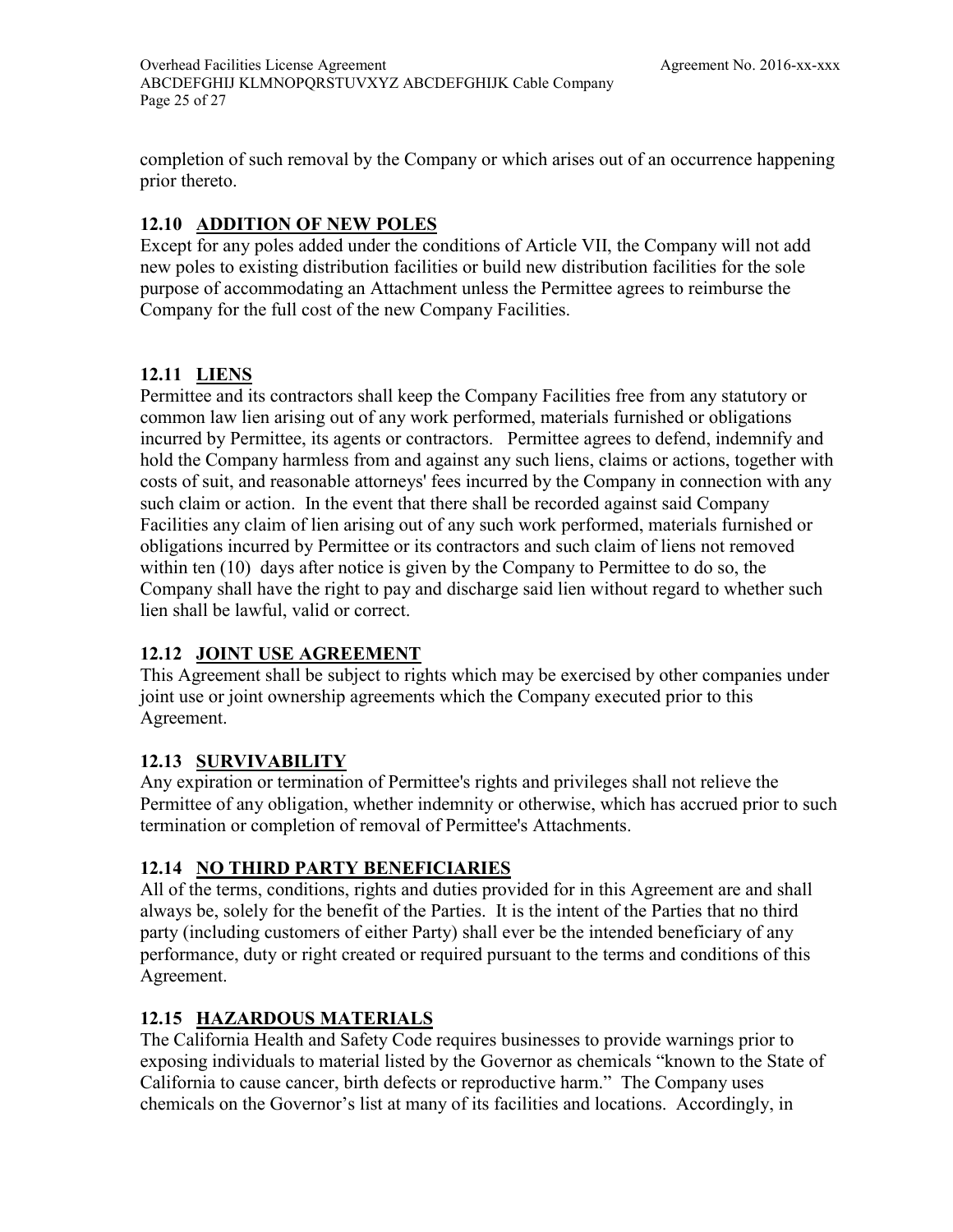performing the work or services contemplated in this Agreement, Permittee, its employees, agents and subcontractors may be exposed to chemicals on the Governor's list. Permittee is responsible for notifying its employees, agents and subcontractors that work performed hereunder may result in exposures to chemicals on the Governor's list. The Company will provide Permittee upon request with a copy of a Materials Safety Data Sheet for every Hazardous Chemical on the Company Right-of-Way.

## <span id="page-33-0"></span>**12.16 WAIVER**

The failure of either Party to enforce or insist upon compliance with any of the terms or conditions of this Agreement shall not constitute a general waiver or relinquishment of any such terms or conditions, but the same shall be and remain in full force and effect.

## <span id="page-33-1"></span>**12.17 MARK AND LOCATE RESPONSIBILITY**

Permittee using the Company Underground Facilities, shall be responsible for marking and locating their equipment in accordance with State of California Government Code Section 4216 and shall become a member U.S.A (Underground Service Alert) and shall maintain membership for the duration of this Agreement.

## <span id="page-33-2"></span>**12.18 PAYMENTS**

Unless otherwise specified in this Agreement, Permittee shall make all payments to the Company within [thirty \(30\)](#page-26-3) days of receipt of the invoice to;

For U.S. mail and express mail:

Pacific Gas & Electric Company P.O. Box 997300 Sacramento, CA 95899-7300

## <span id="page-33-3"></span>**12.19 DEFINITIONS**

Capitalized terms used are defined in this Agreement shall have the meanings set forth herein.

## <span id="page-33-4"></span>**12.20 TITLES AND HEADINGS**

The table of contents, titles and headings of Articles and Sections of this Agreement are inserted for the convenience of reference only and are not intended to be part of or to affect the meaning or interpretation of this Agreement.

## <span id="page-33-5"></span>**12.21 NO STRICT CONSTRUCTION**

The Parties have participated jointly in the negotiation and execution of this Agreement. In the event an ambiguity or question of intent or interpretation arises with respect to this Agreement or any of the documents delivered pursuant hereto, this Agreement and such documents shall be construed as if jointly agreed upon by the Parties, and no presumption or burden of proof shall arise favoring or disfavoring any Party by virtue of the authorship of any of the provisions of this Agreement or such documents.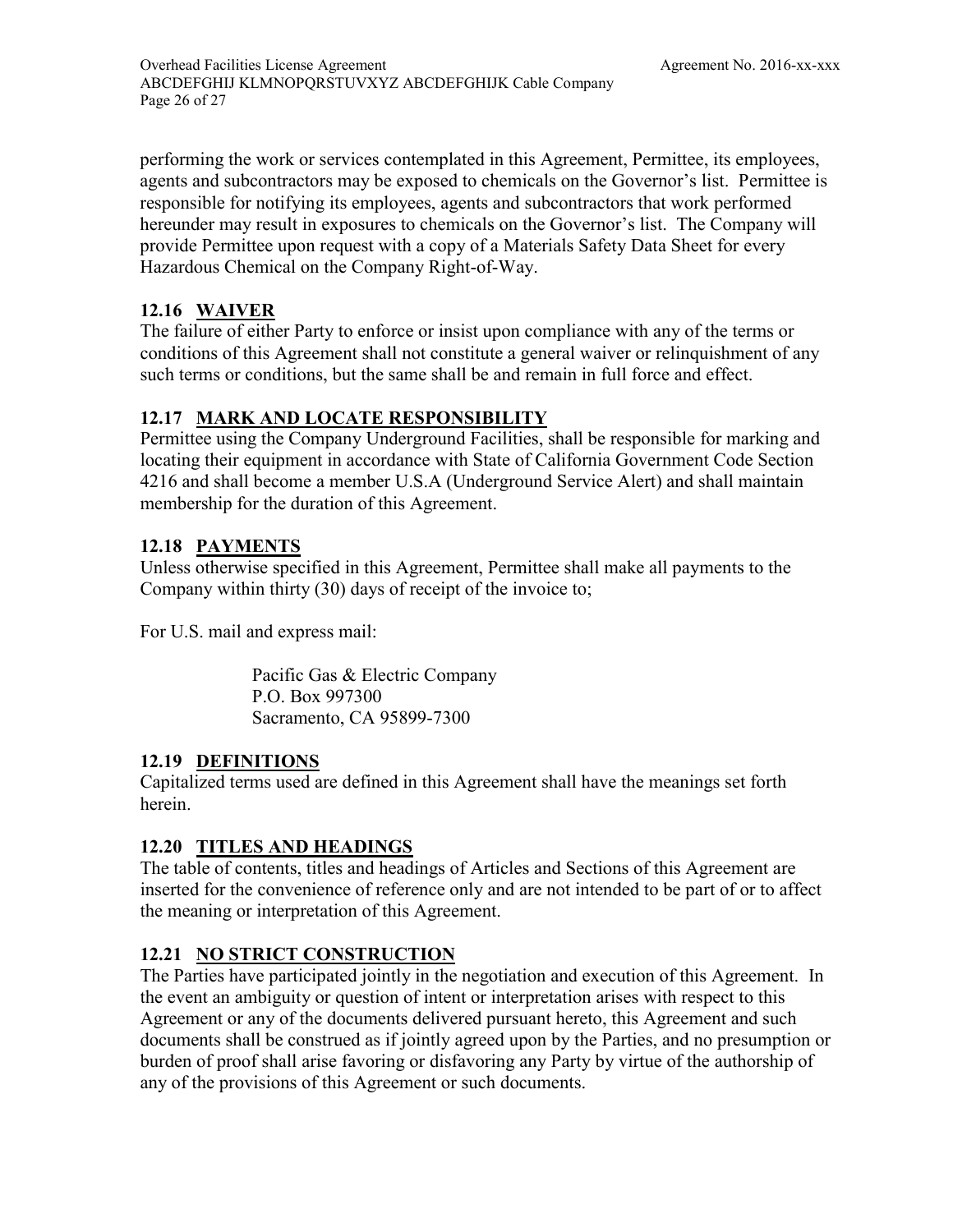## <span id="page-34-0"></span>**12.22 ENTIRE AGREEMENT**

This Agreement constitute the entire agreement between the Parties with respect to the subject matter hereof and supersedes all prior oral or written agreements, commitments or understanding with respect to the subject matter hereof and may be amended only by a writing signed by both Parties.

## **[ABCDEFGHIJ](#page-8-0)  [KLMNOPQRSTUVXYZ](#page-8-0)  [ABCDEFGHIJK Cable](#page-8-0)  [Company](#page-8-0)**

## **PACIFIC GAS AND ELECTRIC COMPANY**

<span id="page-34-1"></span>

|                 | By: $\qquad \qquad$ |
|-----------------|---------------------|
|                 |                     |
| $\text{Title:}$ | Title:              |
| Date:           | Date: $\frac{1}{1}$ |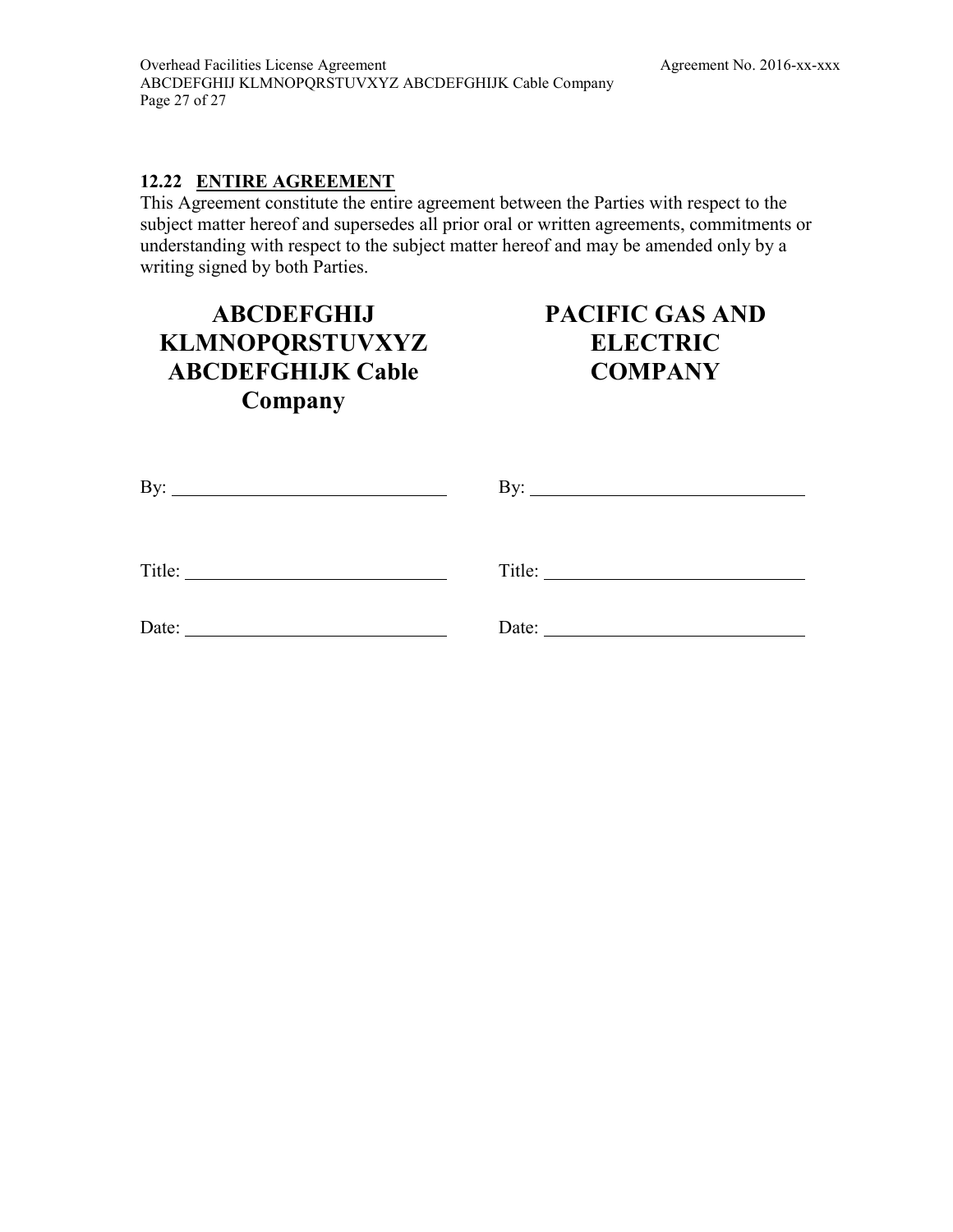## **EXHIBIT A APPLICATION FOR POLE & CONDUIT ATTACHMENT TELCO CONTACT PERMIT**



|                                                                                                                                                                                                                                                                                                                                                                                                     | WM Notification No.                                                                                                 |
|-----------------------------------------------------------------------------------------------------------------------------------------------------------------------------------------------------------------------------------------------------------------------------------------------------------------------------------------------------------------------------------------------------|---------------------------------------------------------------------------------------------------------------------|
| <b>PART 1</b>                                                                                                                                                                                                                                                                                                                                                                                       | <b>REQUEST FOR ACCESS BY APPLICANT (To PG&amp;E)</b>                                                                |
|                                                                                                                                                                                                                                                                                                                                                                                                     |                                                                                                                     |
| <b>PG&amp;E</b> – Joint Utilities Department                                                                                                                                                                                                                                                                                                                                                        | Overhead License Agreement                                                                                          |
| 850 Stillwater Rd                                                                                                                                                                                                                                                                                                                                                                                   |                                                                                                                     |
| <b>West Sacramento, CA 95605</b>                                                                                                                                                                                                                                                                                                                                                                    |                                                                                                                     |
|                                                                                                                                                                                                                                                                                                                                                                                                     | Applicant Job Number                                                                                                |
| Permittee Company                                                                                                                                                                                                                                                                                                                                                                                   |                                                                                                                     |
|                                                                                                                                                                                                                                                                                                                                                                                                     | In accordance with the executed agreement between the Permittee and PG&E, we hereby request access to poles and/or  |
|                                                                                                                                                                                                                                                                                                                                                                                                     | in the City of $\frac{1}{\sqrt{1-\frac{1}{n}}}\cos\theta$ as described in the attached drawings.                    |
|                                                                                                                                                                                                                                                                                                                                                                                                     |                                                                                                                     |
|                                                                                                                                                                                                                                                                                                                                                                                                     |                                                                                                                     |
|                                                                                                                                                                                                                                                                                                                                                                                                     |                                                                                                                     |
|                                                                                                                                                                                                                                                                                                                                                                                                     |                                                                                                                     |
| ATTACHMENTS APPLIED FOR UNDER THIS APPLICATION                                                                                                                                                                                                                                                                                                                                                      |                                                                                                                     |
| No. of Poles Contacted <sup>7</sup> (new) $\frac{1}{\sqrt{1-\frac{1}{2}}\sqrt{1-\frac{1}{2}}\sqrt{1-\frac{1}{2}}\sqrt{1-\frac{1}{2}}\sqrt{1-\frac{1}{2}}\sqrt{1-\frac{1}{2}}\sqrt{1-\frac{1}{2}}\sqrt{1-\frac{1}{2}}\sqrt{1-\frac{1}{2}}\sqrt{1-\frac{1}{2}}\sqrt{1-\frac{1}{2}}\sqrt{1-\frac{1}{2}}\sqrt{1-\frac{1}{2}}\sqrt{1-\frac{1}{2}}\sqrt{1-\frac{1}{2}}\sqrt{1-\frac{1}{2}}\sqrt{1-\frac{$ | No. of Anchors Contacted (new)                                                                                      |
|                                                                                                                                                                                                                                                                                                                                                                                                     | No. of Poles Cable Rebuild <sup>7</sup> (exist <sup>6</sup> ) $\frac{1}{2}$                                         |
| No. of Poles Overlashed <sup>7</sup> (exist <sup>6</sup> ) $\qquad \qquad$                                                                                                                                                                                                                                                                                                                          |                                                                                                                     |
|                                                                                                                                                                                                                                                                                                                                                                                                     | Total vertical feet of Pole used for Telco equipment (Power Supply) ____ Total feet of Underground Conduit used ___ |
| <b>PART2</b>                                                                                                                                                                                                                                                                                                                                                                                        | <b>FINAL AUTHORIZATION BY PG&amp;E (To Permittee)</b>                                                               |
| You are hereby authorized for installation.                                                                                                                                                                                                                                                                                                                                                         |                                                                                                                     |
|                                                                                                                                                                                                                                                                                                                                                                                                     |                                                                                                                     |
|                                                                                                                                                                                                                                                                                                                                                                                                     | Title_TELCO PROJECT MANAGER                                                                                         |
|                                                                                                                                                                                                                                                                                                                                                                                                     | $PG\&E\&Job\&o(s)$ Contact Permit No.                                                                               |
| PART <sub>3</sub>                                                                                                                                                                                                                                                                                                                                                                                   | NOTICE OF COMPLETION BY APPLICANT<br>(To PG&E Area Telco Project Manager with 10 days after completion)             |
| We hereby notify you that the work authorized above has been completed and is ready for your inspection.                                                                                                                                                                                                                                                                                            |                                                                                                                     |
|                                                                                                                                                                                                                                                                                                                                                                                                     | Date                                                                                                                |
| Permitee Authorization Name                                                                                                                                                                                                                                                                                                                                                                         |                                                                                                                     |
|                                                                                                                                                                                                                                                                                                                                                                                                     |                                                                                                                     |
|                                                                                                                                                                                                                                                                                                                                                                                                     |                                                                                                                     |

- PG&E's authorization must be secured before the Permittee's facilities are attached.
- 3. This application shall be submitted to PG&E for all new attachments and rebuilds, overlash or modification of all existing facilities.<br>4. At PG&E request, Permittee shall be able to provide the authorized Telco Contact

- 6. Applicant to provide Contact Permit Number for existing facilities (see Note 4).
- 7. A maximum of 25 poles can be applied for on a singular Exhibit A Application. 03/2018

<sup>4.</sup> At PG $\&$ E request, Permittee shall be able to provide the authorized Telco Contact Permit (this form) for all attachment.<br>5. The Permittee shall exercise the access rights to the pole(s) and/or conduit(s) within 90 da The Permittee shall exercise the access rights to the pole(s) and/or conduit(s) within 90 days of the authorization in Part 2.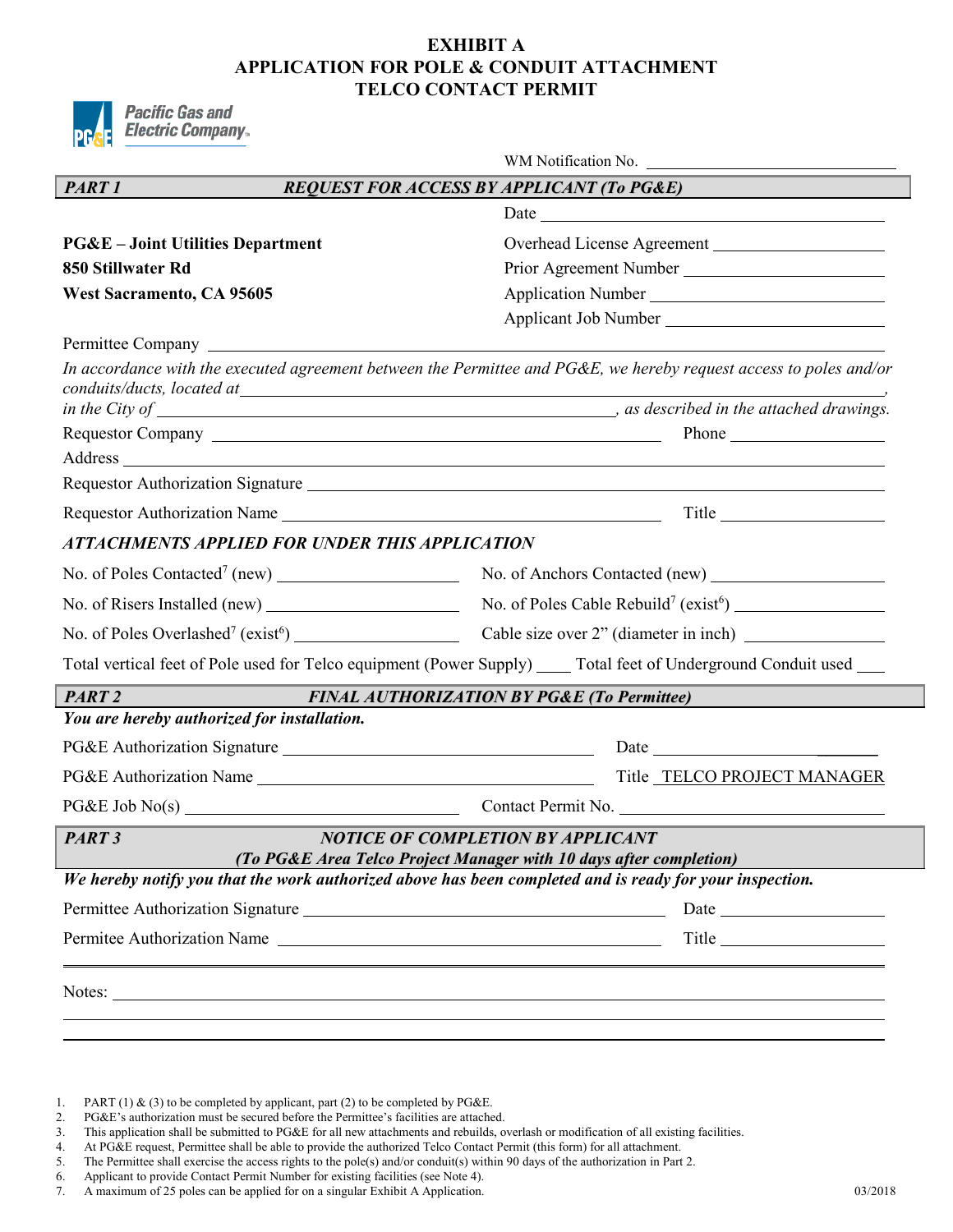

## **EXHIBIT B POLE AND CONDUIT ATTACHMENT FEE**

## **I. POLE ATTACHMENT RATE CALCULATION MODEL**

The pole attachment rates are calculated based on the depreciation accrual rate schedule submitted to the CPUC, Energy Division annually. The previous year's submittal is used to calculate the pole attachment rated for the following year (i.e. 2003 schedule submitted in 2004 determines rental rate for 2005).

## **A. Historical Net Cost of a Bare Pole (Account 364 Only, Previous Year):**

Account 364 - Deprn Reserve - Accum Def Income Taxes - 15% of Net Pole Investment

Number of Equivalent Poles

## **B. Depreciation Expense (Account 364 Only, Previous Year) % :**

(Net Pole Invest - Def. Inc. Tax) Deprn. Rate for Gross pole Invest.  $\times$  Gross Pole Invest.

## **C. Administrative Expense % (Total Electric, Previous 5 Year Average):**

Gross Plant - Depr Reserve - Accum Def. Income Taxes Electric A  $&G$  Expenses

**D. Maintenance & Operating Expenses % (Electric, Previous 5 Year Average):**  [Account 593] (Electric Overhead Only)

[Invest - Depr Reserve - Accum Def Income Taxes] (Electric Overhead & Underground)

- **E. Normalized Taxes % (Company Total, Previous 5 Year Average):**  Gross Plant - Deprt Reserve - Def Income Taxes Accounts  $(408.1 + 409.1 + 410.1 + 411.4) - 411.1$
- **F. Total Operating Cost for Poles:**   $F = A * [B + C + D + E]$

## **G. Annual Rental Rate per foot (or one attachment):**

 $G = 7.4\%$  of Total Operating Cost for Poles (F) = 0.0740  $*$  F

## **II. CONDUIT ATTACHMENT RATE CALCULATION MODEL**

[Intentionally Omitted]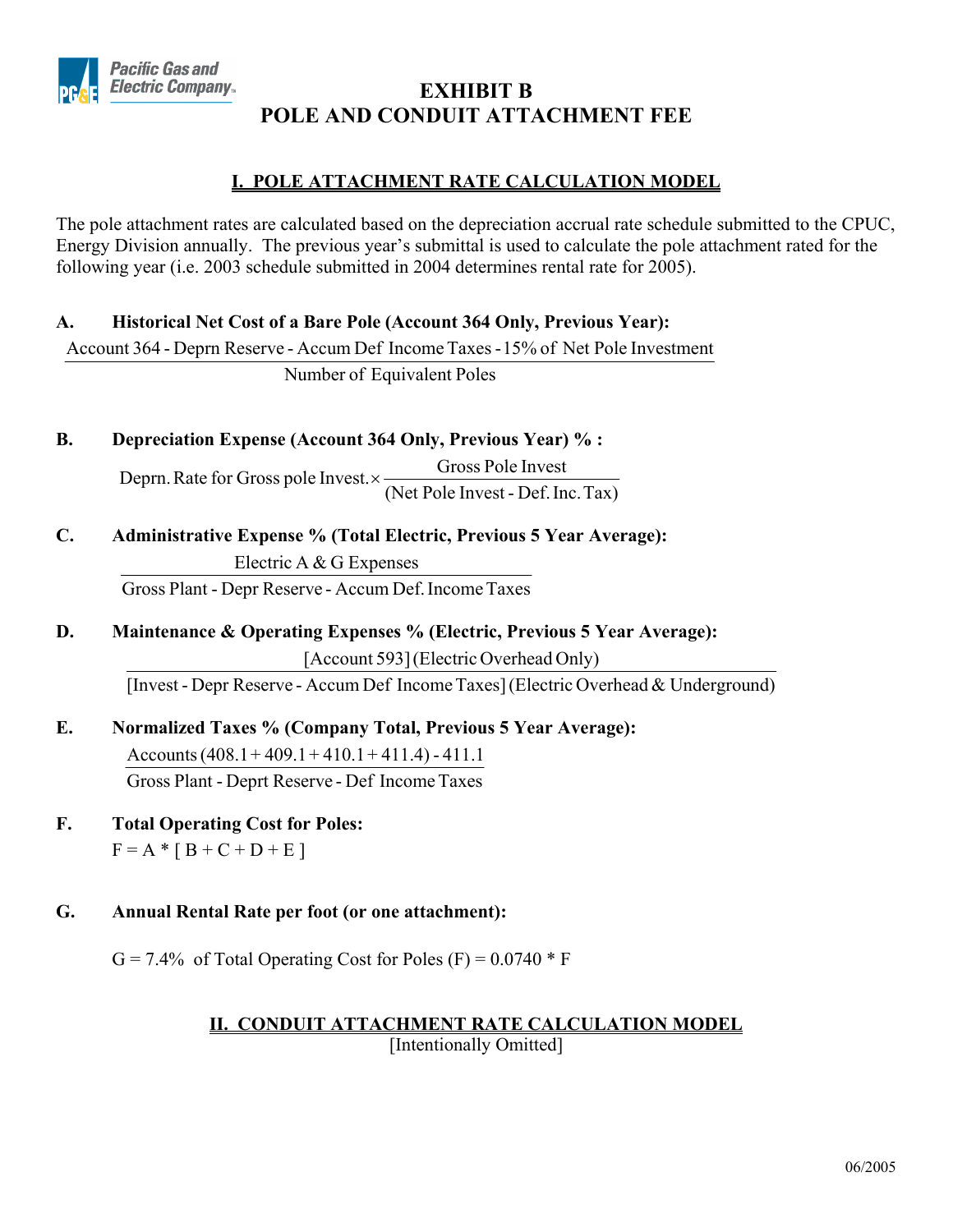### **EXHIBIT C**

## **MAKE READY & REARRANGEMENT WORK OVERHEAD FACILITIES ESTIMATED UNIT COST**

#### **Process Fees (per Application Package)**

| Voor<br>'Cal             | 2018 |           | 2019 | 2020<br>202V                     | 2021<br><b>LULI</b> | 2022               |
|--------------------------|------|-----------|------|----------------------------------|---------------------|--------------------|
| <b>Process I</b><br>Fees |      | 22<br>∠J⊥ | 240  | $\mathbf{a} = \mathbf{a}$<br>∠ລ∪ | 260                 | 270<br><u>_, _</u> |

#### **Engineering Fees (estimate) actual costs will be billed**

| Year                             | 2018  | 2019  | 2020  | 2021  | 2022  |
|----------------------------------|-------|-------|-------|-------|-------|
| <b>Engineering Hourly Rate</b>   | 208   | 216   | 225   | 234   | 243   |
| Pole loading Calc/Pole           | 312   | 325   | 338   | 351   | 365   |
| Pole Replacement Estimating/Pole | 1,665 | 1,732 | 1,801 | 1.873 | 1,948 |

#### **Construction Facility Rearrangments Cost \$/Crew day**

| Year                            | 2018  | 2019      | 2020                    | 2021                      |     | 2022  |
|---------------------------------|-------|-----------|-------------------------|---------------------------|-----|-------|
| 4-man<br>. Crew<br>Construction | 7,488 | ,788<br>- | 8.099<br>ິບ,ບ <i>ວບ</i> | $\sim$<br>$\sim$<br>8.423 | . . | 8,760 |

**Construction figures do not include engineering. Connection fee for OH svc 1 employee, up to 1 hour travel time.**

**4-man crew figures are based on 8-hour work day.**

#### **Construction Pole Replacement \$/pole (estimate) actual costs will be billed**

| Year                                    | 2018         | 2019   |   | 2020   |   | 2021   | 2022   |
|-----------------------------------------|--------------|--------|---|--------|---|--------|--------|
| City and County of San Francisco        |              |        |   |        |   |        |        |
| (Area 1)                                | \$<br>23,748 | 24,698 |   | 25,686 |   | 26,713 | 27,782 |
| Bay Area/Peninsula (San Mateo and Santa |              |        |   |        |   |        |        |
| Clara Counties)                         |              |        |   |        |   |        |        |
| (Areas 1, 3)                            | \$<br>23.300 | 24,232 | S | 25,201 | Ś | 26.209 | 27,258 |
| Bay Area/East Bay (Alameda, Contra      |              |        |   |        |   |        |        |
| Costa and Marin Counties) (Areas 2, 7)  | \$<br>20,300 | 21,112 | S | 21,956 |   | 22,835 | 23,748 |
| <b>Outside Bay Area</b>                 |              |        |   |        |   |        |        |
| (Area 3 South, Areas 4, 5, 7)           | \$<br>16,500 | 17,160 | Ś | 17,846 |   | 18,560 | 19,303 |
| Transmission Poles (All Areas)          | \$<br>25,000 | 26,000 |   | 27,040 |   | 28,122 | 29,246 |

**Rates are based on PG&E's actual system average pole replacement cost. In heavy vegetation areas, expect significant increase.**

#### **Project Management**

| Year                                  | 2018 | 2019 |   | 2020            | 2021 | 2022 |
|---------------------------------------|------|------|---|-----------------|------|------|
| <b>Progect Management Hourly Rate</b> | 208  | 216  | ۰ | $\cdots$<br>ـــ | 234  | 243  |

**All dollar figures are based on PG&E's actual standard labor cost. 2019-2022 rate is forecasted to include 4% escalation rate.**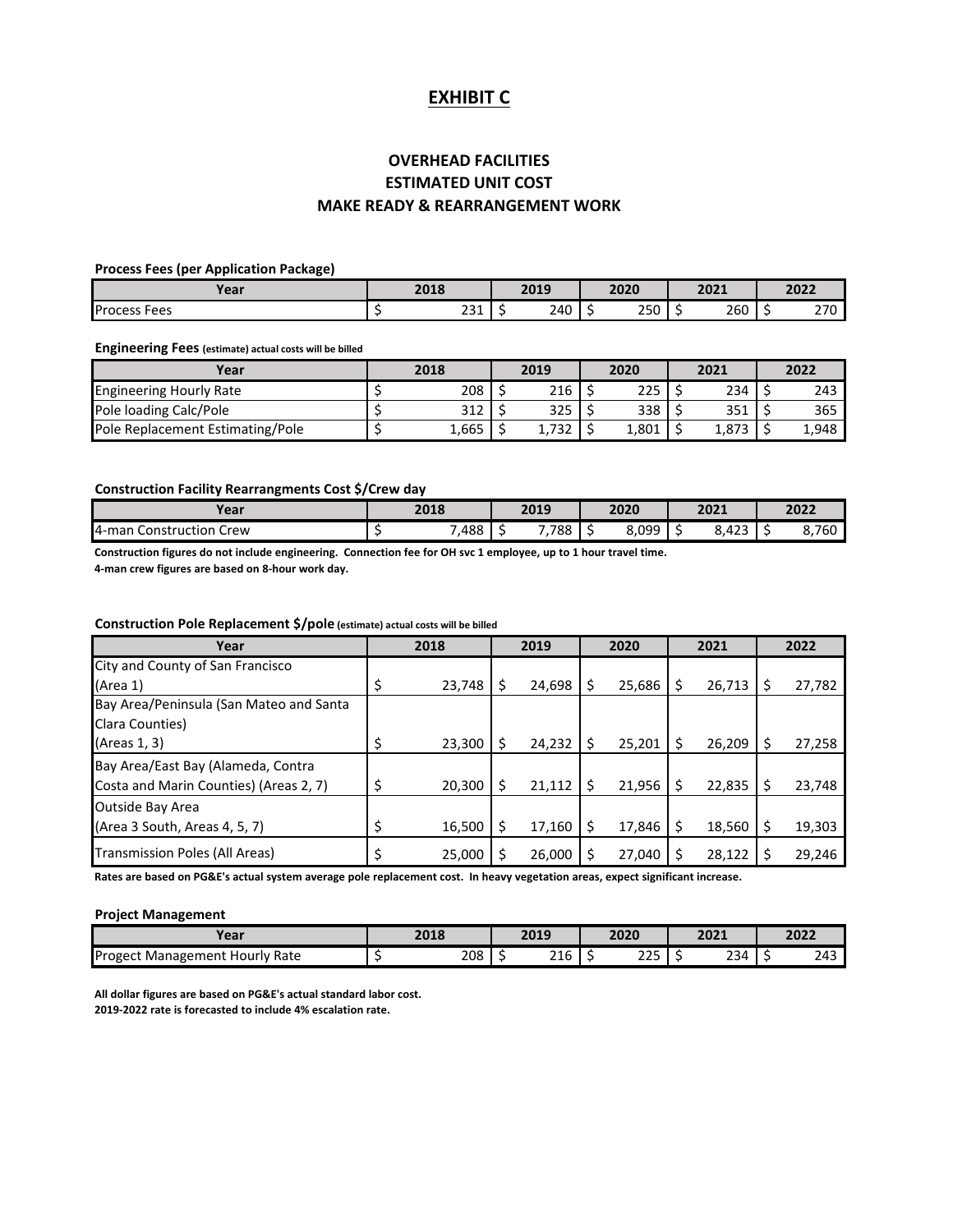

 $\overline{a}$  $\overline{a}$ 

## **EXHIBIT E NOTIFICATION OF TELCO CONTACT REMOVAL**

Pacific Gas & Electric Company Area , Division

Attention:

The attachments on the PG&E facilities designated below, as covered by the referenced Telco Contact Permit No issued in accordance with the terms and condition of the Contract Agreement Number between (Permittee) and Pacific Gas & Electric Company has been removed or the Permittee has become the Tenant of the Joint Owner as indicated below.

| Telco Contact Permit No.:                                                   |                                                                        |                        |  |
|-----------------------------------------------------------------------------|------------------------------------------------------------------------|------------------------|--|
| Location of Structure(s)<br>as identified in the attached<br>$drawing(s)$ : |                                                                        |                        |  |
| <b>Total Contacts Removed:</b>                                              |                                                                        | Date Removed:          |  |
|                                                                             | Permittee has become the Tenant of the Joint Owner as indicated below: |                        |  |
| Name of Joint Owner:                                                        |                                                                        |                        |  |
| <b>Total Contacts:</b>                                                      |                                                                        | <b>Effective Date:</b> |  |

#### **Permittee's Authorized Representative:**

| Signature: | Date:  |
|------------|--------|
| Name:      | Title: |
| Company:   | Phone: |

#### **TELCO CONTACT REMOVAL ACKNOWLEDGED**

- PG&E has verified that the Permittee has removed their facilities from the above-identified structure(s) and accordingly updated the applicable records.
- PG&E has received confirmation that the Permittee has become the Tenant of the Joint Owner for the above-identified structure(s) and accordingly updated the applicable records.

#### **PG&E's Authorized Representative:**

| Signature:                               | Date:  |
|------------------------------------------|--------|
| Name:                                    | Title: |
| Department:                              | Phone: |
| $Dormi\ddagger$<br>$\alpha$ <sup>*</sup> |        |

| т спшисе |                                                                        |
|----------|------------------------------------------------------------------------|
|          |                                                                        |
|          | (if applicable)                                                        |
|          | Electric Distribution Maintenance – Joint Utility Group<br>Joint Owner |